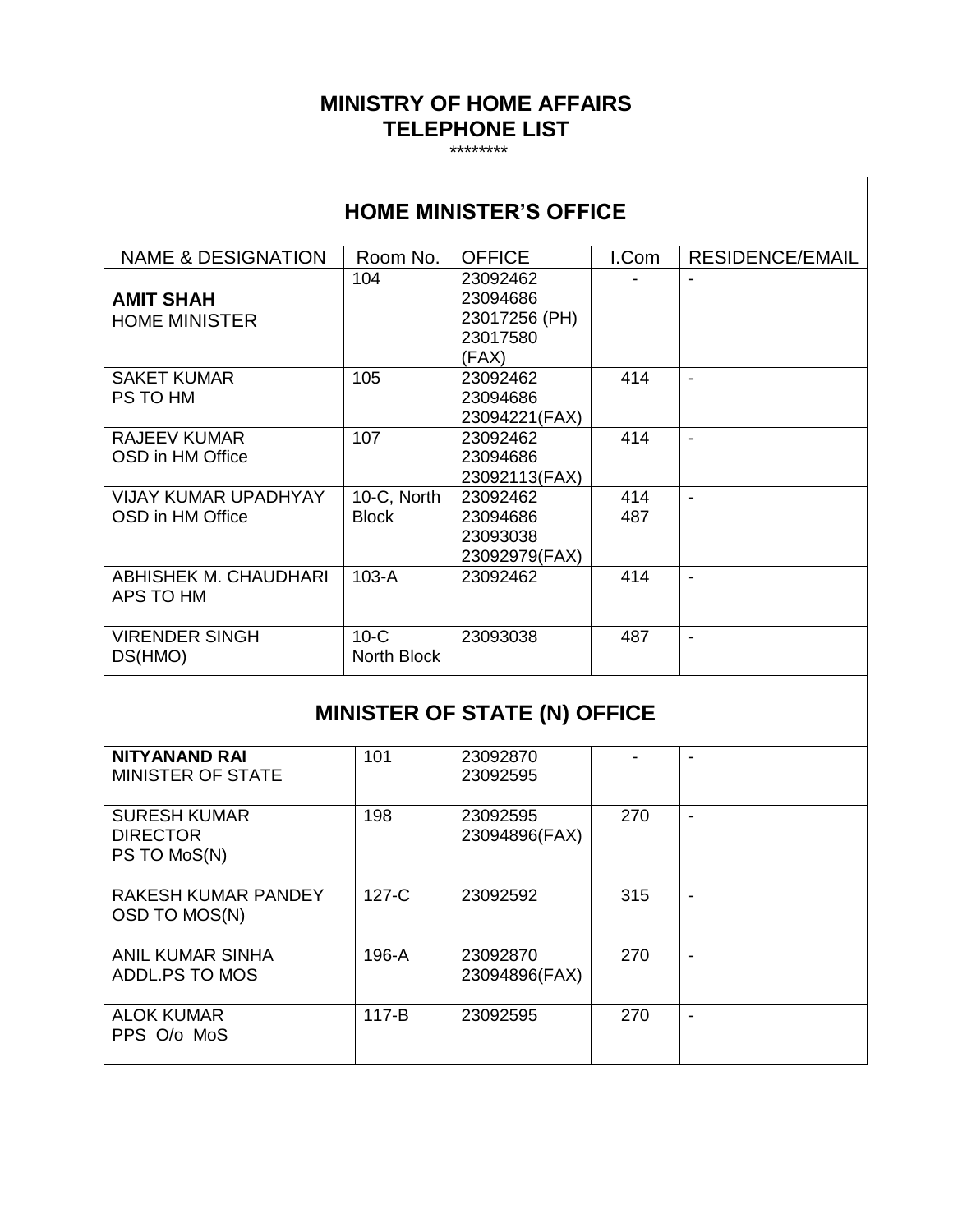| AJAY KUMAR MISHRA                       | 127     | 23092073                              |     |                      |
|-----------------------------------------|---------|---------------------------------------|-----|----------------------|
| MINISTER OF STATE                       |         | 23094054                              |     |                      |
| ANANT KISHORE SARAN<br>DIR O/o MoS (AM) | $127-B$ | 23092073<br>23094054                  | 318 | ak.saran@nic.in      |
| YOGESH SHARMA<br>PSO O/o MoS (AM)       | 125-B   | 23092073<br>23094054                  | 318 | yogesh.sharma@nic.in |
| <b>SHIV KUMAR</b><br>US O/o MoS(AM)     | 125-B   | 23092073<br>23094495<br>23093549(FAX) | 318 |                      |
| RAJESH P. DALAL<br>SO O/o MoS(AM)       | 126-C   | 23092073<br>23094054<br>23093549(FAX) | 318 |                      |

| <b>NISITH PRAMANIK</b><br>MINISTER OF STATE | 127-A | 23092123<br>23093143 | -   |  |
|---------------------------------------------|-------|----------------------|-----|--|
| MUKESH KUMAR<br><b>PPS</b>                  | 126-A | 23092123<br>23093143 | 432 |  |

# **HOME SECRETARY'S OFFICE**

| <b>AJAY KUMAR BHALLA</b><br><b>HOME SECRETARY</b> | 113   | 23092989<br>23093031<br>23093003<br>(FAX) | 215 | hshso@nic.in |
|---------------------------------------------------|-------|-------------------------------------------|-----|--------------|
| M JAGANNATHA RAO<br>Sr. PPS TO HS                 | 113-A | 23092989<br>23093031<br>23093003<br>(FAX) | 254 | hshso@nic.in |

# **SECRETARY (DEPARTMENT OF OFFICIAL LANGUAGE)**

| NDCC-II                | 23438266    | 1007 | secy-ol@nic.in |
|------------------------|-------------|------|----------------|
| A wing $3rd$           | 23438267(F) | 1008 |                |
| floor                  |             |      |                |
| NDCC-II                | 23438266    | 1007 |                |
| A wing $3^{\text{rd}}$ | 23438267(F) | 1008 |                |
| floor                  |             |      |                |
|                        |             |      |                |
|                        |             |      |                |

# **SECRETARY (BORDER MANAGEMENT) OFFICE**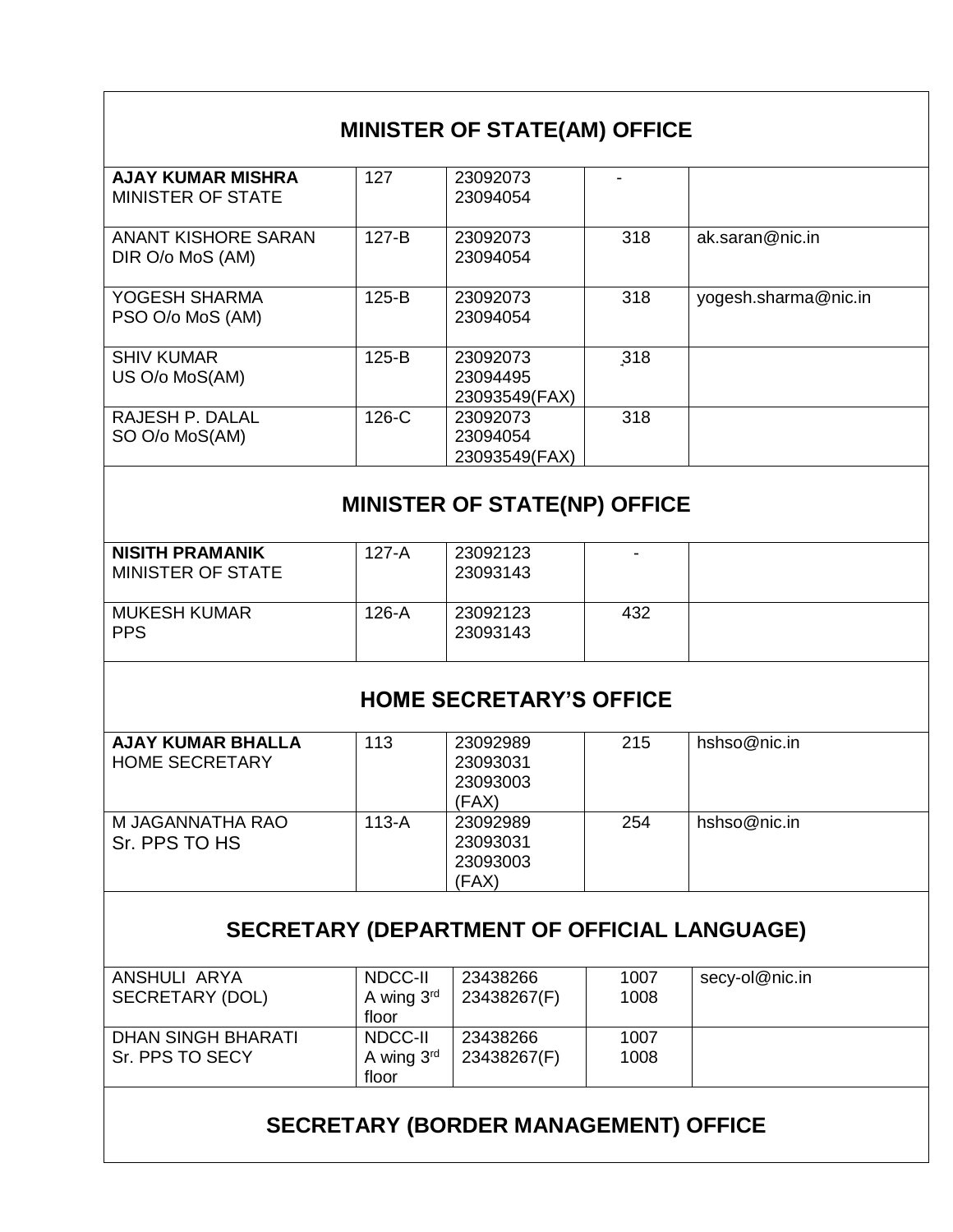| Dr. DHARMENDRA SINGH                    |                       | 124          | 23092431                                     | 201 | secybm@nic.in                        |
|-----------------------------------------|-----------------------|--------------|----------------------------------------------|-----|--------------------------------------|
| <b>GANGWAR</b><br><b>SECRETARY (BM)</b> |                       |              | 23092573<br>(FAX)                            |     |                                      |
|                                         |                       |              |                                              |     |                                      |
| K. CHANDRU                              |                       | 126-B        | 23092431                                     | 201 |                                      |
| PPS to SECY(BM)                         |                       |              | 23092573                                     |     |                                      |
|                                         |                       |              | (FAX)                                        |     |                                      |
|                                         |                       |              | <b>SECRETARY(COORDINATION)</b>               |     |                                      |
| <b>VIVEK JOSHI</b>                      |                       | <b>North</b> |                                              |     |                                      |
| <b>SECRETARY (Coordination)</b>         |                       | <b>Block</b> |                                              |     |                                      |
|                                         |                       |              |                                              |     |                                      |
|                                         |                       |              |                                              |     |                                      |
|                                         |                       |              | SPECIAL SECRETARY (INTERNAL SECURITY) OFFICE |     |                                      |
| <b>V S K KAUMUDI</b>                    |                       | 196          | 23092601                                     | 267 |                                      |
| <b>SS(INTERNAL SECURITY)</b>            |                       |              | 23094165                                     |     | sois-mha@nic.in                      |
|                                         |                       |              | (FAX)                                        |     |                                      |
| <b>SANJEEV SHARMA</b>                   |                       | 195          | 23092601                                     | 267 | sois-mha@nic.in                      |
| Sr. PPS TO SS(IS)                       |                       |              | 23094165                                     |     |                                      |
|                                         |                       |              | (FAX)                                        |     |                                      |
|                                         |                       |              |                                              |     |                                      |
|                                         |                       |              | <b>SPECIAL SECRETARIES</b>                   |     |                                      |
| <b>SATPAL CHOUHAN</b>                   |                       | $125-A$      | 23093178                                     | 307 | dg-awards@mha.gov.in                 |
| DG (Awards)                             |                       |              | 23092820 (F)                                 |     |                                      |
| <b>SNEH LATA JAWAS</b>                  |                       | 122          | 23093178                                     | 307 | $\overline{\phantom{a}}$             |
| Sr. PPS TO DG(Awards)                   |                       |              |                                              |     |                                      |
|                                         |                       |              |                                              |     |                                      |
|                                         |                       |              |                                              |     |                                      |
|                                         |                       |              | <b>ADDITIONAL SECRETARIES</b>                |     |                                      |
|                                         |                       |              |                                              |     |                                      |
| RAJIT PUNHANI                           | 192                   |              | 23094709                                     | 212 | asfah@nic.in                         |
| AS & FA (HOME)                          |                       |              | 23093002 (FAX)                               |     |                                      |
| PRAVEEN VASHISTA                        | $193 - A/2$           |              | 23092456                                     | 373 | islwe-mha@nic.in                     |
| AS(LWE) & AS (HMO)                      |                       | North Block  | 23093465(F)                                  |     | jsbm@nic.in                          |
| AS (CTCR)                               |                       |              |                                              |     |                                      |
| PIYUSH GOYAL                            | $171-A$               | North Block  | 23092736                                     | 354 | jsne@mha.gov.in,<br>asjkl@mha.gov.in |
| AS (NE)<br>AS (JKL)                     |                       |              | 23092569 (F)                                 |     |                                      |
| AS (CIC) & AS (Admin)                   |                       |              |                                              |     |                                      |
| <b>MRITUNJAY KUMAR</b>                  | 170-A                 |              | 23092440                                     | 369 | adsecy-is@mha.gov.in                 |
| <b>NARAYAN</b>                          |                       | North Block  |                                              |     |                                      |
| AS (IS-I)                               |                       |              |                                              |     |                                      |
| $AS(CIS)$ & $AS(P-II)$                  |                       |              |                                              |     |                                      |
| <b>B.V. UMADEVI</b>                     | 8 <sup>th</sup> floor |              | 23438139                                     |     | chh068.ifs@nic.in                    |
| AS (FFR)                                | <b>NDCC-II</b>        |              |                                              |     |                                      |
| AS (DM)                                 |                       |              |                                              |     |                                      |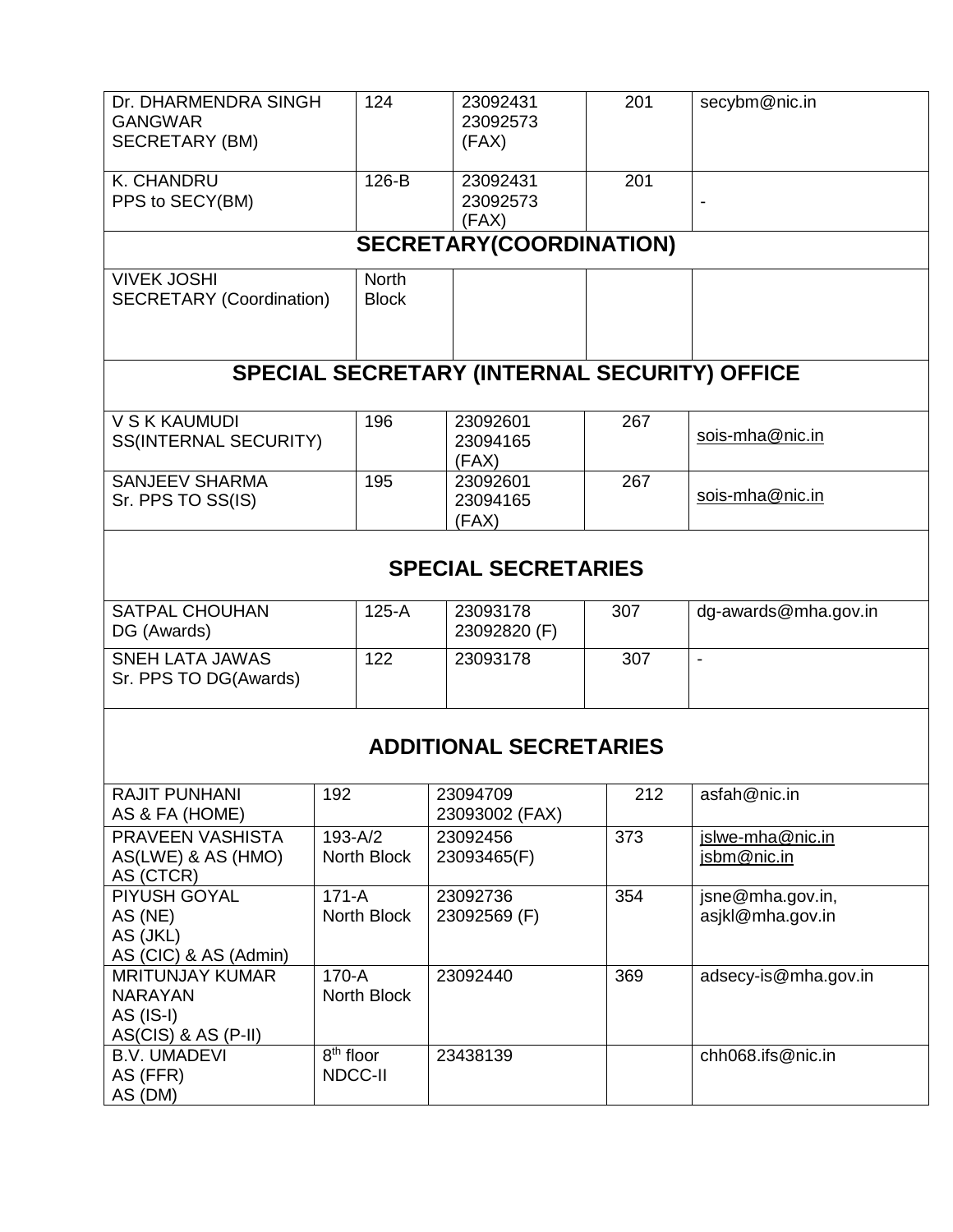| <b>RAKESH KUMAR</b>                         | Room                       | 23094927                | 277      | js.police1@mha.gov.in    |  |  |  |  |
|---------------------------------------------|----------------------------|-------------------------|----------|--------------------------|--|--|--|--|
| <b>SINGH</b><br>AS(POLICE-I)                | No.116<br>North Block      | (Tel/fax)               |          |                          |  |  |  |  |
| <b>BHARATI DAS</b>                          | <b>MDCNS</b>               | 011-23075184            | 611      | prcca@mha.gov.in         |  |  |  |  |
| Pr. CCA(HOME)                               | <b>R</b> No 07             | 011-23073022(F)         |          |                          |  |  |  |  |
|                                             | $1st$ Flr                  |                         |          |                          |  |  |  |  |
|                                             | <b>JOINT SECRETARIES</b>   |                         |          |                          |  |  |  |  |
| <b>SHRI PRAKASH</b>                         | 194                        | 23092962                | 425      | jsadmin-mha@nic.in       |  |  |  |  |
| JS (ADMN)                                   | North Block                | 23092898(F)             |          |                          |  |  |  |  |
| JS (Judicial)<br><b>SUNIL KUMAR</b>         | 109-C                      | 23094648                | 325      | jsbm2@mha.gov.in         |  |  |  |  |
| <b>BARNWAL</b>                              | North Block                | 23093694(F)             |          | js-is2@mha.gov.in        |  |  |  |  |
| <b>JS(BM-II &amp; IS-II)</b>                |                            |                         |          |                          |  |  |  |  |
| <b>ASHUTOSH</b>                             | 121                        | 23092548                | 314(UT)  | jsuts-mha@mha.gov.in     |  |  |  |  |
| <b>AGNIHOTRI</b>                            | North Block                |                         |          |                          |  |  |  |  |
| JS(UT)<br>JS (CIS) addl. Charge             |                            |                         | 320(CIS) | jscis-mha@gov.in         |  |  |  |  |
|                                             |                            |                         |          |                          |  |  |  |  |
| <b>SUDHESH KUMAR</b>                        | $171-B$                    | 23092478                | 336      | jsp2@mha.gov.in          |  |  |  |  |
| <b>SHAHI</b>                                | <b>North Block</b>         | 23092051(F)             |          |                          |  |  |  |  |
| Advisor (POLICE-II)<br><b>SANJEEV KUMAR</b> | $193 - A - 1$ ,            | 23092722(T)             | 421      | jsdm@nic.in              |  |  |  |  |
| <b>JINDAL</b>                               | North Block                |                         |          |                          |  |  |  |  |
| JS(DM)                                      |                            |                         |          |                          |  |  |  |  |
| <b>SAHELI GHOSH ROY</b>                     | 188                        | 23092392 (Tel)          | 434      | jscpg-mha@nic.in         |  |  |  |  |
| JS (C&IC) & CVO                             | North Block                | 23092241 (Fax)          |          |                          |  |  |  |  |
| <b>MEENAKSHI JOLLY</b>                      | <b>NDCC-II</b>             | 23438130                | 981      | jsol@nic.in              |  |  |  |  |
| JS (DOL)                                    |                            | 23438137(F)             |          |                          |  |  |  |  |
|                                             |                            |                         |          |                          |  |  |  |  |
| <b>ALOK RANJAN</b><br>CCA (Home)            | R.No. 13-A<br><b>MDCNS</b> | 23073055<br>23073093(F) | 615      | $\overline{\phantom{0}}$ |  |  |  |  |
|                                             |                            |                         |          |                          |  |  |  |  |
| <b>MANISH TIWARI</b>                        | 110                        | 23093124                | 346      | jsk@nic.in               |  |  |  |  |
| JS (JKL)                                    | North Block                | 23092381(F)             |          |                          |  |  |  |  |
| <b>SANJEEV SEHGAL</b>                       | R.NO. 218                  | 23438054(NDCC-II)       | 914      | jsffr@nic.in             |  |  |  |  |
| JS(FFR)                                     | NDCC-II                    | 23438053(F)             |          |                          |  |  |  |  |
| <b>SUMANT SINGH</b>                         | Room No-4,                 | 23077514                | 631      | jsf@mha.gov.in           |  |  |  |  |
| <b>JS (F-I)</b>                             | <b>MDCNS</b>               | 23077513(F)             |          |                          |  |  |  |  |
| <b>C G RAJNIKANTHAN</b>                     | <b>JSH</b>                 | 23383827                | 201      | jspm@nic.in              |  |  |  |  |
| JS (PM)<br><b>ASHISH KUMAR</b>              | <b>R.No-23</b><br>Room No- | 23071161(F)<br>23092708 | 476      | jscs@mha.gov.in          |  |  |  |  |
| JS (BM-I)                                   | 117A                       | 23093642(F)             |          | jsbm@nic.in              |  |  |  |  |
| JS (CS)                                     |                            |                         |          |                          |  |  |  |  |
|                                             |                            |                         |          |                          |  |  |  |  |
| <b>SHYAMAL MISRA</b>                        | 172-C                      | 23092630                | 359      | jsws-mha@gov.in          |  |  |  |  |
| JS (WS)<br><b>B.C. JOSHI</b>                | North Block<br>Hall No. 02 | 23092675(F)<br>23075092 | 770      | jsf2-mha@mha.gov.in      |  |  |  |  |
| $JS$ (F-II)                                 | <b>MDCNS</b>               |                         |          |                          |  |  |  |  |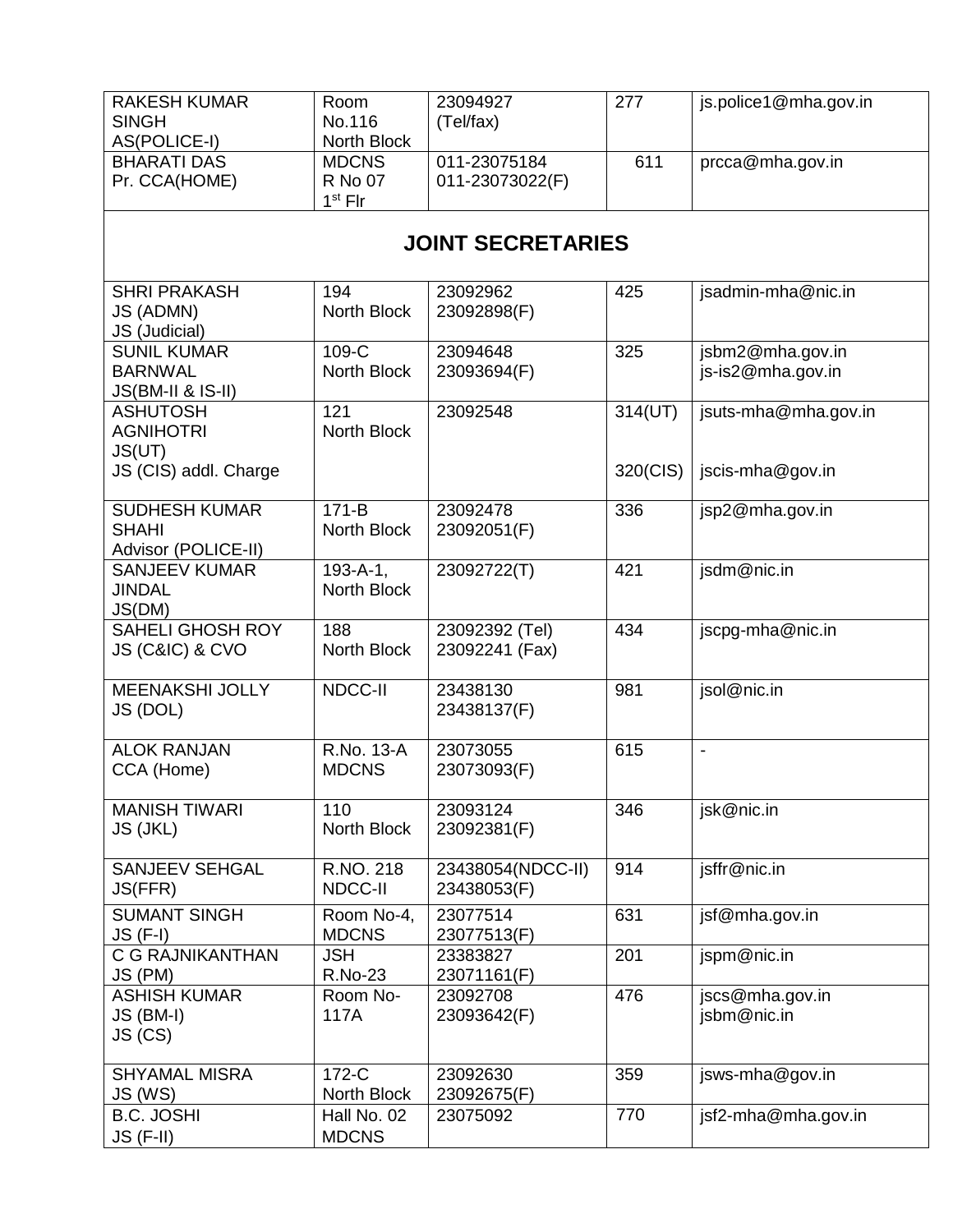### **1. ADMINISTRATION DIVISION**

| <b>ANIL KUMAR</b><br><b>CHATURVEDI</b><br><b>CSO</b>         | $94 - B/1$                                    | 23092035             | 352         | cso@mha.gov.in           |
|--------------------------------------------------------------|-----------------------------------------------|----------------------|-------------|--------------------------|
| DIR (Estt.) & DIR(A&V)                                       | 17                                            | 23094376             | 316         | $\overline{\phantom{a}}$ |
| <b>VISHVAJEET KUMAR</b><br><b>GUPTA</b><br>US (AD.V & AD.II) | $81-D$                                        | 23093666             | 341         | vishvajeet.gupta@nic.in  |
| ROPNA KHARIA<br>US (RTI)                                     | $81-D$                                        | 23093485             | 370         | ropna.kharia@nic.in      |
| <b>SUBODH</b><br>US (AD.III & AD.I)                          | $2-A$                                         | 23094956             | 232         | subodh79@nic.in          |
| <b>DEVENDRA PRASAD</b><br>US(VIG)                            | $81-D$                                        | 23093094             | 231         | devendra.prasad@nic.in   |
| N P MANE<br>US (Cash I & II)                                 | NDCC-II<br><b>Building</b>                    | 23438194             | 998         | np.mane68@nic.in         |
| <b>C S THAKUR</b><br>US (SSO)                                | NDCC-II<br><b>Building</b>                    | 23438052             | 957         | sc.thkur69@nic.in        |
| <b>PRAVEEN KUMAR</b><br><b>SINGH KAUSHIK</b><br>SO (AD-I)    | $\overline{2}$                                | 23093423             | 294         | pks.kaushik@nic.in       |
| <b>SREELATHA A.K</b><br>SO (AD-IA)                           | $\overline{2}$                                | 23093423             | 294         | sreelatha.ak@nic.in      |
| <b>NK SAINI</b><br>SO (Ad-II)                                | 95                                            | 23092934             | 253         |                          |
| Leena Sarin<br>SO (RTI-II)                                   | $81-D$                                        | 23093485             | 370         |                          |
| <b>ANURAG</b><br><b>SAXENA</b><br>SO (Ad-III)                | Hall No-2<br>North Block                      | 23093284<br>23092922 | 206<br>222  |                          |
| <b>RADHEY SHYAM</b><br><b>VERMA</b><br>SO (Ad-V & VII)       | 15                                            | 23094537             | 240         | $\overline{\phantom{a}}$ |
| <b>VIPUL ALOK</b><br>SO(VIG)                                 | $95-A$                                        | 23093061             | 460         | vipul.alok@nic.in        |
| <b>BIJOY KARMOKAR</b><br><b>SO(ACR CELL)</b>                 | $95-A$                                        | 23093061             | 460         |                          |
| <b>D S SACHDEVA</b><br>SO (RTI-I)                            | 96                                            | 23094155             | 498         | ds.sachdeva61@nic.in     |
| <b>KARABI SHYAM</b><br>SO (CASH-I & DDO)                     | NDCC-II<br>Building,<br>8 <sup>th</sup> Floor | 23438255             | 999<br>1000 | socash1@nic.in           |
| <b>AJAY PRAKASH VATS</b><br>PROTOCOL OFFICER                 | Hall No-3<br>North Block                      | 23092824             | 455         | $\overline{\phantom{a}}$ |
| <b>INDER MOHAN</b><br>SO (PROTOCOL)                          | Hall No.3<br>North Block                      | 23092824             | 455         |                          |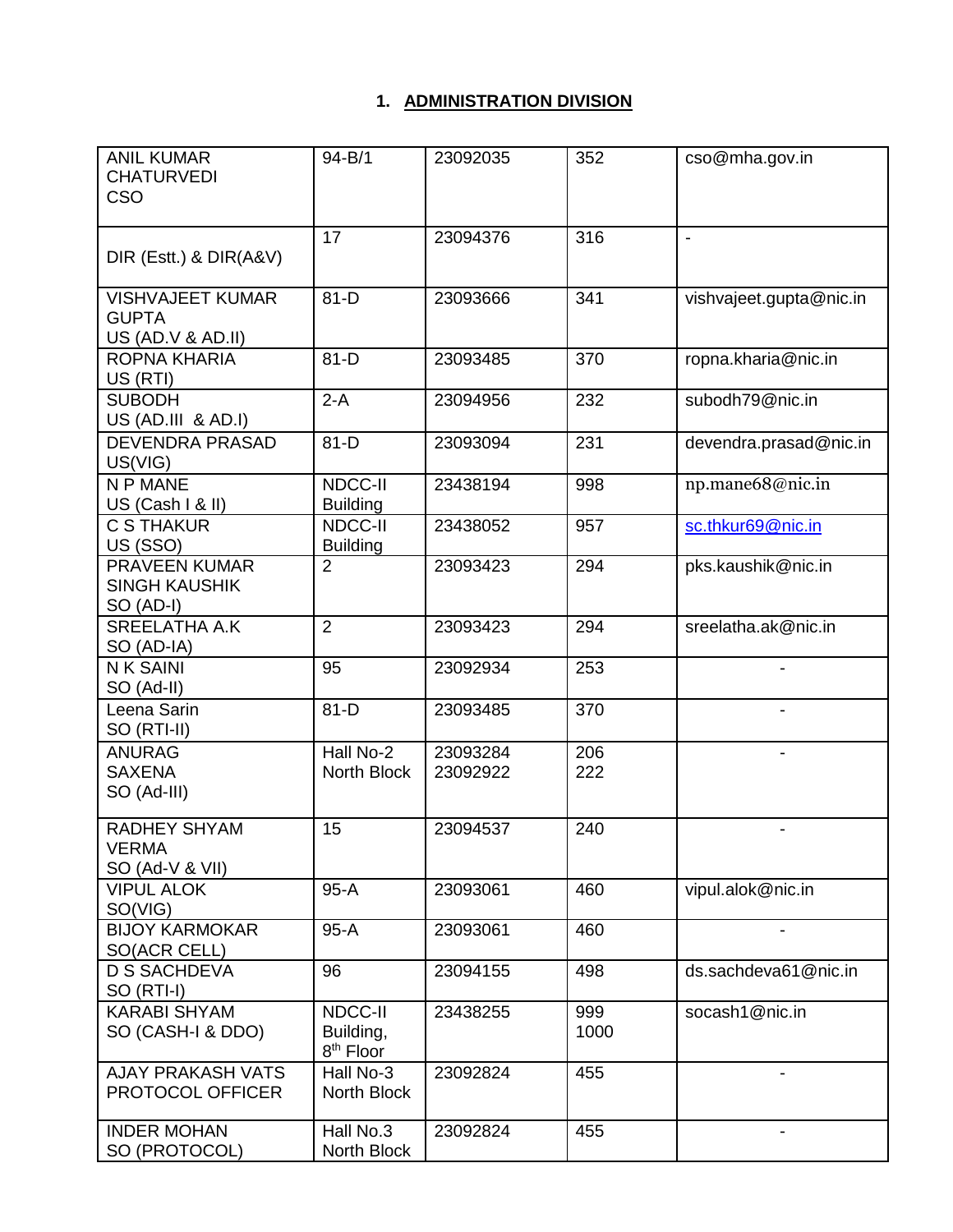| (Vacant)<br>SO (Cash-II)                                | NDCC-II<br>Building,<br>8 <sup>th</sup> Floor | 23438249 | 997 |                         |  |  |
|---------------------------------------------------------|-----------------------------------------------|----------|-----|-------------------------|--|--|
| <b>BIRENDER SINGH</b><br>SO (PASS CELL)                 | Hall No.3,<br>North Block                     | 23093501 | 216 |                         |  |  |
| <b>HARISH KUMAR</b><br>SO(CASH-III& DDO)                | NDCC-II<br>3rd Floor                          | 23438063 | 944 | harish.kumar73@nic.in   |  |  |
| <b>PARLIAMENT SECTION</b>                               |                                               |          |     |                         |  |  |
| <b>PRAVEEN KUMAR</b><br>YADAV<br>DS(CIS-III/PARLIAMENT) | 207-A<br>North Block                          | 23093657 | 488 | praveenk.yadav@nic.in   |  |  |
| <b>SHIV LAHRI MEENA</b><br>US (PARLIAMENT)              | $13-B$                                        | 23092518 | 227 | shivl.meena@nic.in      |  |  |
| <b>ANIL KUMAR MALHOTRA</b><br>SO (PARLIAMENT)           | 94-A                                          | 23094086 | 272 | soparlt@nic.in          |  |  |
| <b>SHAILENDRA KAUSHIK</b><br>SO (PARLIAMENT)            | $94-A$                                        | 23094086 | 272 | soparlt@nic.in          |  |  |
| NARESH KUMAR RAWAL<br>(PARL. ASSTT.)                    | 94-A                                          | 23094086 | 272 | naresh.rawal@mha.gov.in |  |  |
| DURGA RAM<br>(PARL. ASSTT.)                             | 94-A                                          | 23094086 | 272 |                         |  |  |

# **2. BM–I DIVISION**

| <b>RAHUL MALIK</b><br>DS (NBM)              | 13,<br><b>MDCNS</b><br>$2nd$ floor     | 23074411               | 477 | ds-mc-bm1@mha.gov.in       |
|---------------------------------------------|----------------------------------------|------------------------|-----|----------------------------|
| <b>RISHI RAJ SINGH</b><br>COMMANDANT(C&TIC) | 13 MDCNS<br>$2nd$ floor                | 23075309               | 806 | rishi.singh.raj@mha.gov.in |
| K GIRI<br>COMMANDANT(PB)                    | 24, MDCNS<br>$2nd$ floor               | 23075318               | 624 | dsbm3-mha@nic.in           |
| (Vacant)<br>2IC(BM-III/Bangladesh)          | 13, MDCNS,<br>$2nd$ floor              | 23075287               | 689 | skprasad1976@bsf.nic.in    |
| R. K. YADAV<br>2IC(BM-I/Pakistan/TI)        | 24 MDCNS,<br>$2nd$ floor               | 23075107               | 859 | yadav.rk74@nic.in          |
| <b>ABHIJIT</b><br><b>US (C &amp; C)</b>     | 13.<br><b>MDCNS</b>                    | 23075319               | 803 | usbm5-mha@gov.in           |
| <b>JITENDRA KUMAR JHA</b><br>US (NBM)       | 13, MDCNS<br>$2nd$ floor               | 23075308               | 821 | usbm6-mha@nic.in           |
| H. K. DHASMANA<br>US (PB)                   | 20, MDCNS<br>$2nd$ floor               | 23075320               | 825 | dhasmanahk66@nic.in        |
| R C JOSHI<br>SO (BM.I)                      | 20, MDCNS<br>2 <sup>nd</sup> floor     | 23075323<br>(Tele/Fax) | 807 | rc.joshi62@gov.in          |
| <b>BINDU WADHWA</b><br>SO (BM.VI/Coord)     | 16.<br>MDCNS, 2 <sup>nd</sup><br>floor | 23070153               | 818 | bindu.wadhwa64@nic.in      |
| (Vacant)<br>SO (BM-IV/CHINA)                | 13.<br><b>MDCNS</b><br>$2nd$ floor     |                        | 853 | $\blacksquare$             |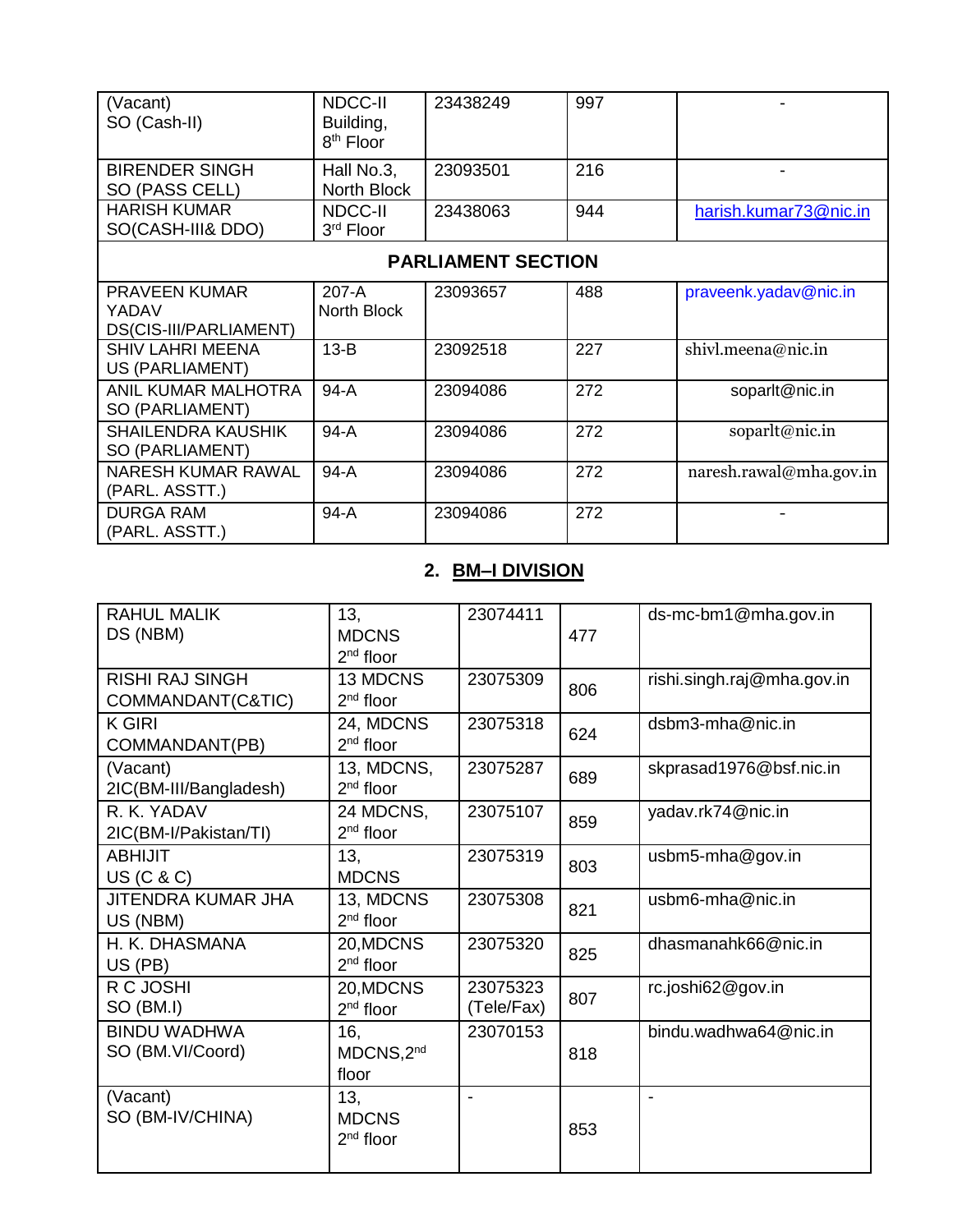| I RAM KISHOR GUPTA<br>Consultant(NBM) | 10<br>່∪<br><b>MDCNS</b> | 802 | rk.gupta99@nic.in |
|---------------------------------------|--------------------------|-----|-------------------|
|                                       | $2nd$ floor              |     |                   |

## **3. BM –II DIVISION**

| <b>MANOJ KUMAR JHA</b> | 12, MDCNS                 | 23075317 | 616 | mk.jha65@nic.in       |
|------------------------|---------------------------|----------|-----|-----------------------|
| DS (BM-II)             | $2nd$ Floor               |          |     |                       |
|                        | Heritage                  | 23070482 | 878 | $\overline{a}$        |
| DS (Coord)             | Building,                 |          |     |                       |
|                        | <b>MDCNS</b>              |          |     |                       |
| <b>COL. MS KAHLON</b>  | 12, MDCNS                 | 23075335 | 831 | mskahlon.565y@gov.in  |
|                        | 2 <sup>nd</sup> Floor     |          |     |                       |
| H.C.UPADHYAY           | 12, MDCNS                 | 23075337 | 854 | csbm2@mha.gov.in      |
| Commandant (CS)        | $2nd$ Floor               |          |     |                       |
| <b>TARUN KUMAR</b>     | 21, Heritage              | 23070109 | 805 | tarun.k73@gov.in      |
| 2IC (BADP)             | Building,                 |          |     |                       |
|                        | <b>MDCNS</b>              |          |     |                       |
| <b>RAVI NIRMAL</b>     | 20, MDCNS                 | 23075321 | 606 | ravi.nirmal@nic.in    |
| US (LPAI/BM-II)        | $2nd$ Floor               |          |     |                       |
| <b>AJAY KUMAR SAH</b>  | 20, MDCNS                 | 23075321 | 603 | aksah.sah@gov.in      |
| SO (LPAI/BM-II)        | $2nd$ Floor               |          |     |                       |
| <b>SANKARA</b>         | 12, MDCNS 2 <sup>nd</sup> | 23075119 | 804 | so.coastal@mha.gov.in |
| <b>SUBRAMONIAN V</b>   | Floor                     |          |     |                       |
| SO (CS)                |                           |          |     |                       |

## **4. CS DIVISION**

| <b>G PARTHASARTHI</b><br>DIR (CS-II)    | Room No. 18<br><b>MDCNS</b>     | 23070180 | 808 | parthasarthi.g@nic.in      |
|-----------------------------------------|---------------------------------|----------|-----|----------------------------|
| <b>ANIL KHOSLA</b><br>PS To DIR(CS-II   | $2nd$ Floor,<br><b>MDCNS</b>    | 23075291 | 610 | sonu.sehgal14@nic.in       |
| <b>KRISHAN KUMAR</b><br>Advisor(CS-I)   | $2nd$ Floor,<br><b>MDCNS</b>    | 23075291 | 610 | krishan.kr08@nic.in        |
| <b>MRUTYUNJAY TRIPATHY</b><br>US(CSR-I) | $2^{nd}$ Floor,<br><b>MDCNS</b> | 23070402 | 835 | m.tripathi@nic.in          |
| <b>PREM PARKASH</b><br>US (PUBLIC)      | 13, North<br><b>Block</b>       | 23092421 | 275 | prem.parkash34@nic.in      |
| <b>ASHOK KUMAR PAL</b><br>US (CSR-I)    | $2nd$ Floor<br><b>MDCNS</b>     | 23070402 | 835 | ashokkumar.pal@nic.in      |
| <b>LALITA T. HEDAOO</b><br>US (CSR-II)  | $2nd$ Floor,<br><b>MDCNS</b>    | 23075295 | 698 | lalita.tejram@gov.in       |
| <b>SHAKTI PRAKASH</b><br>Legal Officer  | $2^{nd}$ Floor,<br><b>MDCNS</b> | 23075296 | 702 | legalofficer.cs@mha.gov.in |
| Ms. BHAVNA<br>PPS To JS(CS)             | Room No<br>122 NB               | 23092708 | 746 | $\blacksquare$             |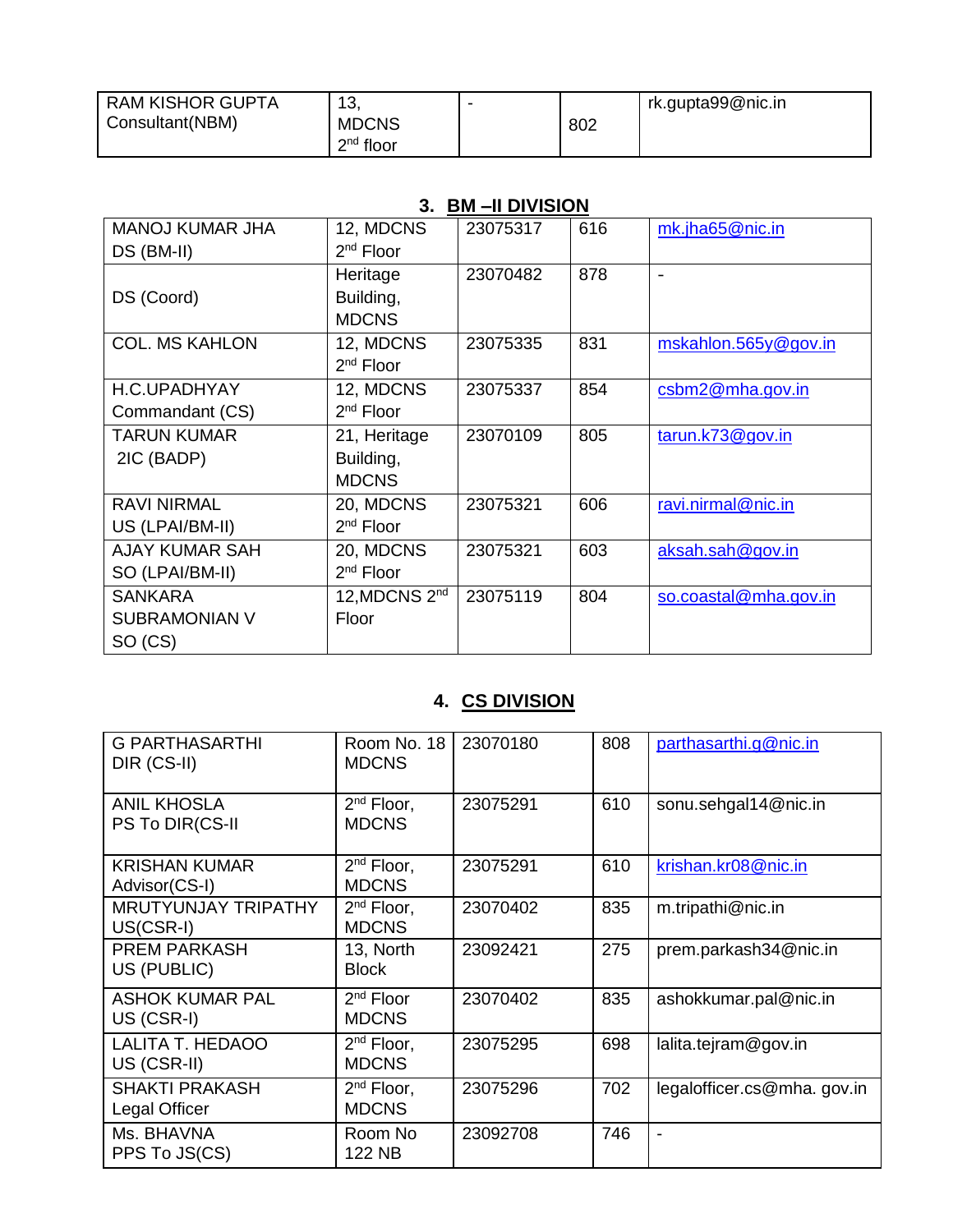| <b>ROHIT SEHGAL</b><br>PS TO JS (BM)  | Room No<br>122 NB                      | 23092708 | 746 |                           |
|---------------------------------------|----------------------------------------|----------|-----|---------------------------|
| <b>ASHIS KUMAR DAS</b><br>SO(CSR-I)   | 2 <sup>nd</sup> Floor,<br><b>MDCNS</b> | 23075298 | 701 | ashishkumardas.edu@nic.in |
| <b>KANWALJIT</b><br>SO(CSR-II)        | $2nd$ Floor,<br>MDCNS,                 | 23075298 | 810 | kanwal.jit65@nic.in       |
| <b>SATBIR SINGH</b><br>SO(CSR-III-A)  | $2nd$ Floor,<br><b>MDCNS</b>           | 23075301 | 809 | satbir.63@nic.in          |
| <b>SHASHI SHARMA</b><br>SO(CSR-III-B) | $2nd$ Floor,<br><b>MDCNS</b>           | 23075301 | 809 | shashi.sharma01@nic.in    |
| <b>KUNDAN KUMAR</b><br>SO(M&G)        | $2^{nd}$ Floor,<br><b>MDCNS</b>        | 23075298 | 811 | kundan.kumar92@nic. in    |
| <b>HARI KUMAR P</b><br>SO (SR)        | $2^{nd}$ Floor,<br><b>MDCNS</b>        | 23075298 | 700 | hari.k60@nic.in           |

## **5. CIS DIVISION**

| <b>SHAILENDRA VIKRAM</b><br>SINGH DS (CIS-I) | 117 North<br><b>Block</b> | 23093753 | 453 | svikram.singh69@nic.in  |  |
|----------------------------------------------|---------------------------|----------|-----|-------------------------|--|
| PRAVEEN KUMAR YADAV                          | 207-A, North              | 23438206 | 488 | praveen.yadav@nic.in    |  |
| DS (CIS-II)                                  | Block, New                |          |     |                         |  |
|                                              | Delhi                     |          |     |                         |  |
| <b>ANOOP YADAV</b>                           | 96 North                  |          | 291 | anoop.yadav@gov.in      |  |
| <b>DLA</b>                                   | <b>Block</b>              |          |     |                         |  |
| <b>KAMAL KUMAR</b>                           | Hall No-4                 | 23093662 | 454 | kamal.kumar79@gov.in    |  |
| US (CIS-I)                                   | <b>North Block</b>        |          |     |                         |  |
| <b>BARJ MOHAN LAL MEENA</b>                  | 192-A North               | 23093649 | 482 | barjmohan.meena@nic.in  |  |
| US (CIS-II)                                  | <b>Block</b>              |          |     |                         |  |
| <b>MAHENDRA VIKRAM</b>                       | Hall No 4                 | 23093662 | 454 | mv.singh@nic.in         |  |
| <b>SINGH</b>                                 | North Block               |          |     |                         |  |
| US (CIS-III)                                 | Hall No 4                 |          |     |                         |  |
| <b>RAKESH KUMAR</b><br>US (CIS-IV)           | North Block               | 23093584 | 452 | rakesh.kumar68@nic.in   |  |
| <b>MINHAS KUMAR</b>                          | Hall No 4                 | 23093662 | 454 | minhah.kumar87@nic.in   |  |
| $(SO (CIS-I))$                               | North Block               |          |     |                         |  |
|                                              |                           |          |     |                         |  |
| SO (CIS-II)                                  | 192-A<br>North Block      | 23093649 | 482 | $\blacksquare$          |  |
|                                              |                           |          |     |                         |  |
| <b>KAVINDRA SINGH</b>                        | 192-A North               | 23093649 | 400 | kavindra.brijwal@gov.in |  |
| <b>BRIJWAL ASSTT</b>                         | <b>Block</b>              |          |     |                         |  |
| <b>DIRECTOR (CIS-II)</b>                     |                           |          |     |                         |  |
| RAJ CHAUHAN                                  | 192-A                     | 23093649 |     |                         |  |
| SO(CIS-II)                                   | North Block               |          |     |                         |  |
| <b>PARVINDER KUMAR</b>                       | 117                       | 23093753 | 453 |                         |  |
| <b>ASTT. DIRECTOR (CIS-IV)</b>               | North Block               |          |     |                         |  |
| I4C                                          |                           |          |     |                         |  |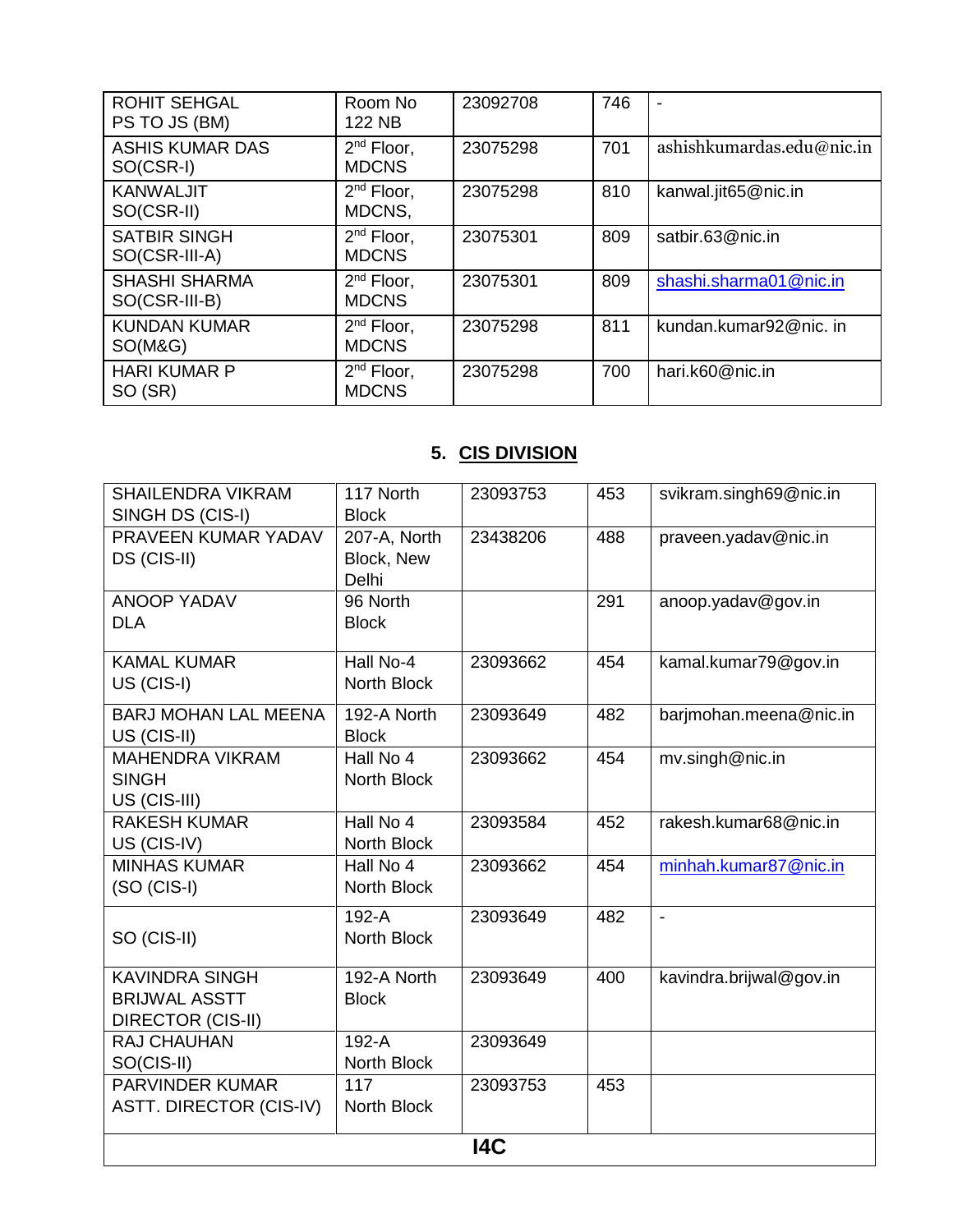| <b>ASHOK KUMAR</b>         | $5th$ floor        | 23438206                          | 1039           | diri4c@mha.gov.in     |  |  |
|----------------------------|--------------------|-----------------------------------|----------------|-----------------------|--|--|
| DIRECTOR (I4C)             | <b>NDCC-II</b>     |                                   |                |                       |  |  |
|                            | <b>Building</b>    |                                   |                |                       |  |  |
| <b>HIMANSHU PANDEY</b>     | $5th$ floor        | 23438207                          | 1040           | dgmi4c@mha.gov.in     |  |  |
| <b>DGM (I4C)</b>           | <b>NDCC-II</b>     |                                   |                |                       |  |  |
|                            | <b>Building</b>    |                                   |                |                       |  |  |
| <b>DEEPAK VIRMANI</b>      | $5th$ floor        | 23438208                          | 1048           | deepak.virmani@gov.in |  |  |
| <b>DS (I4C)</b>            | <b>NDCC-II</b>     |                                   |                |                       |  |  |
|                            | <b>Building</b>    |                                   |                |                       |  |  |
| <b>DEEPAK KUMAR</b>        | $5th$ floor        | 23438208                          | 1048           |                       |  |  |
| <b>DC (I4C)</b>            | <b>NDCC-II</b>     |                                   |                |                       |  |  |
|                            | <b>Building</b>    |                                   |                |                       |  |  |
|                            |                    | <b>NIC-MHA (North Block)</b>      |                |                       |  |  |
| <b>MP SUGANTHI</b>         | $12-A$             | 23094745                          | 371            | mpsugandhi@nic.in     |  |  |
| <b>SENIOR TECHNICAL</b>    | <b>North Block</b> |                                   |                |                       |  |  |
| <b>DIRECTOR</b>            |                    |                                   |                |                       |  |  |
| PRADEEP KUMAR              | 15                 | 23094745                          | 371            | pradipkumar@nic.in    |  |  |
| <b>SENIOR TECHNICAL</b>    | <b>North Block</b> |                                   |                |                       |  |  |
| <b>DIRECTOR</b>            |                    |                                   |                |                       |  |  |
| <b>SHYAM MURLI MANOHAR</b> | 15                 | 23094745                          | 371            | sm.manohar@gov.in     |  |  |
| <b>SCIENTIST</b>           | North Block        |                                   |                |                       |  |  |
| <b>ANAND KUMAR SINGH</b>   | 15                 | 23094745                          | 371            | anand.singh87@gov.in  |  |  |
| <b>SCIENTIST-B</b>         | North Block        |                                   |                |                       |  |  |
|                            |                    | <b>NIC-MHA (NDCC-II Building)</b> |                |                       |  |  |
| <b>MOHAMMAD ZAHEEN</b>     | <b>NDCC-II</b>     | 23048124                          | $\blacksquare$ | mohdzaheen@nic.in     |  |  |
| <b>TECHNICAL DIRECTOR</b>  |                    |                                   |                |                       |  |  |
| <b>AMAR SINGH</b>          | <b>NDCC-II</b>     | 23438124                          |                | asingh-chd@nic.in     |  |  |
| <b>SCIENTIST-C</b>         |                    |                                   |                |                       |  |  |
| <b>NIC-MHA (MDCNS)</b>     |                    |                                   |                |                       |  |  |
| <b>KAWAL MOHAN SINGH</b>   |                    | 23073080                          |                | kmohan@nic.in         |  |  |
| <b>SENIOR TECHNICAL</b>    | <b>MDCNS</b>       |                                   |                |                       |  |  |

# **6. CTCR DIVISION**

DIRECTOR

| (Vacant)               | $10 - B/3$  | 23092159 | 299 | $\overline{\phantom{0}}$ |
|------------------------|-------------|----------|-----|--------------------------|
| DIRECTOR (CT)          | North Block |          |     |                          |
| <b>JUHI VERMA</b>      | 206         | 23093329 | 418 | juhiverma@nic.in         |
| $DS (CT-I)$            | North Block |          |     |                          |
| <b>SHRI DHARMENDER</b> | North Block | 23092457 | 471 | k.dharmender@nic.in      |
| KUMAR, DS (CT-II)      |             |          |     |                          |
| <b>SATYA PRAKASH</b>   | 93-BC       | 23093829 | 219 |                          |
| <b>CHAUDHARY</b>       | North Block |          |     | usis6@nic.in             |
| $US (CT-I)$            |             |          |     |                          |
| <b>RAJEEV KUMAR</b>    | 81          | 23093700 | 386 | rajeev.kumar67@nic.in    |
| US (CT-II)             | North Block |          |     |                          |
| <b>KSHITISH KUMAR</b>  | 66          | 23094881 | 461 | kshitish.kumar@nic.in    |
| US (NIA)               | North Block |          |     |                          |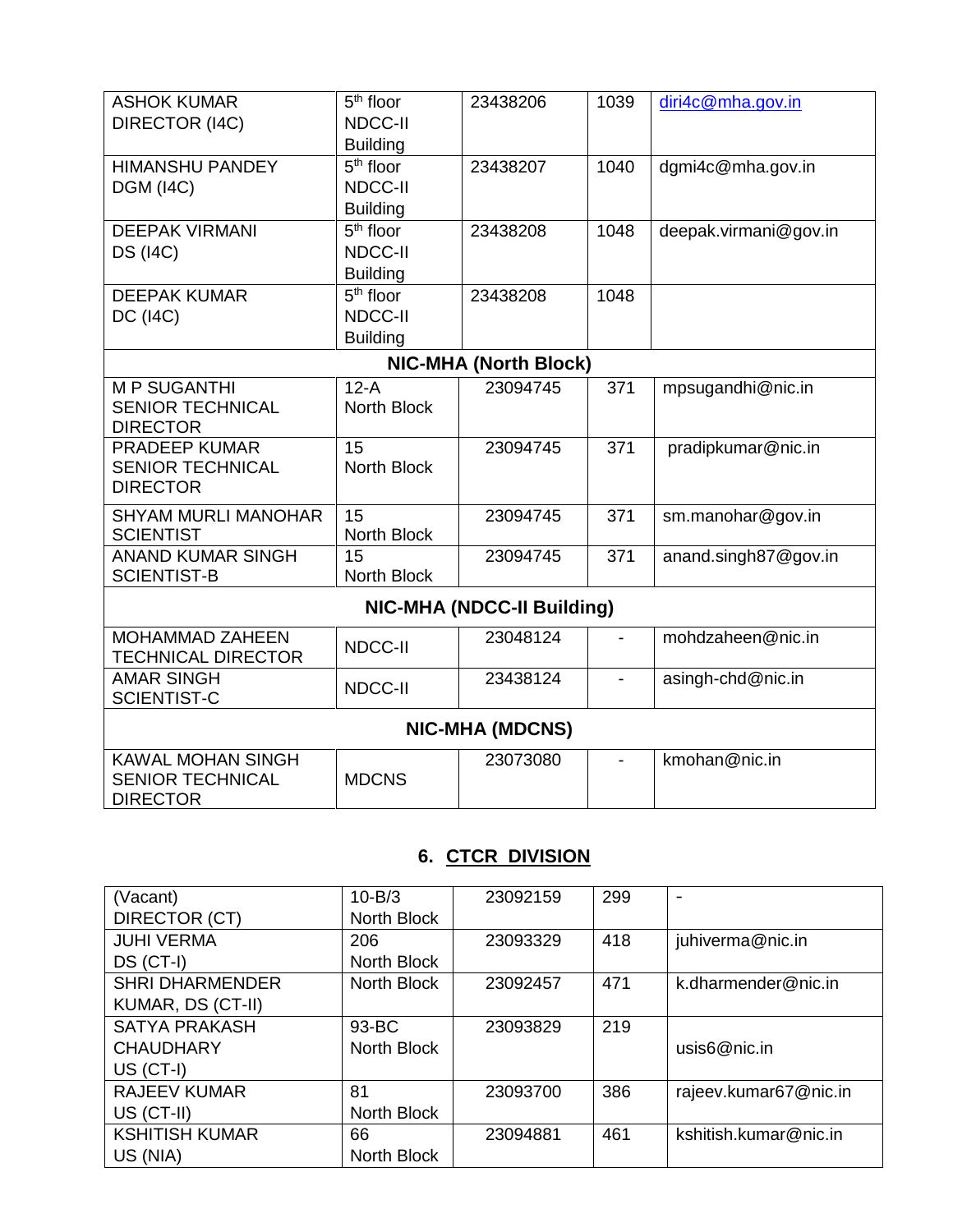| <b>DHARAMVIR SONI</b>    | 81               | 23093574 | 280 | dys.ldo-mud@nic.in     |
|--------------------------|------------------|----------|-----|------------------------|
| US (CFT)                 | North Block      |          |     |                        |
| <b>HIRANMAY BISWAS</b>   | $21$ $2nd$ floor | 23075283 | 781 | hiranmay.biswas@nic.in |
| RO (NI-MFO)              | <b>MDCNS</b>     |          |     |                        |
| <b>SATISH CHANDRA</b>    | 66               | 23094881 | 461 | satishc.navoria@nic.in |
| <b>NAVORIA</b>           | North Block      |          |     |                        |
| Consultant (NIA)         |                  |          |     |                        |
| <b>ADITI MITTAL</b>      | $81-D$           | 23093001 | 443 | aditi.bhatia52@nic.in  |
| SO (CFT)                 | North Block      |          |     |                        |
| <b>JAI RAM HASSANAND</b> | 93-BC            | 23093829 | 219 | jrh.mulwani85@nic.in   |
| <b>MULWANI</b>           | North Block      |          |     |                        |
| CONSULTANT (CT-I)        |                  |          |     |                        |
| (Vacant)                 |                  | 23092050 | 338 | so-is1@nic.in          |
| SO (CT-II)               | North Block      |          |     |                        |

## **7. C&IC DIVISION**

| S.M.I. TANVIR              | 5 <sup>th</sup> Floor                  |          | $\blacksquare$ | smitanvir.dgsnd@nic. |
|----------------------------|----------------------------------------|----------|----------------|----------------------|
| <b>DDG</b>                 | <b>NDCC-II</b>                         |          |                | in                   |
| <b>RAKESH KUMAR</b>        | NDCC-II,8th                            | 23438192 | 1005           | dir_ol@mha.gov.in    |
| DIR (OL)                   | Floor, V                               |          |                |                      |
|                            | Wing                                   |          |                |                      |
|                            | Hall No.7-8,                           | 23075099 | 744            | $\blacksquare$       |
| DIR (IC-II)                | 1 <sup>st</sup> Floor,                 |          |                |                      |
|                            | <b>MDCNS</b>                           |          |                |                      |
| <b>RAHUL MALIK</b>         | $13-A$                                 | 23092252 | 477            | dscoord1-            |
| DS(Coord-I)                |                                        |          |                | mha@gov.in           |
|                            |                                        |          |                |                      |
| P.C. GUITE                 | Hall No.7-8,                           | 23075095 | 885            | pc.guite@gov.in      |
| DS (IC-III) & LO for SC/ST | 1 <sup>st</sup> Floor,<br><b>MDCNS</b> |          |                |                      |
| <b>SARIKA GAUR</b>         | $21-A$                                 | 23092951 | 396            | sarika.gaur@gov.in   |
| Librarian & I.O.           | <b>NB</b>                              |          |                |                      |
| (Vacant)                   | 218                                    | 23094435 | 221            |                      |
| US(COORD-I)                | <b>NB</b>                              |          |                |                      |
| <b>ARUN KUMAR DHYANI</b>   | 82-B                                   | 23094916 | 472            |                      |
| US (IT & Coord-II)         | <b>NB</b>                              |          |                |                      |
| <b>RENU SURI</b>           | 218                                    | 23094878 | 427,221        | usc3-mha@nic.in      |
| US (COORD-III)             | <b>NB</b>                              |          |                |                      |
| <b>SUDESH KUMAR</b>        | Hall No.7-8,                           | 23075097 | 741            | sudesh.kumar24@go    |
| US (IC-I & III)            | 1 <sup>st</sup> Floor,                 |          |                | v.in                 |
|                            | <b>MDCNS</b>                           |          |                |                      |
|                            | 8 <sup>th</sup> Floor,                 | 23438193 | 1004           | $\blacksquare$       |
| DD(HINDI)                  | NDCC-II                                |          |                |                      |
| RAJ KUMAR SINGH RAWAT      | $94-A$                                 | 23093249 | 390            | rksrawat.64@gov.in   |
| AD (Hindi)                 | <b>NB</b>                              |          |                |                      |
| <b>NANAK CHAND</b>         | $\overline{8}$ <sup>th</sup> Floor,    | 23438193 | $\overline{a}$ | nanak.chand.rb@nic.i |
| AD (Hindi)                 | NDCC-II                                |          |                | n                    |
| <b>UMA SHANKAR SHARMA</b>  | NDCC-II                                | 23438193 | $\blacksquare$ | us.sharma59@nic.in   |
| AD (Hindi)                 |                                        |          |                |                      |
| <b>DINESH KUMAR SINGH</b>  | $\overline{8^{th}}$ Floor,             | 23438193 |                |                      |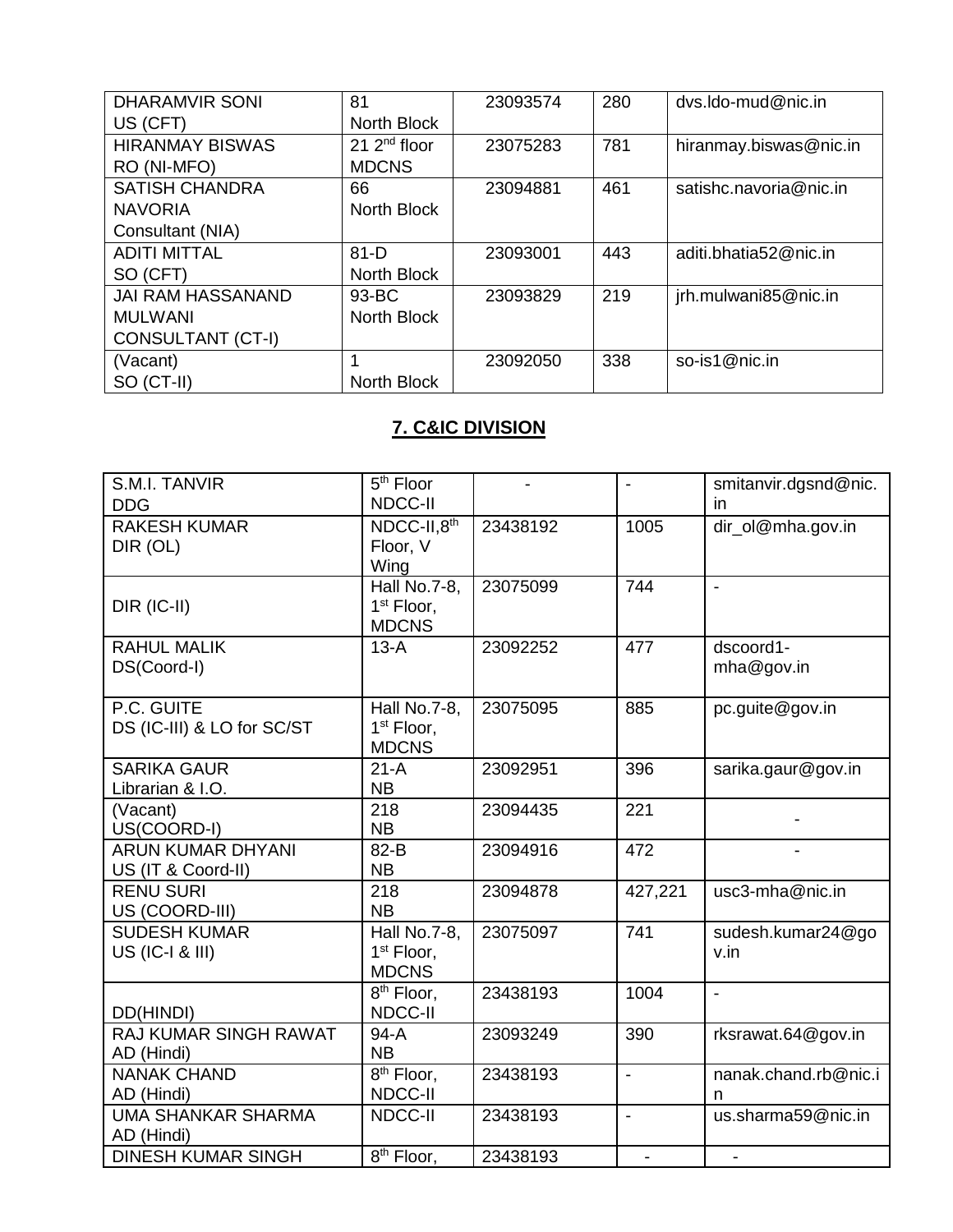| AD(HINDI)                                          | NDCC-II                                                  |          |                   |                            |
|----------------------------------------------------|----------------------------------------------------------|----------|-------------------|----------------------------|
| <b>SANJIV KUMAR</b><br>AD(HINDI)                   | 8 <sup>th</sup> Floor,<br>NDCC-II                        | 23438193 | $\blacksquare$    |                            |
| RACHNA KHANNA<br>SO (COORD-1)                      | 226-A                                                    | 23093856 | 214               | assttc1-mha@nic.in         |
| <b>DHARAMRAJ KUMAR</b><br>SO (COORD-II)            | Hall No. 2,<br>Ground<br>Floor,<br>NDCC-II               | 23438061 | 1061              | soc2-mha@nic.in            |
| <b>S SUBHASH</b><br>SO (COORD-I-A)&<br>(COORD-III) | 218                                                      | 23094435 | 221               | $\overline{\phantom{a}}$   |
| (Vacant)<br>SO (IT-CELL)                           | Room<br>No.10                                            | 23093059 | 402               | soit@nic.in                |
| <b>ROHTASH KUMAR</b><br>SO (IC-I)                  | Hall No.7-8,<br>1 <sup>st</sup> Floor,<br><b>MDCNS</b>   |          | 746               | rohtash.k@nic.in           |
| <b>AMARJIT SINGH</b><br>SO (IC-II)                 | Hall no. 7 &<br>8<br>1 <sup>st</sup> FLR<br><b>MDCNS</b> | 23075098 | 745               | sopp2-<br>mha@mha.gov.in   |
| <b>RITA BHOLA</b><br>SO (IC-III)                   | Hall no. 7 &<br>8<br>1 <sup>st</sup> FLR<br><b>MDCNS</b> | 23075097 | 834               | rita.bhola@gov.in          |
| (VACANT)<br>SO(T-BRANCH)                           | $B-54$<br>(Basement)<br>North Block                      | 23092540 | 244               |                            |
| SO (CR)                                            | Room No-<br>06                                           | 23092950 | 248               |                            |
| <b>BRIJESH SINGH</b><br>SO (R&I)                   | <b>JSH</b>                                               | 23070108 | 223               | brijesh.singh23@gov.<br>in |
| <b>BRIJESH SINGH</b><br>SO (R&I)                   | NDCC-II                                                  | 23438186 | 765               | brijesh.singh23@gov.<br>in |
| <b>BRIJESH SINGH</b><br>SO (R&I)                   | <b>MDCNS</b>                                             | 23070152 | 894               | brijesh.singh23@gov.<br>in |
| SO (R&I)                                           | Hall No.7<br>North Block                                 | 23094937 | 241<br>319<br>399 | sori@mha.nic.in            |
| <b>SURENDRA KUMAR</b><br><b>SO(R&amp;I)</b>        | Hall No.7<br>North Block                                 | 23094937 | 241<br>319<br>399 | sori@mha.nic.in            |
| SO(DRR)                                            | Room No.<br>55, NB                                       |          | 235<br>395        | $\overline{\phantom{a}}$   |

## **8. DM DIVISION**

| <b>M SUBRAMANIAN</b> | NDCC-II | 23438071 | 929  | ds-dmlll@mha.gov.in |
|----------------------|---------|----------|------|---------------------|
| DIR(DM-III)          |         |          |      |                     |
| <b>PAWAN KUMAR</b>   | NDCC-II | 23438123 | 1009 | mk.pawan65@gov.in   |
| DS (DM-I)            |         |          |      |                     |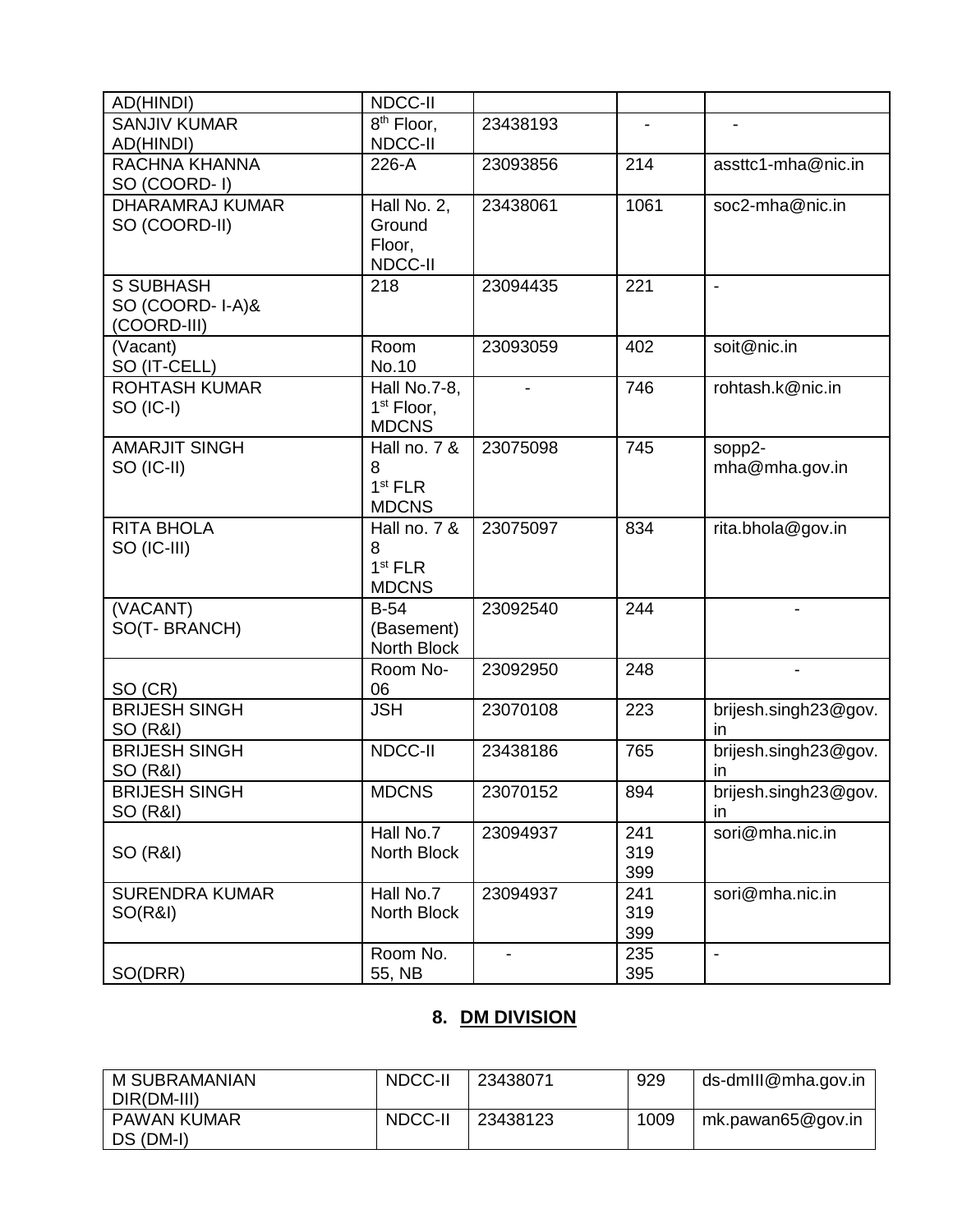| <b>JITENDER MALIK</b><br>DS(DM-II)          | <b>NDCC-II</b> | 23438154         | 971            | dsdm@nic.in                 |
|---------------------------------------------|----------------|------------------|----------------|-----------------------------|
| <b>ASHISH KUMAR SINGH</b><br>$US(DM-I)$     | NDCC-II        | 23438103         | 935            | ashish.singh@nic.in         |
| <b>B.K. BISWAS</b><br>US(DM-II)             | NDCC-II        | 23438177         | 931            | bk.biswas65@nic.in          |
| <b>GOURI SHANKAR JHA</b><br>US(DM-III)      | NDCC-II        | 23438144 (T/Fax) | 934            | usdm3@nic.in                |
| <b>MANOJ KASANA</b><br>$2IC$ (DM-I)         | NDCC-II        | 23438122         | 467            | dcdm-mha@nic.in             |
| <b>RITESH DWIVEDI</b><br>DC(NDRF)           | NDCC-II        | 23438122         | 467            | dwivedi.ritesh@gov.i<br>n   |
| <b>MANOJ KUMAR SINGH</b><br>TO(M)           | <b>NDCC-II</b> | 23438059         | 1054           | manoj.singh06@nic.i<br>n    |
| <b>OM PRAKASH</b><br><b>CONSULTANT (DM)</b> | <b>NDCC-II</b> | 23438106 (T/Fax) | 1019           | todm@nic.in                 |
| SO(DM-I)                                    | NDCC-II        | 23438026         | 932            | $\blacksquare$              |
| <b>RAM RAKESH SHARMA</b><br>SO(DM-I)        | <b>NDCC-II</b> | 23438026         | 932            | ramrakesh.sharma@<br>nic.in |
| SATYA DEVAN.K<br>SO(DM-II)                  | <b>NDCC-II</b> | 23438177         | 1026           | satya.dk62@nic.in           |
| <b>SANJEEV RANJAN</b><br>SO(DM-III)         | NDCC-II        | 23438257         | 933            | sanjeev.r93@nic.in          |
| <b>SARITA</b><br>SO(DM-III)                 | NDCC-II        | 23438257         | $\blacksquare$ | sarita.88@nic.in            |

## **9. FINANCE DIVISION**

| DR. SUNISH S                  | 208             | 23092315 | 328 | dirfinhome@mha.gov.in    |
|-------------------------------|-----------------|----------|-----|--------------------------|
| DS(Fin/Pers)                  |                 |          |     |                          |
| <b>JUHI VERMA</b>             | ۰               |          |     | juhiverma@nic.in         |
| DS(Fin/Home)                  |                 |          |     |                          |
| <b>VAIBHAV C GHALME</b>       | R.No.7          | 23073052 | 819 | ghalme.vc@gov.in         |
| <b>Controller of Accounts</b> | $2^{ND}$ Floor, | 23072269 |     |                          |
| (Home)                        | <b>MDCNS</b>    |          |     |                          |
|                               | <b>MDCNS</b>    | 23072237 | 829 | $\blacksquare$           |
| US (BUDGET-I)                 |                 |          |     |                          |
| Charan Singh                  | Hall no. 07     | 23072232 | 824 | $\blacksquare$           |
| US (BUDGET-II)                | <b>MDCNS</b>    |          |     |                          |
| <b>MADAN KUMAR JAISWAL</b>    | 242             | 23093245 | 242 |                          |
| US Fin. (Pers.)               |                 |          |     |                          |
| <b>RAJNISH KUMAR</b>          | 205             | 23093245 | 242 |                          |
| US (FINANCE-I)                |                 |          |     |                          |
| <b>RAKESH BISHT</b>           | 204             | 23093291 | 329 | $\overline{\phantom{a}}$ |
| US (FINANCE-III)              |                 |          |     |                          |
| <b>SANJEEV KUMAR</b>          | 204             | 23094080 | 329 | sanjeev.kumar81@nic.in   |
| US (AFA-IV)                   |                 |          |     |                          |
| <b>SIMANTA BORSAIKIA</b>      | 204             | 23094911 | 303 | $\blacksquare$           |
| US (AFA-HOME)                 |                 |          |     |                          |
| <b>MAHIPAL SINGH</b>          | 205             | 23093245 | 242 | mahipal.singh81@gov.in   |
| US (AFA-II / Fin.II)          | North Block     |          |     |                          |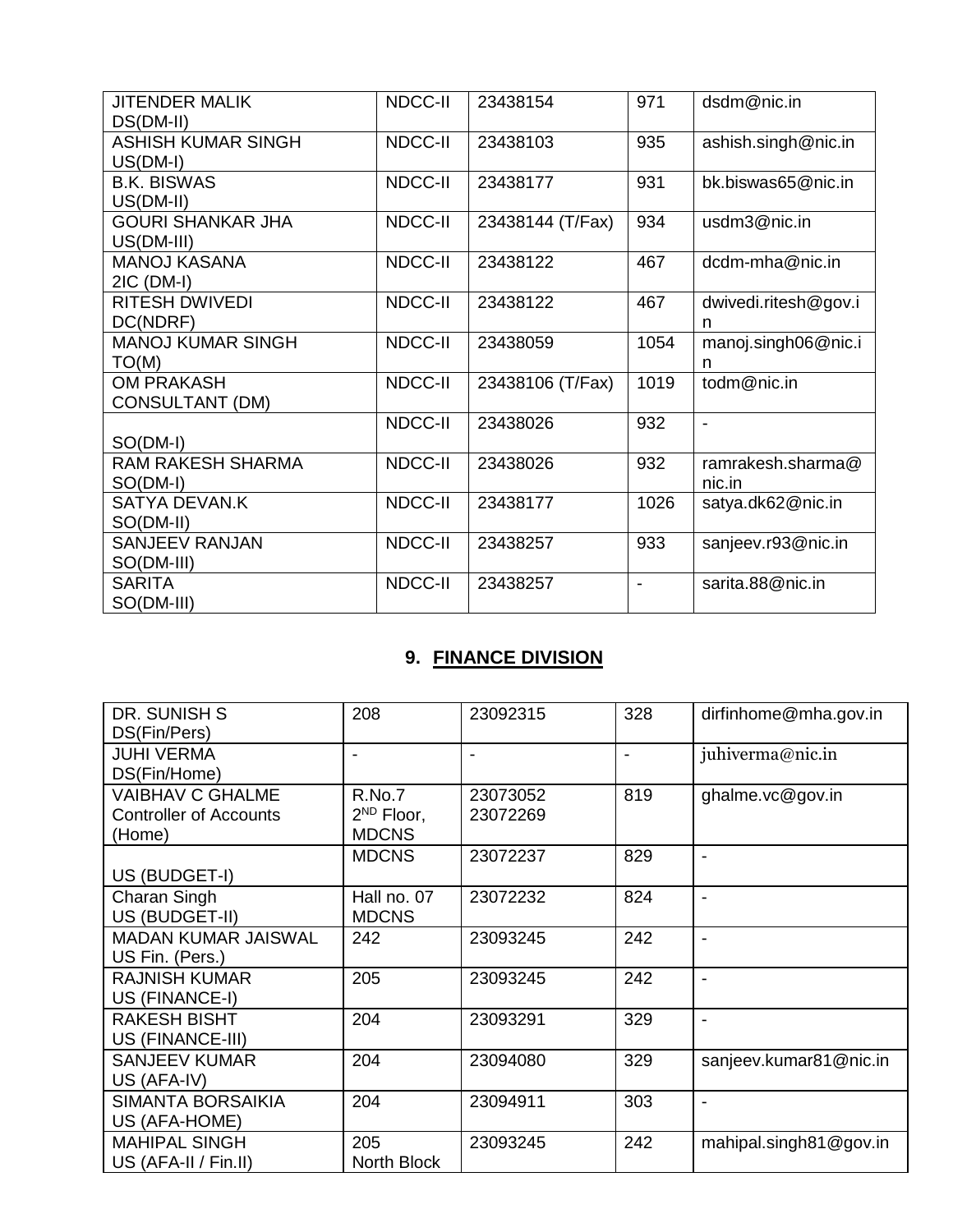| <b>VIVEK KUMAR</b>        | 204          | 23094080 | 380 |                       |
|---------------------------|--------------|----------|-----|-----------------------|
| SO (FIN-IV)               |              |          |     |                       |
| S SUDHA                   | 204          | 23094911 | 303 |                       |
| SO (FIN-V)                |              |          |     |                       |
| <b>CHARANJEET SINGH</b>   | Hall No. 07  | 23072237 | 869 | sobud1-mha@gov.in     |
| SO (BUDGET-I)             | <b>MDCNS</b> |          |     |                       |
| <b>MUKESH KUMAR</b>       | <b>MDCNS</b> | 23072295 | 820 | sobud2@mha.gov.in     |
| SO (Budget-II & Plan-IFD) |              | 23072294 |     | so-planifd@mha.gov.in |
| <b>MOHD GHUFRAN</b>       | Hall No. 07  | 23072237 | 869 | sobud1-mha@nic.in     |
| SO (GENDER BUDGET)        | <b>MDCNS</b> |          |     |                       |

# **10.FOREIGNERS DIVISION**

|                                               |              | <b>FCRA Wing</b>       |         |                         |
|-----------------------------------------------|--------------|------------------------|---------|-------------------------|
| <b>D.S. PARIHAR</b><br>DS (FCRA) AND CPIO     | <b>MDCNS</b> | 23077504               | 839     | dsfc-mha@gov.in         |
| Y.P. OJHA<br>US (FCRA)                        | <b>MDCNS</b> | 23070230               | 841     | us(fc)I-mha@gov.in      |
| <b>RAMA KANT</b><br><b>SINGH</b><br>US (FCRA) | <b>MDCNS</b> |                        | 852     | us(fc)II-mha@gov.in     |
| <b>RENU KAPOOR</b><br>US (FCRA)               | <b>MDCNS</b> | 23071079               | 618     |                         |
|                                               |              | <b>Monitoring Unit</b> |         |                         |
| <b>D.S. PARIHAR</b><br>DS (MU) AND CPIO       | <b>MDCNS</b> | 23077504               | 839     | dsfc-mha@gov.in         |
| <b>S MUTTHU KUMAR</b><br>US (MU)              | <b>MDCNS</b> | 23075204               | 614     | usmu.1@mha.gov.in       |
| <b>RAJESH</b><br><b>BUDGUJJAR US</b><br>(MU)  | <b>MDCNS</b> | 23070107               | 846     | rajesh.budgujjar@nic.in |
| <b>SUPPORT</b><br><b>CENTRE/HELP DESK</b>     | <b>MDCNS</b> | 23077505               | 613     | support-fcra@gov.in     |
|                                               |              | <b>Visa Wing</b>       |         |                         |
| <b>RAM DAYAL MEENA</b><br>DIR (F) AND CPIO    | <b>MDCNS</b> | 23077508               | 601/605 | dirf-mha@nic.in         |
| <b>GOPAL JHA</b><br>US (POLICY)               | <b>MDCNS</b> | 23075329               | 844     | gopal.jha67@nic.in      |
| <b>PRATAP SINGH</b><br><b>RAWAT</b><br>US(F)  | <b>MDCNS</b> | 23077506               | 666     | pratap.rawat67@nic.in   |
| <b>SUMIT KUMAR</b><br><b>DEPUTY DIRECTOR</b>  | <b>MDCNS</b> | 23075307               | 682     | sumit.kr88@gov.in       |
| <b>VISA SUPPORT/HELP</b><br><b>DESK</b>       | <b>MDCNS</b> | 22560197<br>22560198   |         | visasupport@gov.in      |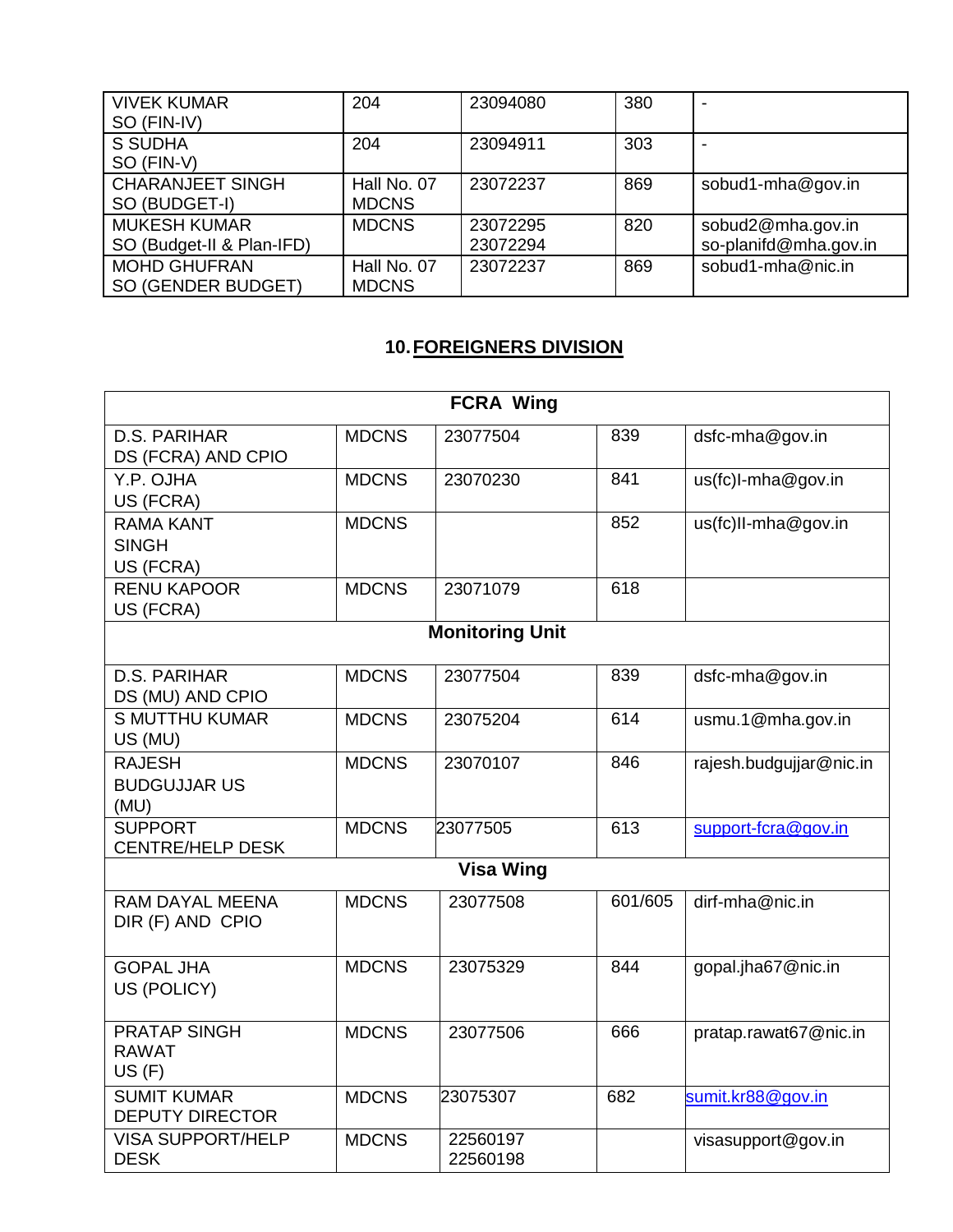|                                                                   |              | 22560199                          |             |                           |  |
|-------------------------------------------------------------------|--------------|-----------------------------------|-------------|---------------------------|--|
|                                                                   |              | <b>Citizenship &amp; OCI Wing</b> |             |                           |  |
| <b>VIJAY S RANA</b><br>DIR (CITIZENSHIP & OCI)<br><b>AND CPIO</b> | <b>MDCNS</b> | 23077512                          | 714/<br>749 | $dirc$ -mha@gov.in        |  |
| <b>ASHUTOSH</b><br>ANAND US (IC)                                  | <b>MDCNS</b> | 23077500                          | 619         | ashutosh.anand@gov.<br>in |  |
| <b>INDIAN CITIZENSHIP</b><br>SUPPORT/HELP<br><b>DESK</b>          |              | 23070167                          |             | support.ctznoci@mha.gov.  |  |
| <b>Immigration Wing</b>                                           |              |                                   |             |                           |  |
| <b>SURENDER KUMAR</b><br>DIR (IMM)                                | <b>MDCNS</b> | 23070412                          | 637         | $dirf-mha@nic.in$         |  |
| T.A. VINOD KUMAR US<br>(IMM)                                      | <b>MDCNS</b> | 23077502                          | 604         | us-immgrn@mha.gov.in      |  |

# **11.FFR DIVISION**

| <b>MH ANSARI</b><br>DDG (EP)                              | NDCC-II        | 23438265<br>843 |                          | mhansari.dgsnd@nic.in    |
|-----------------------------------------------------------|----------------|-----------------|--------------------------|--------------------------|
| <b>MEENU BATRA</b><br>DIR(P)                              | NDCC-II        | 23438062        |                          | menu.batra66@nic.in      |
| <b>BALJIT SINGH</b><br>DS (EP/RHS)                        | NDCC-II        | 23438070        | 917                      | baljit.s@nic.in          |
| <b>ANANDI</b><br><b>VENKATESHWARAN</b><br>DS (NZ,CZ, INA) | NDCC-II        | 23438073        | 926                      | anandi.v@gov.in          |
| <b>SITARAM MEENA</b><br>DS(HYD)                           | NDCC-II        | $\overline{a}$  | $\overline{\phantom{0}}$ | sr.meena67@gov.in        |
| <b>ANIL KUMAR</b><br>DS (CEPI)                            | NDCC-II        | 23747067        | 202                      | anil.kumar@nclt.gov.in   |
| <b>LAMKHOMANG</b><br>US(P)                                | NDCC-II        | 23438074        | 915                      | $\blacksquare$           |
| <b>SHUSHIL KUMAR</b><br>$US$ (EP)                         | NDCC-II        | 23438032        | 1014                     | $\blacksquare$           |
| <b>HEM LATA</b><br><b>US (EZ &amp; SZ)</b>                | NDCC-II        | 23438244        | 915                      | $\blacksquare$           |
| <b>SUMITRA RANI</b><br>US (CZ & INA)                      | <b>NDCC-II</b> | 23438065        | $\blacksquare$           | $\overline{\phantom{a}}$ |
| <b>SARITA CAPOOR</b><br>US (NZ & WZ)                      | NDCC-II        | 23438065        | $\blacksquare$           | $\blacksquare$           |
| DHARAMVIR YADAV<br>US (HYD)                               | <b>NDCC-II</b> |                 |                          |                          |
| <b>T SRINIVASAN</b><br>US (SZ/EZ)                         | NDCC-II        | 23438076        | 916                      | t.srinivasan21@nic.in    |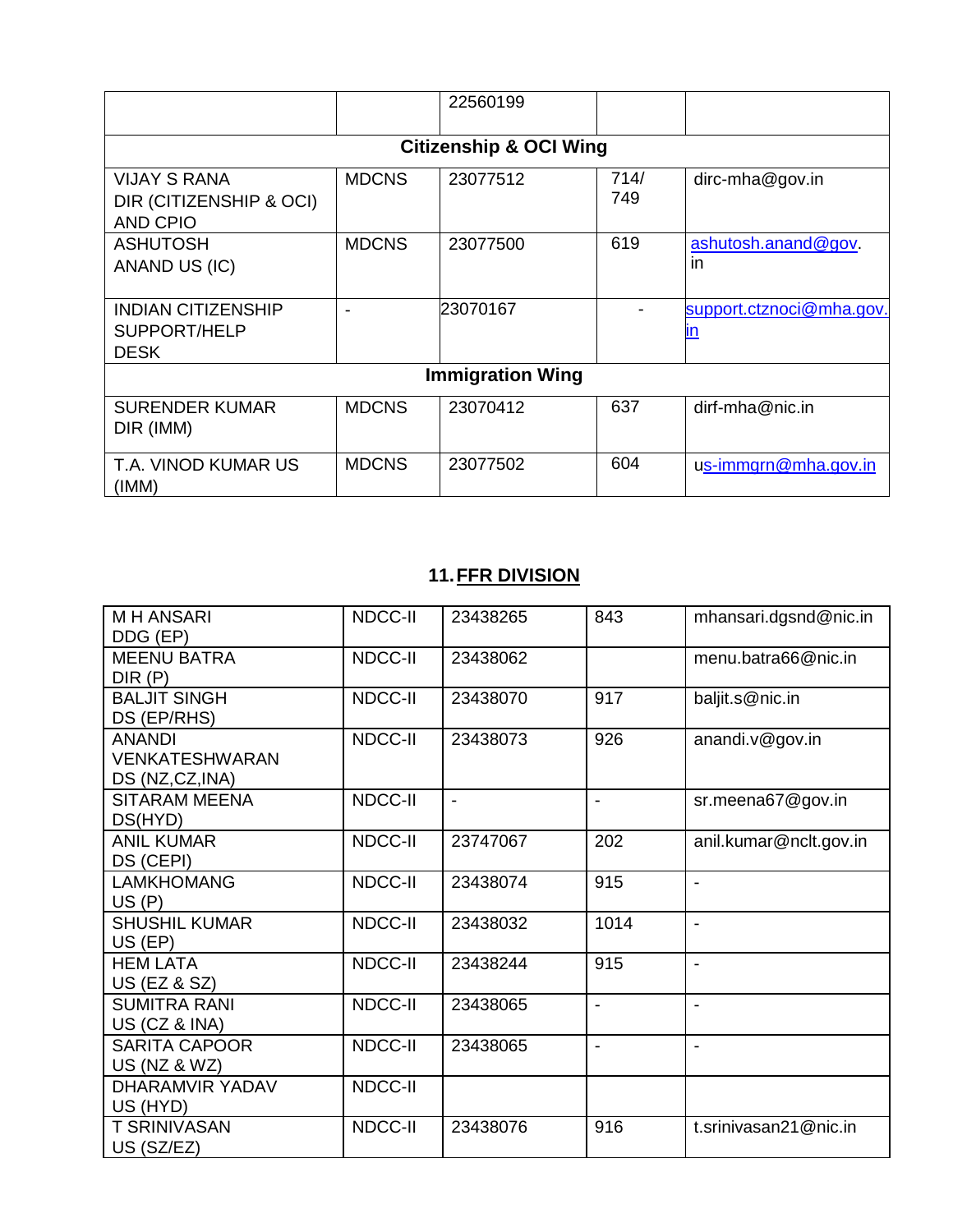| <b>ANIL KUMAR</b><br>SO (FF-CZ)     | <b>NDCC-II</b>         | 23438074       | 691 |                         |
|-------------------------------------|------------------------|----------------|-----|-------------------------|
| <b>SUJATA KAPOOR</b><br>SO (POLICY) | <b>NDCC-II</b>         | 23438242       | 924 | sopolicy-ffr@mha.gov.in |
| T V VENKATESA PRASAD<br>SO (POLICY) | NDCC-II                | 23438242       | 924 | sopolicy-ffr@mha.gov.in |
| SO (NZ)                             | <b>NDCC-II</b>         | $\blacksquare$ | 911 | $\blacksquare$          |
| (vacant)<br>SO (EZ)                 | NDCC-II                | 23438068       | 674 | soffez@nic.in           |
| SO (INA)                            | <b>NDCC-II</b>         | 23438020       | 692 | $\blacksquare$          |
| (vacant)<br><b>SO (R&amp;SO)</b>    | $2nd$ floor<br>NDCC-II | 23438244       | 688 |                         |
| $SO(SZ-I)$                          | <b>NDCC-II</b>         | 23438069       | 671 | rk.arya61@nic.in        |
| <b>RUPINDER KAUR</b><br>SO (Hyd)    | <b>NDCC-II</b>         | 23438032       | 923 | rupinder.kaur43@nic.in  |
| <b>SOMDUTT</b><br>SO (HYD)          | <b>NDCC-II</b>         | $\blacksquare$ | 923 | $\blacksquare$          |
| PRADEEP KUMAR SINGH<br>SO (SZ)      | NDCC-II                | 23438069       | 910 | pk.singh34@gov.in       |
| <b>GEETA ARORA</b><br>SO (RHS-MD)   | <b>NDCC-II</b>         | 23438244       |     | geeta.arora@nic.in      |

# **12.IS-I DIVISION**

| NISHTHA TIWARI<br>DIR(L&O)               | Room No.<br>$10 - B(1)$              | 23093508 | 456 | nishta.tiwari@mha.gov.in |
|------------------------------------------|--------------------------------------|----------|-----|--------------------------|
| <b>MANJU MITTR</b><br>PS to Dir (L&O)    | Room<br><b>No.96A</b><br>North Block | 23093508 | 456 |                          |
| V.S. RANA<br>DIRECTOR (NI-Wing)          | Hall No.23<br><b>MDCNS</b>           | 23075286 | 776 | ranavs.rana66@nic.in     |
| <b>HEMANT</b><br>PPS to Dir(NI)          | Hall No.23<br><b>MDCNS</b>           | 23075286 | 782 | hemant.80@gov.in         |
| <b>ARCHANA VARMA</b><br><b>DS (IS-I)</b> | Room<br>No.94-B<br>North Block       | 23092085 | 353 | varma.arch@gov.in        |
| <b>DAYA</b><br>PS to DS to (IS-I)        | Room<br>No.96 North<br><b>Block</b>  | 23092085 | 353 |                          |
| H.K. WADHWA<br>DS(ARMS)                  | Room No.9<br><b>MDCNS</b>            | 23070196 | 876 | hk.wadhwa@nic.in         |
| <b>LAKSHYA</b><br>PA to DS(ARMS)         | Room No.9<br><b>MDCNS</b>            | 23070196 | 822 |                          |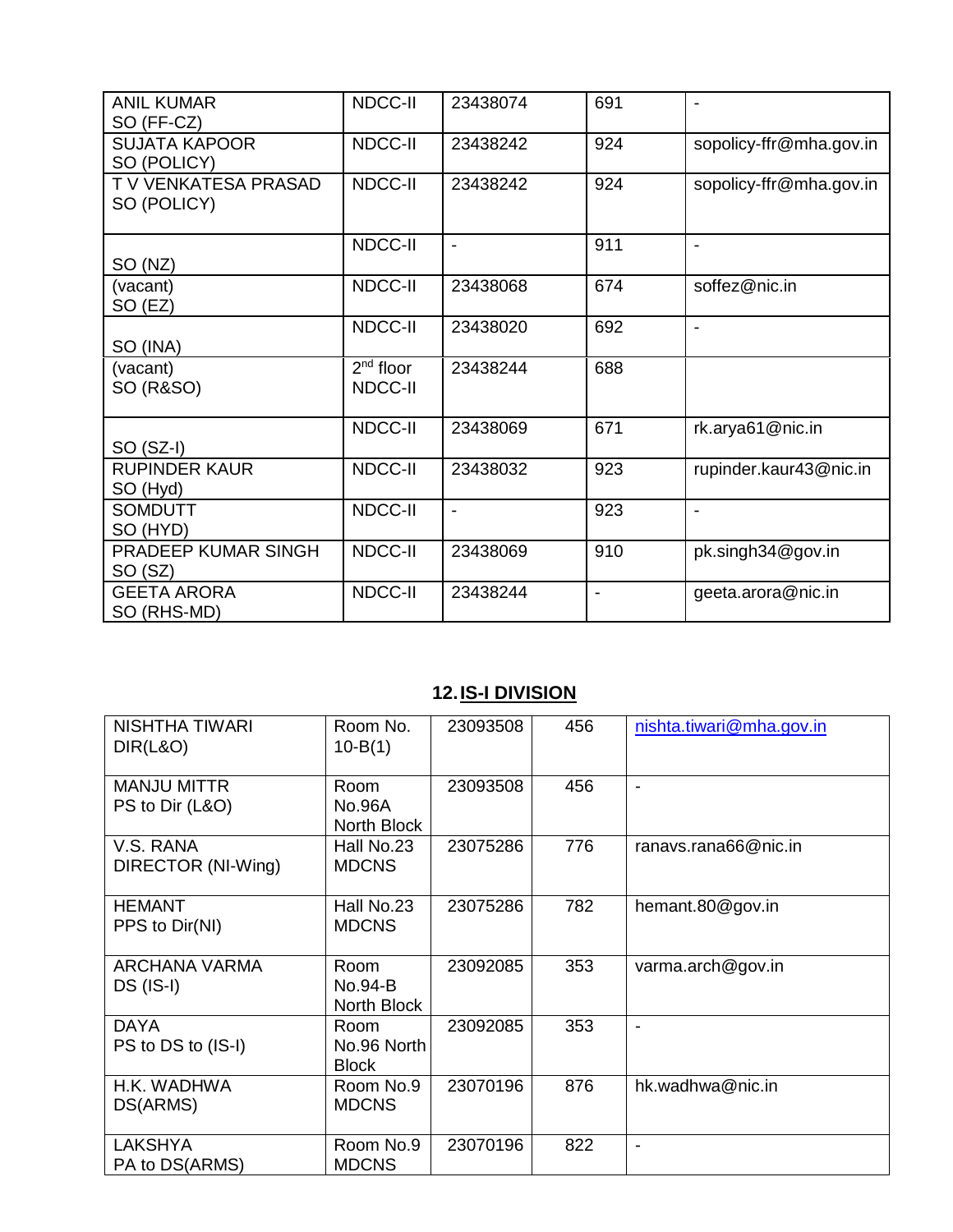| <b>RAJIV SHARMA</b><br>DS (VIP SECURITY),<br>NI-I, NI-II & Ayodhya | Hall No.23<br><b>MDCNS</b>           | 23075313 |             | rajiv.sharma70@nic.in                      |
|--------------------------------------------------------------------|--------------------------------------|----------|-------------|--------------------------------------------|
| <b>RUKMANI</b><br>PPS to DS (VIP<br>SECURITY)                      | Hall No. 23<br><b>MDCNS</b>          | 23075313 | 866         | $\blacksquare$                             |
| <b>CHANCHAL YADAV</b><br>DIR (SECURITY-DESK)                       | Room<br>No.127<br>North Block        | 23093486 | 317         | chanchal.yadav@nic.in                      |
| <b>ABDASH SHARMA</b><br>PPS to DIR (SECURITY-<br>DESK)             | Room<br>No.125-C<br>North Block      | 23093486 | 317         | deputysecretary-vs@mha.gov.in              |
| A.S. PURTY<br><b>DEPUTY DIRECTOR</b><br>(SECURITY)                 | Room No.1<br>North Block             | 23093448 | 436         | as.purty65@nic.in<br>adsecurity-mha@nic.in |
| <b>PRAMOD KUMAR</b><br>US (L&O) (IS-III, IV & VII)                 | Room<br><b>No.93F</b><br>North Bloc  | 23093260 | 260         | pramod.kumar70@nic.in                      |
| <b>RAJENDRA KUMAR</b><br><b>BHARTI</b><br>Consultant               | Hall No.23<br><b>MDCNS</b>           | 23075284 | 786         | rajendrak.bharti@nic.in                    |
| <b>SUNIL BAREJA</b><br>US (BPR&D)                                  | Hall No.23<br>2 <sup>nd</sup> Floor  | 23070285 | 856         | sunil.bareja@nic.in                        |
| <b>RAKESH KUMAR</b><br>US (IS-I, II & Coord.)                      | Room No.<br>81 North<br><b>Block</b> | 23093700 | 386         | rakesh.kmr39@nic.in                        |
| <b>VACANT</b><br>US (ARMS)                                         | Room No.9<br><b>MDCNS</b>            | 23075115 | 204         | $\blacksquare$                             |
| <b>SUJEET KUMAR</b><br>2IC (ARMS)                                  | Room No.9<br><b>MDCNS</b>            | 23075115 | 202         | kumar.sujeet@nic.in                        |
| <b>DINESH KUMAR</b><br><b>PRAJAPATI</b><br>SO (IS-IV)              | Room No.1<br>North Block             | 23094030 | 391         | dk.prajapati@nic.in                        |
| <b>SARBANI</b><br><b>BHATTACHARYA</b><br>SO (IS-III)               | Room No.1<br>North Block             | 23092050 | 392         | sarabani.b62@nic.in                        |
| <b>SURENDRA SHARMA</b><br>SO (IS-VII)                              | Room No.1<br>North Block             | 23092050 | 479         | surender.sharma97@nic.in                   |
| <b>SHAILENDRA KAUSHIK</b><br>$SO(NI-I)$ & $(NI-II)$                | Hall No.23<br><b>MDCNS</b>           | 23075284 | 837/<br>827 | Shailendra.k95@gov.in                      |
| W.H. MEITEI<br>SO (BPR&D)                                          | Hall No.23<br>$2nd$ Floor            | 23070285 | 856         | wahengbamh.meitei35@gov.in                 |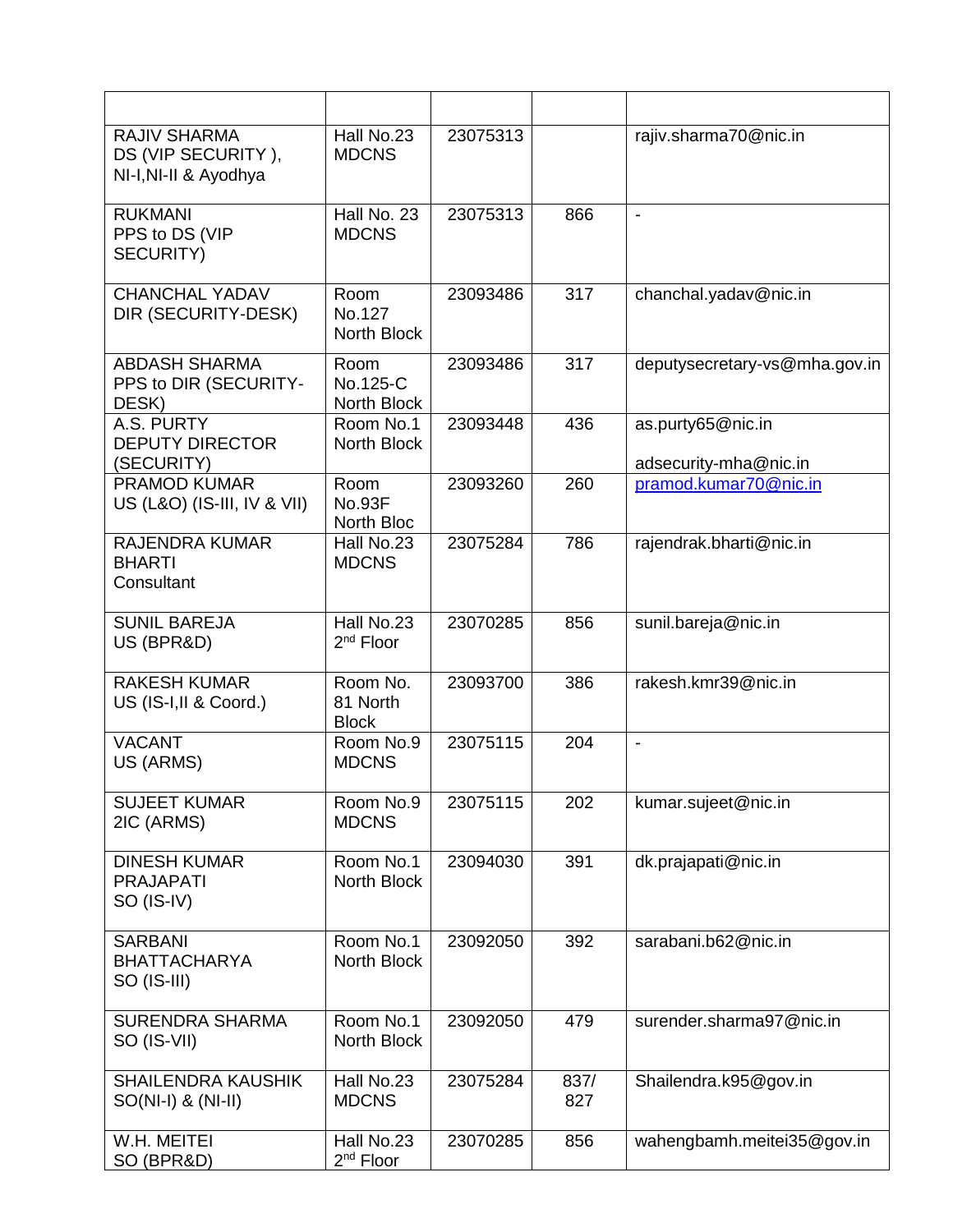| <b>SANJAY KUMAR</b><br>SO (IS-I)                  | Room No.1<br>North Block  | 23092050 | 338 | sanjay.kr70@nic.in       |
|---------------------------------------------------|---------------------------|----------|-----|--------------------------|
| <b>NISHA SHARMA</b><br>SO (IS-II & Coord.)        | Room No.1<br>North Block  | 23094030 | 391 | nisha.sharma22@gov.in    |
| <b>PRADEEP KUMAR</b><br><b>SINGH</b><br>SO (ARMS) | Room No.9<br><b>MDCNS</b> | 23075115 | 201 | pk.singh34@gov.in        |
| B.K. JHA<br>(SECURITY)<br>SO.                     | Room No.1<br>North Block  | 23093657 | 387 | security-desk@mha.gov.in |

## **13.IS-II DIVISION**

| <b>SANTOSH KUMAR</b><br><b>MOHANTY</b><br>DIR(N) | Hall No.10,<br><b>MDCNS</b> | 23075114 | 771 | sk.mohanty77@gov.in     |
|--------------------------------------------------|-----------------------------|----------|-----|-------------------------|
| <b>V GANESH KUMAR</b><br>US (HR)                 | 23<br><b>MDCNS</b>          | 23075332 | 783 | ushr@mha.gov.in         |
| <b>ANOOP YADAV</b><br>DY. LEGAL ADVISOR (DLA)    | <b>MDCNS</b>                | 23075116 | 652 | anoop.yadav@gov.in      |
| <b>MEENA SHARMA</b><br>US (NSA/VTV)              | <b>MDCNS</b>                | 23075325 | 657 | meena.sharma66@gov.in   |
| M. K. CHAHAR<br>$US$ (LC)                        | <b>MDCNS</b>                | 23070164 | 816 | mk.chahar@nic.in        |
| SO (CDN)                                         | <b>MDCNS</b>                | 23075113 | 664 | so.cdnis2-mha@gov.in    |
| Vacant<br>SO (NSA)                               | <b>MDCNS</b>                | 23075113 | 661 | $\blacksquare$          |
| <b>PAMIR MAITRA</b><br>SO (VTV)                  | <b>MDCNS</b>                | 23075113 | 661 | pamir.maitra@nic.in     |
| T. J. DALAL<br>SO (NCB-I)                        | <b>MDCNS</b>                | 23075118 | 646 | tj.dalal@nic.in         |
| <b>VIRENDER SINGH</b><br>SO (NCB-II)             | <b>MDCNS</b>                | 23075118 | 650 | virendersingh.63@gov.in |

# **14.JUDICIAL WING**

| DS(J&PP)                                            | <b>MDCNS</b><br>$2nd$ Floor,<br>Room No. 17    | 23070262 | 893 |                  |
|-----------------------------------------------------|------------------------------------------------|----------|-----|------------------|
| <b>MD. NASIM KHAN</b><br>DS(JUDICIAL)               | <b>MDCNS</b><br>$2nd$ Floor,<br>Room No. 17    | 23073067 | 836 | mnkhan.62@gov.in |
| <b>VIJAY KUMAR PATNAYAK</b><br><b>US (J&amp;PP)</b> | <b>MDCNS</b><br>$2^{nd}$ Floor,<br>Room No. 17 | 23075310 | 778 | vijay.kp@gov.in  |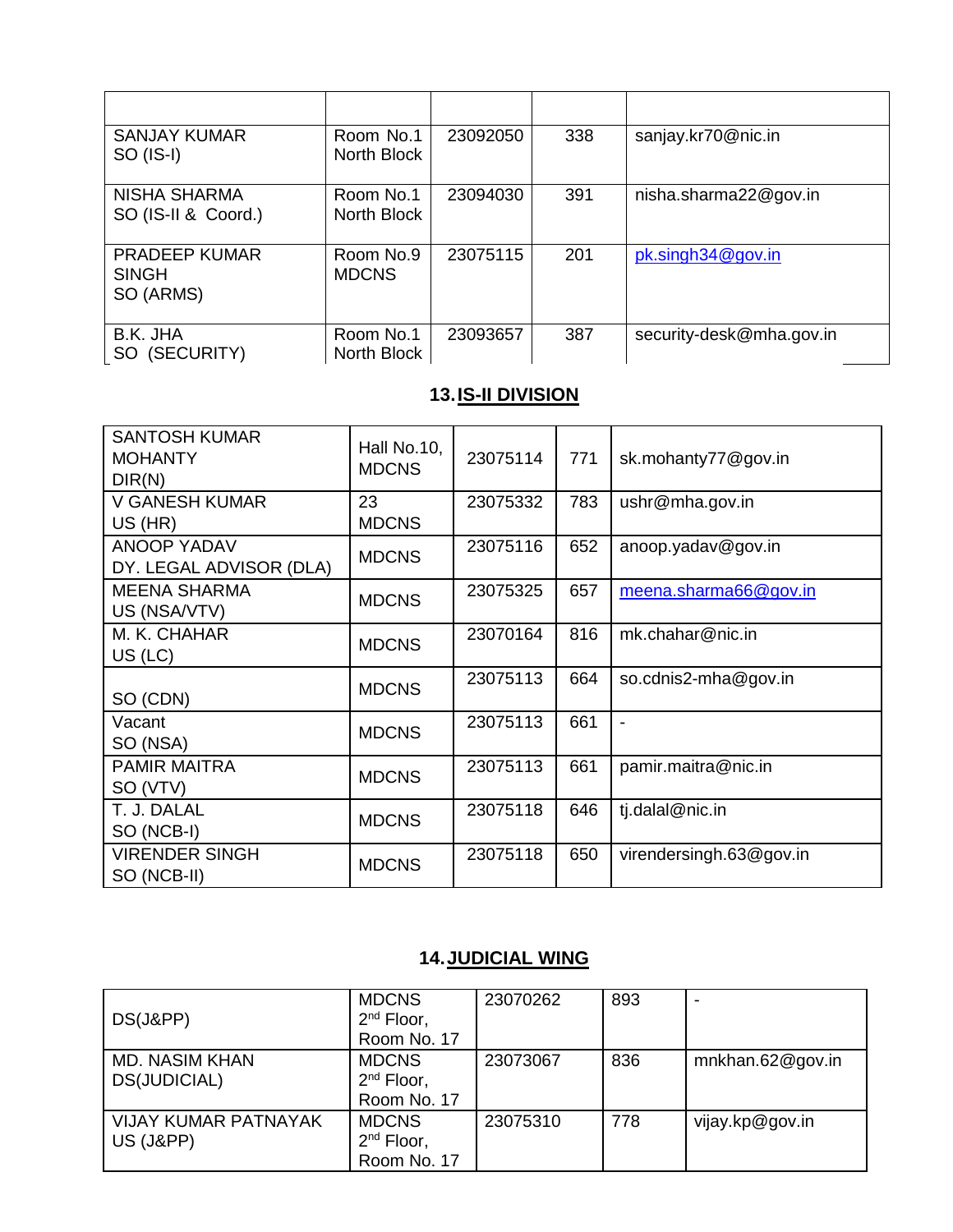| I NITA ARYA<br>US (JUDICIAL)                                  | <b>MDCNS</b><br>$2nd$ Floor, 17             | 23075038 | 873         | nita.arya16@gov.in  |
|---------------------------------------------------------------|---------------------------------------------|----------|-------------|---------------------|
| <b>LOKESH CHANDRA SINGH</b><br>$\sim$ SO (Judicial $-1$ & II) | <b>MDCNS</b><br>$2nd$ Floor,<br>Room No. 17 | 23075106 | 755/<br>756 | soj1_jus@mha.gov.in |
| <b>ANIL YADAV</b><br>SO (J&PP)                                | <b>MDCNS</b><br>$2nd$ Floor,<br>Room No. 17 | 23075104 | 848         | anil.kumar34@nic.in |

#### **15.JAMMU, KASHMIR AND LADAKH AFFAIRS**

| <b>SHIV KUMAR</b>          | $\overline{R}$ No. 210A | 23093008 | 278            | shiv.kumar78@ias.nic.in    |
|----------------------------|-------------------------|----------|----------------|----------------------------|
| DIR (C&S/L)                | North Block             |          |                |                            |
| <b>DHARMENDRA KUMAR</b>    | 209                     | 23093406 | 486            | dharmendrakumar.ofb@nic.   |
| <b>DS (J&amp;K)</b>        | North Block             |          |                | in                         |
| <b>KABIRAJ SABAR</b>       |                         | 23092696 | 330            | kabiraj.sabar@nic.in       |
| DS (S, LC& SRA)            | North Block             |          |                |                            |
| <b>SUNIL KUMAR</b>         | $13-B$                  | 23094422 | 205            | sunil.kumar20@gov.in       |
| US(L)                      | North Block             |          |                |                            |
| <b>IPSITA S. PAUL</b>      | $218-A$                 | 23092932 | 362            | ipsitasaha.paul@gov.in     |
| US (SE)                    | North Block             |          |                |                            |
| <b>ANIL KUMAR</b>          | $81-A$                  | 23094307 | 435            | kumaranil.hub@nic.in       |
| US (JK)                    | North Block             |          |                |                            |
| PANKAJ AWASTHI             | $13-B$                  | 23093359 | 393            | pankaj.awasthi@nic.in      |
| <b>US (C&amp;S)</b>        | North Block             |          |                |                            |
| K.R.MURMU                  | No.23<br>Hall           | 23075282 | $\overline{a}$ | khela.ram@nic.in           |
| US (AYODHYA)               | <b>MDCNS</b>            |          |                |                            |
|                            |                         |          |                |                            |
| <b>ASHWANI KUMAR</b>       | $92-A$                  | 23092748 | 442            | ashwani.kumar15@gov.in     |
| SO (LC)                    | North Block             |          |                |                            |
| <b>SATISH SRIVASTAVA</b>   | $92-A$                  | 23092748 | 442            | satish.srivastava80@nic.in |
| SO(S)                      | North Block             |          |                |                            |
| <b>SEEMA GROVER</b>        | 264-B                   | 23092011 | 374            | seema.grover@nic.in        |
| SO (SE)                    | North Block             |          |                |                            |
| <b>HARIHARA S SUNDARAM</b> | $92-A$                  | 23094576 | 469            | harihara.s@nic.in          |
| SO (JK)                    | North Block             |          |                |                            |

## **16. LWE DIVISION**

| YOGESH MOHAN<br><b>DIXIT</b> | 169-A    | 23094019    | 343 | $dir.lwe2-mha@gov.in$       |
|------------------------------|----------|-------------|-----|-----------------------------|
| Director (LWE-II)            |          |             |     |                             |
| <b>HARJOT SINGH</b>          | 143-B    | 23092096    | 308 | salwe@mha.gov.in            |
| SA (LWE)                     |          |             |     |                             |
| NISHANT KR. MISHRA           | $25-A$   | 23092901    | 401 | ds-lwe@mha.gov.in           |
| DS (LWEI&IV)                 |          | 23094381(F) |     |                             |
| <b>ALKA SHARMA</b>           | $25-A$   | 23093139    | 424 | alka.s56@nic.in             |
| US (LWE-II&III)              |          |             |     |                             |
| AJEET SINGH                  | 218      | 23092933    | 279 | ajeet.singh93@nic.in        |
| US (LWEO-II)                 |          |             |     |                             |
| <b>SHYAMAL KUMAR BIT</b>     | $81 - B$ | 23092664    | 334 | shyamal.kumarbit@mha.gov.in |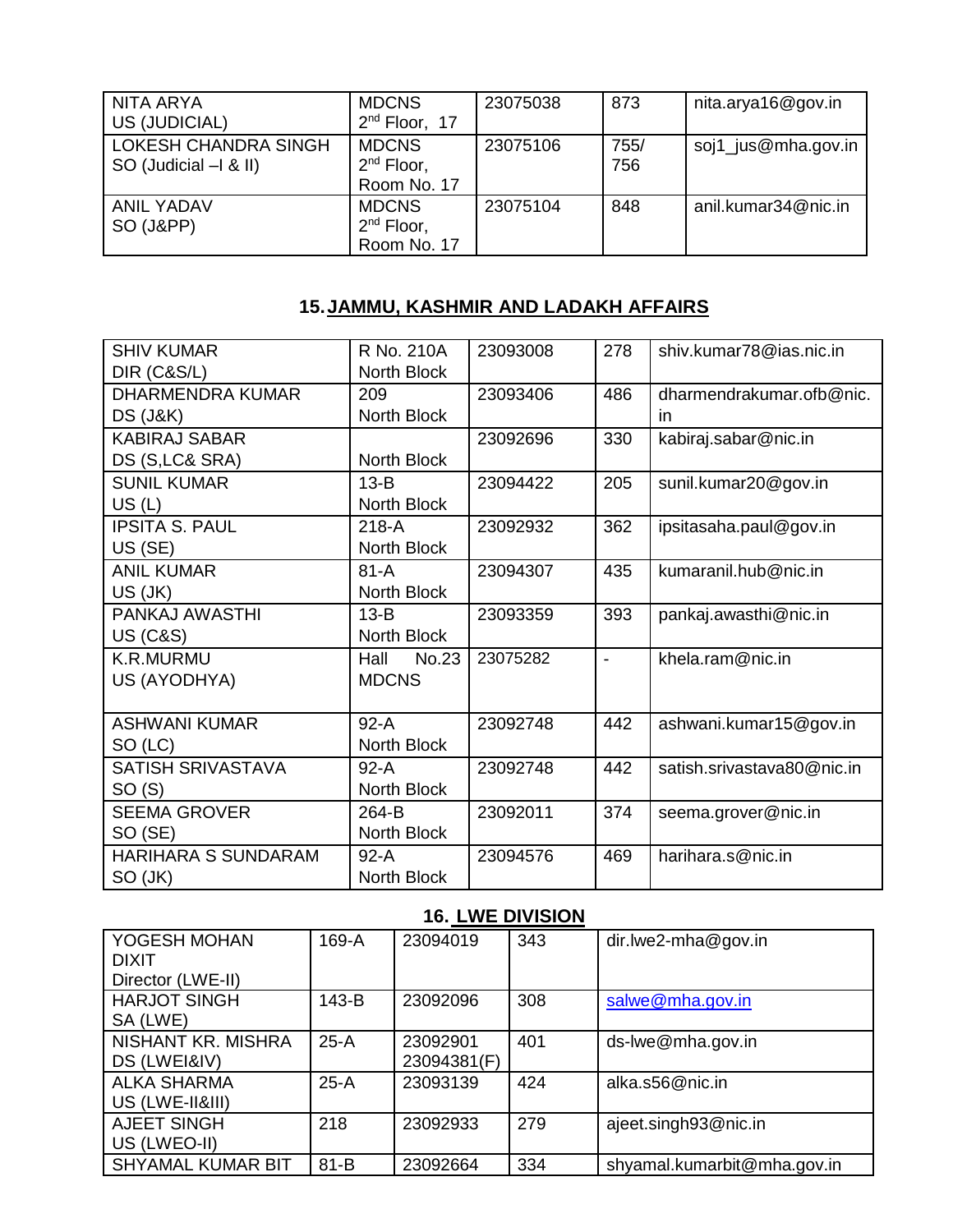| US (LWEO-I)                                       |            |          |     |                          |
|---------------------------------------------------|------------|----------|-----|--------------------------|
| <b>SADHNA SINGAL</b><br>US (LWE-I&IV)             | 218        | 23092933 | 279 | sadhna.singal@nic.in     |
| (Vacant)<br>SO (LWE-III)                          | $81 - B$   | 23092106 | 345 |                          |
| <b>SADHNA SINGAL</b><br>SO (LWE-II)               | $25 - B/5$ | 23093139 | 424 | sadhna.singal@nic.in     |
| <b>DINESH KUMAR</b><br><b>MEENA</b><br>SO(LWE-II) | 25-B/5     | 23093139 | 424 | dinesh.meena27@nic.in    |
| <b>BINU SANIL</b><br>SO (LWEO-I)                  | $25 - B/4$ | 23093684 | 356 | binu.sanil@mha.gov.in    |
| <b>ABHISHEK SHARMA</b><br>SO LWE-I & IV           | $25 - B/1$ | 23093461 | 302 | abhishek.sharma83@nic.in |
| (Vacant)<br>SO (LWE-III)                          | 25-B/4     | 23093461 | 450 |                          |
| Vacant<br>SO (LWEO-III)                           | $81 - B$   | 23092106 | 345 |                          |

# **17.NE DIVISION**

| R.K. PANDEY<br>DS (NE-II)            | 222-C     | 23092956 | 324     | raj.pandey@gov.in    |
|--------------------------------------|-----------|----------|---------|----------------------|
| <b>KRISHNA MOHAN</b><br>UPPU         | $216-A$   | 23092485 | 261     | krishanm.uppu@nic.in |
| DS (NE-III)                          |           |          |         |                      |
| N.R. MINZ<br>DS (NE-I)               | $93-D$    | 23092605 |         | nr.minz@nic.in       |
| Y.P. NAUTIYAL<br>$2-I/C$ (NE)        | 108-C     | $- -$    | 484     | yp.nautiyal@gov.in   |
| <b>RAJIV KUMAR</b><br>$US (NE-I)$    | $171 - E$ | 23093586 | 311     | rajiv.kumar71@nic.in |
| ANIL KUMAR<br>US (NE-II)             | 208-B     | 23092276 | 398     | anil.kumar75@nic.in  |
| <b>NITIN JAIN</b><br>US (NE-IV)      | 204       | 23092856 | 209     | nitin.jain75@nic.in  |
| <b>NIRMAL KISHORE</b><br>SO (NE-III) | $171 - E$ | 23093586 | 372     | sone3@nic.in         |
| VIJOY KUMAR JHA<br>SO (NE-IV)        | $171 - E$ | 23093586 | 263     | vkjha@nic.in         |
| S.K. BHARGAVA<br>SO (NE-V)           | $171 - E$ | 23093586 | 263/467 | skr.bhargava@nic.in  |

# **18. POLICE-I DIVISION**

| <b>ANANT KISHORE</b><br>SARAN<br>DIR(Police)   | Ground Floor<br>Room No. 31/C | 23093256(Te<br>$le$ /fax) | 305     | dir-pol1@mha.gov.in |
|------------------------------------------------|-------------------------------|---------------------------|---------|---------------------|
| RAMAN KUMAR<br>US (IPS-I & Police<br>Training) | Ground Floor<br>Room No.94/C  | 23094517<br>23094038(F)   | 431&213 | us-ips3@nic.in      |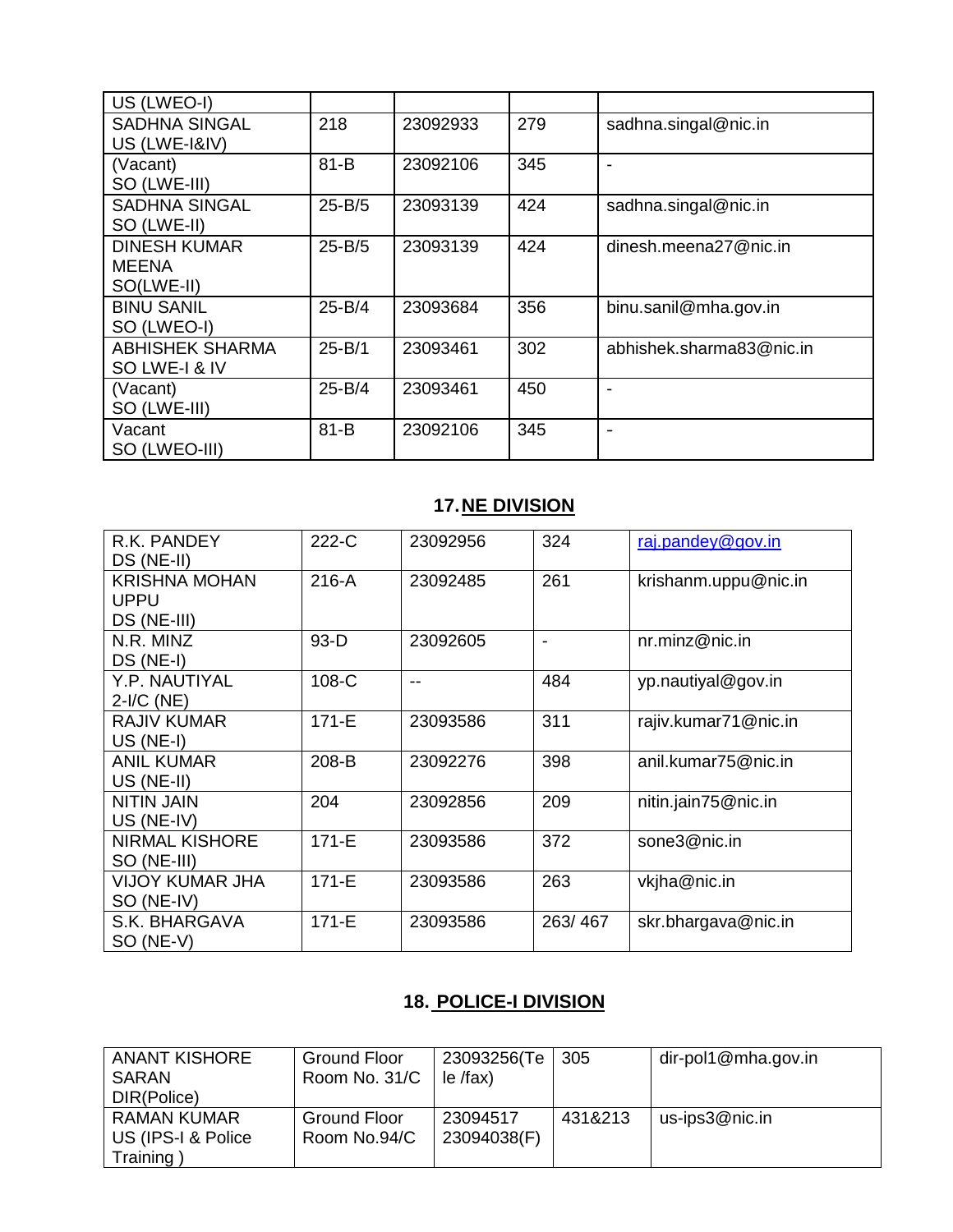| D.K. GHOSH            | <b>Ground Floor</b> | 23094009 | 208 | uspma@mha.gov.in         |
|-----------------------|---------------------|----------|-----|--------------------------|
| US (PMA & Police      | Room No.94/C        |          |     |                          |
| Cordination)          |                     |          |     |                          |
| <b>ANJAN SARKAR</b>   | <b>Ground Floor</b> | 23094916 | 466 | sarkar.anjan@gov.in      |
| US (IPS-IV/ACR Cell)  | $82 - B$            |          |     |                          |
| <b>SANJEEV KUMAR</b>  | <b>Ground Floor</b> | 23094517 | 333 | sanjeev.kumar43@gov.in   |
| US (IPS-II & IPS-III) | 94-C                |          |     |                          |
| <b>MANOJ KUMAR</b>    | <b>Basement</b>     | 23092913 | 411 | so.acrcell@mha.gov.in    |
| SO (IPS ACR Cell)     | Room B/54           |          |     |                          |
| RAKESH THAPLIYAL      | Room No.264/B       | 23094021 | 250 | sopc-mha@mha.gov.in      |
| SO (Police            |                     |          |     |                          |
| Cordination)          |                     |          |     |                          |
| <b>SUSANTA PARIDA</b> | <b>Ground Floor</b> |          | 243 | sopt@nic.in              |
| SO (Police Training)  | 93/BC               |          |     |                          |
| RAKESH THAPLIYAL      | Room No.14          | 23093443 | 226 | sopma@mha.gov.in         |
| SO (PMA)              | <b>Ground Floor</b> |          |     |                          |
| <b>ABHISHEK DUTT</b>  | 2ND FLOOR           | 23094038 | 213 |                          |
| SO(IPS-I & IV)        | <b>ROOM NO.220</b>  |          |     | soips4@mha.gov.in        |
| <b>RANJIT KUMAR</b>   | 2ND FLOOR           | 23093551 | 264 | ips2-section@mha.gov. in |
| SHAW                  | <b>ROOM</b>         |          |     |                          |
| SO(IPS-II)            | <b>NO.219/B</b>     |          |     |                          |

# **19.POLICE-II DIVISION**

| <b>PF-Wing</b>            |                           |          |     |                          |  |  |  |  |
|---------------------------|---------------------------|----------|-----|--------------------------|--|--|--|--|
| <b>PAUSUMIBASU</b>        | 206-A                     | 23093329 | 418 | pausumi.basu@nic.in      |  |  |  |  |
| DIR (Pers-I)              | North Block               |          |     |                          |  |  |  |  |
| P S DANGWAL               | $93-A$                    | 23093029 | 492 | dangwal.ps@nic.in        |  |  |  |  |
| DS(Pers-I)                |                           |          |     |                          |  |  |  |  |
| <b>DEEPAK KUMAR</b>       | 214                       | 23092539 | 388 | deepak.cgda@nic.in       |  |  |  |  |
| DS (PF)                   |                           |          |     |                          |  |  |  |  |
| <b>BHAWANI SHANKAR</b>    | 93-B                      | 23093599 | 468 | bs.nayak@nic.in          |  |  |  |  |
| <b>NAYAK</b>              |                           |          |     |                          |  |  |  |  |
| $US$ (PF-I)               |                           |          |     |                          |  |  |  |  |
| <b>ASHUTOSH KUMAR</b>     | $219$ -BC, $2nd$          | 23092214 | 379 | $\overline{\phantom{a}}$ |  |  |  |  |
| US (PF-II)                | floor                     |          |     |                          |  |  |  |  |
|                           | North Block               |          |     |                          |  |  |  |  |
| <b>SANTOSH KUMAR</b>      | 219-BC                    | 23092343 | 218 | us-pf3@nic.in            |  |  |  |  |
| $US(PF-III)$              | North Block               | 23092276 |     |                          |  |  |  |  |
| <b>SOUMITRA N MOTILAL</b> | 219-BC                    | 23092214 | 433 | sopf4@nic.in             |  |  |  |  |
| SO (PF-IV)                | North Block               |          |     |                          |  |  |  |  |
| P VENUKUTTAN NAIR         | $218,2^{nd}$ floor        | 23092858 | 357 | uspf5-mha@nic.in         |  |  |  |  |
| US (PF-V)                 | North Block               |          |     |                          |  |  |  |  |
| <b>MUTHUKUMAR</b>         | 217,2 <sup>nd</sup> floor | 23092527 | 366 | $\blacksquare$           |  |  |  |  |
| US (PF-VI)                | North Block               |          |     |                          |  |  |  |  |
| <b>Pers-I Wing</b>        |                           |          |     |                          |  |  |  |  |
| <b>HARISH CHANDER</b>     | $207 - B$ , $2^{nd}$      | 23093967 | 364 | ds-pers1@nic.in          |  |  |  |  |
| Consultant (Pers-I)       | floor                     |          |     |                          |  |  |  |  |
|                           | North Block               |          |     |                          |  |  |  |  |
| ANAND KUMAR GAUTAM        | Hall NO-05                | 23093285 | 271 |                          |  |  |  |  |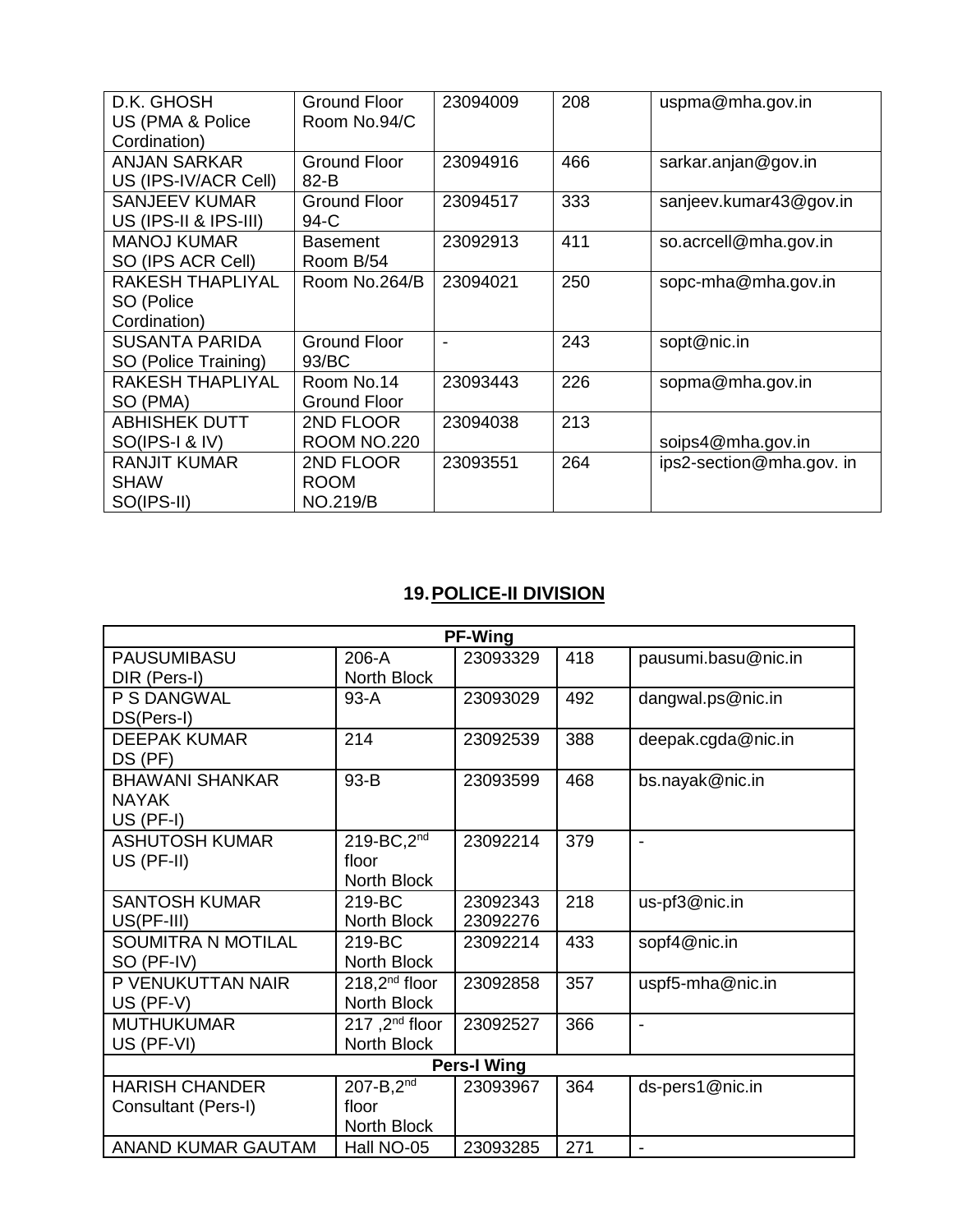| SO (Pers-I)                              | North Block                                         |                       |      |                      |  |  |  |  |  |
|------------------------------------------|-----------------------------------------------------|-----------------------|------|----------------------|--|--|--|--|--|
| <b>Pers-II Wing</b>                      |                                                     |                       |      |                      |  |  |  |  |  |
| <b>LALIT KAPOOR</b><br>DS (Pers-II)      | $276 - A$ , $2^{nd}$<br>floor<br><b>North Block</b> | 23092889              | 440  |                      |  |  |  |  |  |
|                                          |                                                     | <b>Pers Coord</b>     |      |                      |  |  |  |  |  |
| <b>MONALISA DAS</b><br>DIR (Pers-Coord)  | 96<br>North Block                                   | 23094387              | 351  | dirpers@nic.in       |  |  |  |  |  |
|                                          |                                                     | <b>Pers-III Wing</b>  |      |                      |  |  |  |  |  |
| <b>D V YADAV</b><br>US (Pers-III)        | $70-A$                                              |                       | 489  | $\overline{a}$       |  |  |  |  |  |
| <b>PAWAN KUMAR</b><br>SO (Pers-III)      | 213, $2nd$ floor<br>North Block                     | 23092547              | 223  | sopers3@nic.in       |  |  |  |  |  |
|                                          |                                                     | <b>G-Desk</b>         |      |                      |  |  |  |  |  |
| <b>SANTOSH KUMAR</b><br>US(G)            | $219 - B$ , $2nd$<br>floor<br>North Block           | 23092343              | 218  | usg-mha@nic.in       |  |  |  |  |  |
|                                          |                                                     | <b>R&amp;W Desk</b>   |      |                      |  |  |  |  |  |
| <b>K PRAKASHAM</b><br>US (PP&W)          | 217                                                 | 23092527              | 366  | Usdeskpolfin6@nic.in |  |  |  |  |  |
| <b>J S NEGI</b><br>SO (R&W)              | <b>NDCC-II</b><br>3rd floor                         | 23438141              | 1032 | ic-rw@mha.gov.in     |  |  |  |  |  |
|                                          |                                                     | <b>Legal Cell/LMU</b> |      |                      |  |  |  |  |  |
| <b>AMITABH GUPTA</b><br>2IC (LO-I)       | Hall No 05<br>North Block                           | 23093708              | 444  | p2legal1-mha@nic.in  |  |  |  |  |  |
| <b>ANIL KUMAR YADAV</b><br>2IC (LO-II)   | Hall No 05<br>North Block                           | 23093708              | 444  | p2legal2-mha@nic.in  |  |  |  |  |  |
| <b>MUKESH TATERWAY</b><br>2IC (LMU)      | 219-C                                               | 23094570              | 423  | Imu-mha@nic.in       |  |  |  |  |  |
| <b>Air Wing</b>                          |                                                     |                       |      |                      |  |  |  |  |  |
| <b>JITENDRA KUMAR SINGH</b><br>2IC (Air) | $93-E$<br>North Block                               | 23092255              | 304  | dsair-mha@nic.in     |  |  |  |  |  |
| L S DAHIYA<br>Commandant                 | 93-E<br>North Block                                 | 23092255              | 304  |                      |  |  |  |  |  |

## **20.PM DIVISION**

| <b>MS RANJITA RASHMI</b><br><b>DIRECTOR</b><br>(PROCUREMENT) | R. No. 32<br><b>JSH</b>      | 23071081 | 226 | Ranjitarashmi.ofb@nic.in |
|--------------------------------------------------------------|------------------------------|----------|-----|--------------------------|
| D.S. PARIHAR<br>DS (PM-II)                                   | R. No. 20<br><b>JSH</b>      | 23384961 | 231 | Devendra.parihar@nic.in  |
| <b>HARCHARAN KAUR</b><br>ADVISOR (PROV.)                     | R. No. 37<br>JSH (MB)        | 23383552 | 215 | harcharan.kaur@nic.in    |
| D.S. PARIHAR<br>DS (PM-I)                                    | R. No. 20<br>JSH(MB)         | 23384961 | 231 | Devendra.parihar@nic.in  |
| <b>I J CHAWLA</b><br>2IC (PROC.II)                           | R. No. 37<br><b>JSH (DS)</b> | 23387306 | 228 | inder.jeet73@gov.in      |
| <b>ACHYUT SINGH</b>                                          | R. No. T-2                   | 23386034 | 210 | achyut14-as@nic.in       |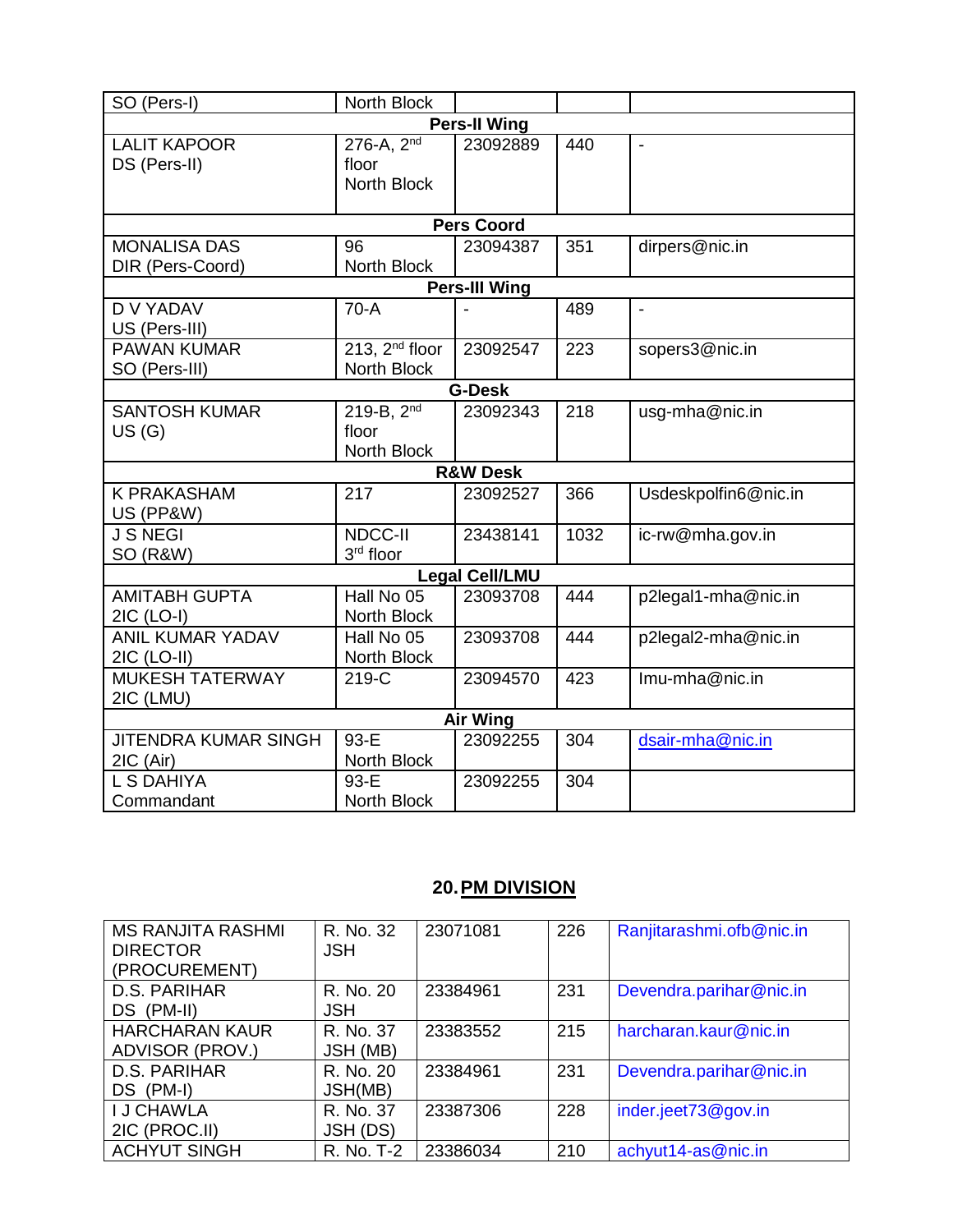| 2IC (PROV.)             | JSH (MB)  |          |     |                          |
|-------------------------|-----------|----------|-----|--------------------------|
| <b>MANOHAR N SUKOLE</b> | R. No. 31 | 23386126 | 225 | us-pm@nic.in             |
| $US$ (PM-I)             | JSH (MB)  |          |     |                          |
| <b>CHANDAN KUMAR</b>    | R. No. 33 | 23072568 | 217 | chandan.kumar@nic.in     |
| US(PM-II)               | JSH (DS)  |          |     |                          |
| <b>RITESH KUMAR</b>     | R. No. 33 | 23381278 | 211 | riteshkumar20@nic.in     |
| US (PROV-I)             | JSH (DS)  |          |     |                          |
| <b>VINOD KUMAR ARYA</b> | R. No. 33 | 23381278 | 212 | vk.arya@gov.in           |
| US (PROV-II)            | JSH (DS)  |          |     |                          |
| <b>MAHESHWAR RAI</b>    | R. No. 7  | 23356034 | 205 | raimaheshwer@crpf.gov.in |
| CRPF, DC (PROC.I)       | JSH (DS)  |          |     |                          |
| <b>RAJENDER SINGH</b>   | R. No. 38 | 23387306 | 206 | dc1.procure-mha@gov.in   |
| BSF, DC (PROC.II)       | JSH (DS)  |          |     |                          |
| <b>VACANT</b>           | R. No. 31 | 23386126 | 219 |                          |
| SO (PM-I)               | JSH (MB)  |          |     |                          |
| T.C. MEENA              | R. No. 36 | 23387306 | 218 | tara.meena64@nic.in      |
| SO (PM-II)              | JSH (DS)  |          |     |                          |
| PRABHAT NIGAM           | R. No. 32 | 23386034 | 213 | Prabhatnigam82@nic.in    |
| SO (PROV. I)            | JSH (DS)  |          |     |                          |
| <b>SUBASH CHANDRA</b>   | R. No. 32 | 23386034 | 214 | s.sahu15@nic.in          |
| <b>SAHU</b>             | JSH (DS)  |          |     |                          |
| SO (PROV.II)            |           |          |     |                          |
| Vacant                  | R.No. T-2 | 23386034 |     |                          |
| SO(PROV.III)            | JSH(MB)   |          |     |                          |

# **21.UT DIVISION**

| <b>PRAVEEN KUMAR RAI</b> | $10B-III$    | 23092159 | 299 | pkrai.cgda@nic.in     |
|--------------------------|--------------|----------|-----|-----------------------|
| DIR (Delhi & DP)         |              |          |     |                       |
| <b>B G KRISHNAN</b>      | $11-A$       | 23094790 | 321 | krishnan.bg@gov.in    |
| DIR (Services)           |              |          |     |                       |
| <b>HARJOT SINGH</b>      | 94/C-1       | 23092132 | 306 | harjotsandhu.9@gov.in |
| <b>SANDHU</b>            |              |          |     |                       |
| DS (ANL & UTL)           |              |          |     |                       |
|                          | 208          | 23092670 | 335 |                       |
|                          | <b>North</b> |          |     |                       |
| DS (UT)                  | <b>Block</b> |          |     |                       |
| C P VINOD KUMAR          | $93-G$       | 23093608 | 458 | cp.vinodkumar@nic.in  |
| US(CPD)                  |              |          |     |                       |
| <b>KSHITISH KUMAR</b>    | 93-A         | 23093607 | 493 | kshitish.kumar@nic.in |
| US (Delhi)               |              |          |     |                       |
| <b>RAKESH KUMAR</b>      |              |          |     |                       |
| <b>SINGH</b>             | 217          | 23092688 | 376 | singh.rakesh@nic.in   |
| US(UTS-I)                |              |          |     |                       |
| <b>GOUTAM PALIT</b>      | 93-F         | 23093260 | 211 | goutam.palit@nic.in   |
| US (UTS-II/NC)           |              |          |     |                       |
| <b>CHITRA NARAYAN</b>    | 94-C         | 23094517 | 333 | chitra.narayan@nic.in |
| US(UTP)                  |              |          |     |                       |
| <b>ANITA SAINI</b>       | 93-B         | 23093575 | 447 | anita.saini@nic.in    |
| US (ANL)                 |              |          |     |                       |
| <b>VKASH JAITLY</b>      | 81           | 23094352 | 490 | vikash.jaitly@nic.in  |
| US (UTL)                 |              |          |     |                       |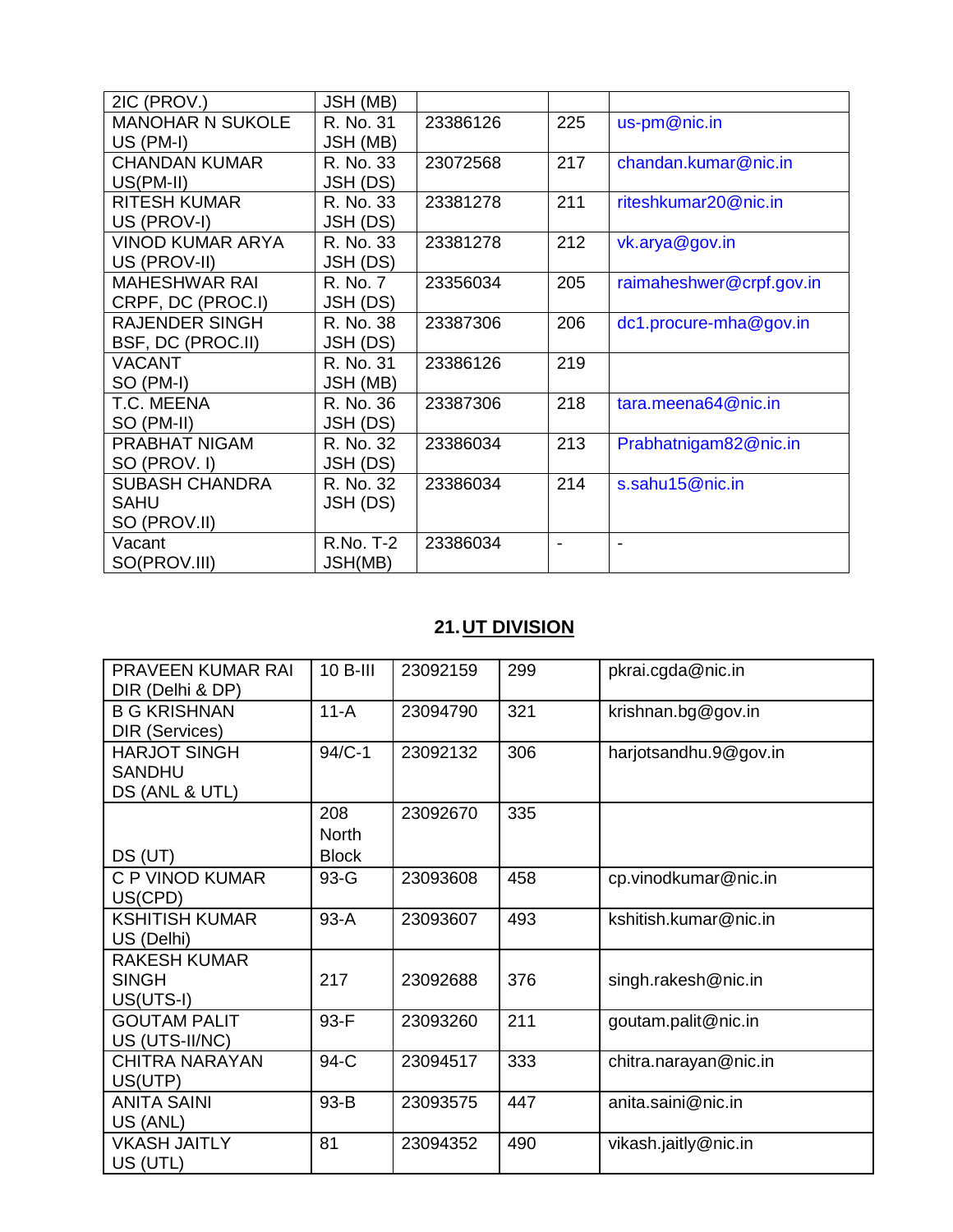| R. K. SRIVASTAVA<br>Asstt. Dir (UT Coord.)          | 218        | 23093265 | 203     | ad.ut@mha.gov.in               |
|-----------------------------------------------------|------------|----------|---------|--------------------------------|
| <b>KASHI NATH</b><br>SO (CPD)                       | $211 - 12$ | 23094103 | 258     | kasha.nath@nic.in              |
| <b>SHYAM SHANKAR</b><br>SO (ANL)                    | $211 - 12$ | 23094103 | 239     | shyam.shankar85@nic.in         |
| <b>MOHIT SHARMA</b><br>SO (UTL)                     | 213        | 23092547 | 246     | soutl@mha.gov.in               |
| <b>MONIKA DIXIT</b><br>SO (UTP-I)                   | $214-B$    | 23092570 | 281     | soutp@mha.gov.in               |
| <b>LALIT KUMAR</b><br><b>GOSWAMI</b><br>SO (UTP-II) | $214-B$    | 23092570 | 281     | lalit.kg63@nic.in              |
| <b>ASHISH SINGH</b><br>SO (UTS-I)                   | 276-D      | 23093157 | 397     | souts1@mha.gov.in              |
| YATENDRA KUMAR<br>SO (UTS-II)                       | 210        | 23094301 | 282/255 | souts2@mha.gov.in              |
| <b>VACANT</b><br>SO (NC)                            | $171-F$    | 23094512 | 298     | $\blacksquare$                 |
| <b>SEEMA BHASKAR</b><br>SO (Delhi-I & II)           | $211 - 12$ | 23093081 | 289     | sodelhi2@mha.gov.in            |
| <b>SITA NARAYAN</b><br>SO (DD/DNH)                  | $211 - 12$ | 23094103 | 252     | sita.narayanan@nic.in          |
| <b>RAJESH KUMAR</b><br>SO (UT Coordination)         | $214-B$    | 23093265 | 203     | soplg@nic.in                   |
| <b>MUKESH DHANOPIA</b><br>AAO (Plg. Cell/PMU)       | $214-B$    | 23093265 | 203     | mkdnama.7@mha.gov.in           |
| <b>KANISH CHAUDHARY</b><br>AC (Plg.Cell/PMU/IDA)    | 192-A      | 23093265 | 203/495 | kanishk.chaudhary87@ssb.gov.in |

## **22.WOMEN SAFETY DIVISION**

| <b>ANIL SUBRAMANIAN</b><br>Director (WS) | R.No. 216<br><b>North</b><br><b>Block</b>      | 23094483 | 464 | director-ws@mha.gov.in  |
|------------------------------------------|------------------------------------------------|----------|-----|-------------------------|
| A SALEEM<br>DDG (WS)                     | R.No. 7<br>JSH.                                | 23071083 | 200 | asaleem.dgsnd@nic.in    |
| <b>ARUN SOBTI</b><br>DS (PR & ATC)       | $2nd$ Floor,<br>Hall No. 2,<br><b>MDCNS</b>    | 23075297 | 630 | dspr.atc@mha.gov.in     |
| <b>PAWAN MEHTA</b><br>DS (WS-II)         | $2^{nd}$ Floor,<br>Hall No. 1,<br><b>MDCNS</b> | 23075293 | 699 | pawan.mehta69@gov.in    |
| R.V. YADAV<br>DC (Legal)                 | $2nd$ Floor,<br>Hall No. 1,<br><b>MDCNS</b>    | 23075294 | 883 | ram.73@gov.in           |
| <b>SANTOSH KUMAR</b><br>2IC (WS)         | R.No. 7<br><b>JSH</b>                          | 23071083 | 240 | santosh5176@crpf.gov.in |
| <b>NARENDER KUMAR</b><br>US (WS-III)     | 33<br>Jaisalmer<br>House                       | 23383868 | 224 | narender.kumar61@nic.in |
| <b>GYANENDRA KUMAR</b>                   | R. No. 18,                                     | 23075334 | 842 | gk.bhojal@nic.in        |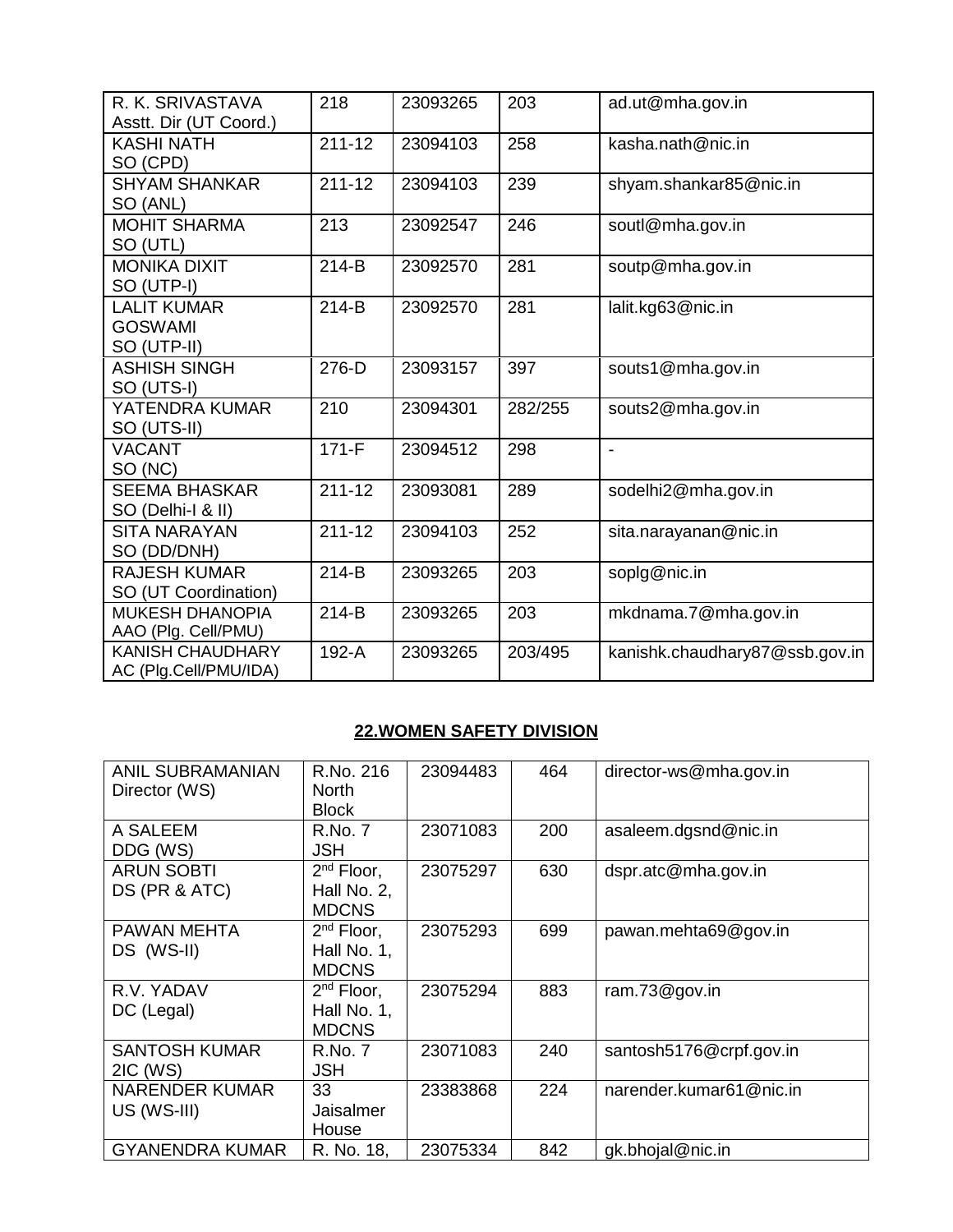| <b>BHOJAL</b><br>US (ATC)           | <b>MDCNS</b>                                   |          |     |                                 |
|-------------------------------------|------------------------------------------------|----------|-----|---------------------------------|
| <b>SATENDRA RAWAT</b><br>Consultant | $2nd$ Floor<br>Terrace<br><b>Building</b>      | 23071083 | 235 |                                 |
| <b>VIKAS PRASAD</b><br>SO (WS-III)  | <b>JSH</b><br>23<br>Jaisalmer<br>House         | 23383868 | 221 | vikas.prasad38@nic.in           |
| <b>VIKAS KUMAR</b><br>SO (PR)       | $2^{nd}$ Floor,<br>Hall No. 2,<br><b>MDCNS</b> | 23075297 | 634 | vikaskumar2@prasarbharti.gov.in |
| <b>SUSHIL KHATRI</b><br>SO (ATC)    | $2nd$ Floor,<br>Hall No. 2,<br><b>MDCNS</b>    | 23075302 | 812 | sushil.khatri12@nic.in          |

### **HMP OFFICE**

| I SATYA PRAKASH<br>SO (HMP) | 203 | 23092462 | 229 |  |
|-----------------------------|-----|----------|-----|--|
| <b>HMP SECTION</b>          | 203 | 23093246 | 385 |  |

# **PRINCIPAL CHIEF CONTROLLER OF ACCOUNTS (NORTH BLOCK)**

| N K SHARMA                      | CA (CISF)                                                                                                                 | 24605701<br>24605721 (FAX)                                     |                    |
|---------------------------------|---------------------------------------------------------------------------------------------------------------------------|----------------------------------------------------------------|--------------------|
| N K MISHRA                      | CA (Sectt & A/cs)<br>ITBP, P&M, NDMA,<br>DCPW, LPAI, Delhi<br>Police.<br>Dir. CRPF, Pension,<br>Audit Paras of DAO<br>MHA | 23092268<br>23092728<br>23093206 (Fax)<br>28331762<br>28336329 |                    |
| A K BANGALIA<br>Dir(A/cs)(CRPF) | Plot No.14 PSP 2,<br>Sec-23, Rohini                                                                                       | 27579070<br>27579067/68 (Fax)                                  | ddacts@crpf.gov.in |

| <b>KAPIL DEV MEENA</b>               | Dy. FA (NSG), Addl.<br>Charge of Dy CA SSB,<br>NDMA, IAPs of CRPF | 26701724<br>26701723 (Fax) |     |  |
|--------------------------------------|-------------------------------------------------------------------|----------------------------|-----|--|
| <b>MADAN LAL</b>                     | SR AO (ADMIN)                                                     | 23792550<br>23792552 (FAX) | 313 |  |
| <b>TEJ SINGH</b>                     | SR AO (Pre Check)                                                 | 23070365<br>(Tele/Fax)     |     |  |
| <b>RAKESH KUMAR</b><br><b>MITTAL</b> | SR AO (P&M)                                                       | 23381954<br>23384201 (Fax) |     |  |
| <b>JAI PRAKASH</b>                   | AO (PAO, SECTT)                                                   | 23070635                   |     |  |

## **ASSAM RIFLES – (NORTH BLOCK)**

| RMA<br>$\bigcirc$ OL.<br>SANJA'<br>.<br>HAR<br>ல | -<br>∽ | 23092840 | $A^{4-}$ | 25696862 |
|--------------------------------------------------|--------|----------|----------|----------|
|--------------------------------------------------|--------|----------|----------|----------|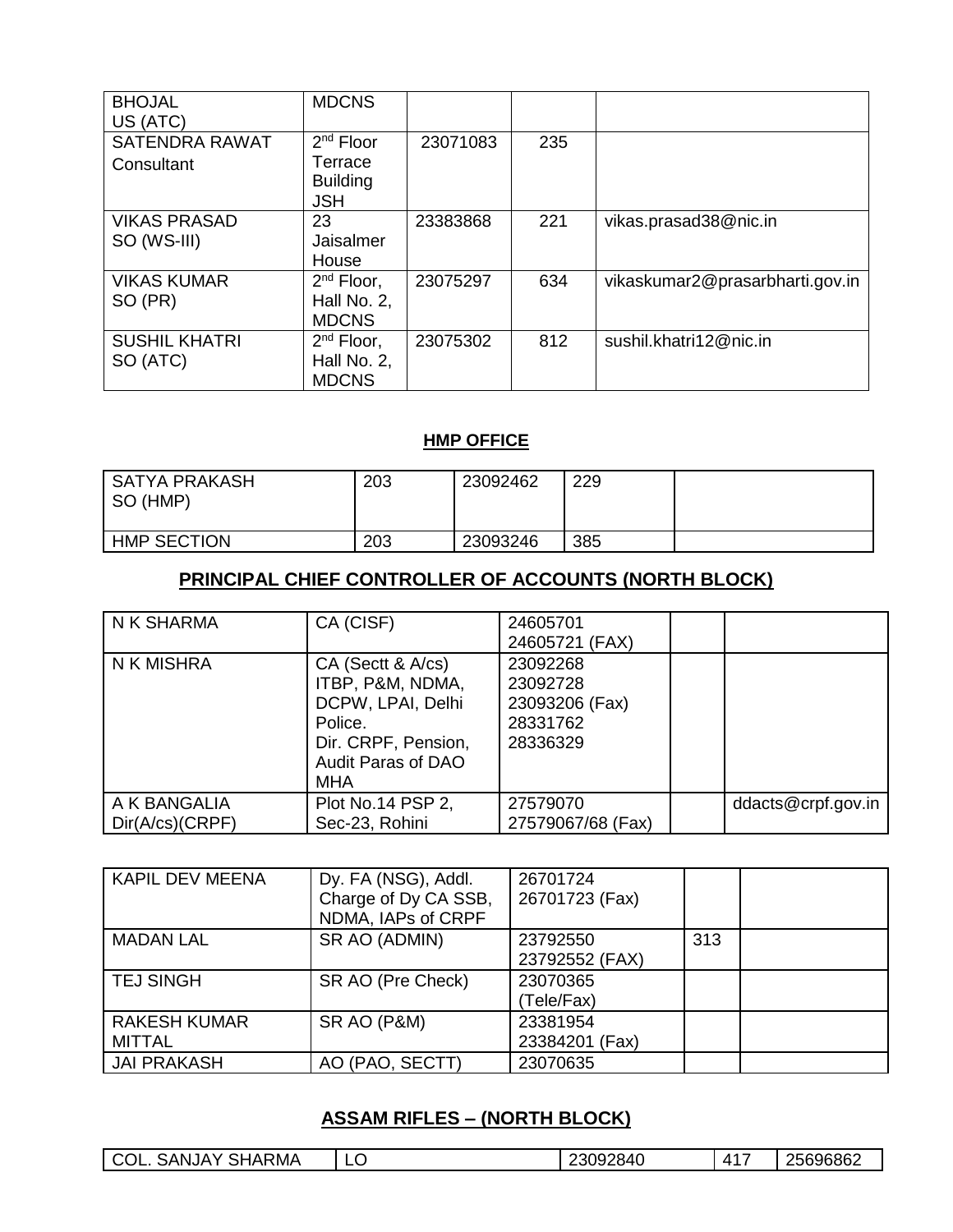| C/MIN-NEERAJ | <b>NORTH</b><br>JM NO.171.<br>$\mathbf{r}$ | <b>094924</b> | 117<br>⊷ |  |
|--------------|--------------------------------------------|---------------|----------|--|
|              | <b>_HI-01</b><br>NFW DFI<br>M              | eletax        |          |  |

### **CISF (NORTH BLOCK)**

| SHRI SHARAD KUMAR<br><b>SR. COMMANDANT</b>         | <b>NB</b> | 23093271 | 384 |            |
|----------------------------------------------------|-----------|----------|-----|------------|
| S. S. HOODA<br>ASSTT.COMMANDANT                    | <b>NB</b> |          | 426 | 9911664550 |
| <b>QUARTER MASTER</b><br><b>STORE- NORTH BLOCK</b> | <b>NB</b> |          | 420 |            |
| <b>CONTROL ROOM</b>                                | <b>NB</b> | 23092607 | 322 |            |

#### **MEDIA & COMMUNICATION – (NORTH BLOCK)**

| NITIN D WAKANKAR<br>DG (Media & Communication)                     | R. no. 09<br>North Block                   | 23092692<br>23092001                         | 361      | adgmedia-mha@nic.in<br>mhamedia@gmail.com |
|--------------------------------------------------------------------|--------------------------------------------|----------------------------------------------|----------|-------------------------------------------|
| <b>RAJ KUMAR</b><br>ADG (Media & Communication)                    | R. no. 09<br>North Block<br><b>NDCC-II</b> | 23092692<br>23092001<br>23438213<br>23438216 | 361<br>٠ | adgmedia-mha@nic.in<br>mhamedia@gmail.com |
| AMANDEEP YADAV<br>Dy. Director (Media &<br>Communication)          | R. no. 08<br>North Block                   | 23092692<br>23092001                         | 361      | ad-media@mha.gov.in                       |
| <b>RAJEEV RUSTAGI</b><br>Astt. Director (Media &<br>Communication) | R. no. 08<br>North Block                   | 23092692<br>23092001                         | 361      |                                           |

## **JUSTICE K T THOMAS COMMITTEE - VIGYAN BHAWAN ANNEXE**

| <b>JUSTICE K T THOMAS</b> | $\overline{\phantom{0}}$ | 23062438, 23062712 | - |
|---------------------------|--------------------------|--------------------|---|
|                           |                          | 23063199           |   |

#### **O/O INTERLOCUTOR AND GOI REPRESENTATIVE FOR NAGA PEACE TALKS-VIGYAN BHAWAN ANNEXE**

|                | <b>INTERLOCUTOR FOR</b><br><b>NAGA PEACE TALKS</b> | 383 | 23063795<br>23063794 (FAX) | 23386075 |
|----------------|----------------------------------------------------|-----|----------------------------|----------|
| S. S. SACHDEVA | CONSULTANT                                         | 385 | 23063795                   | -        |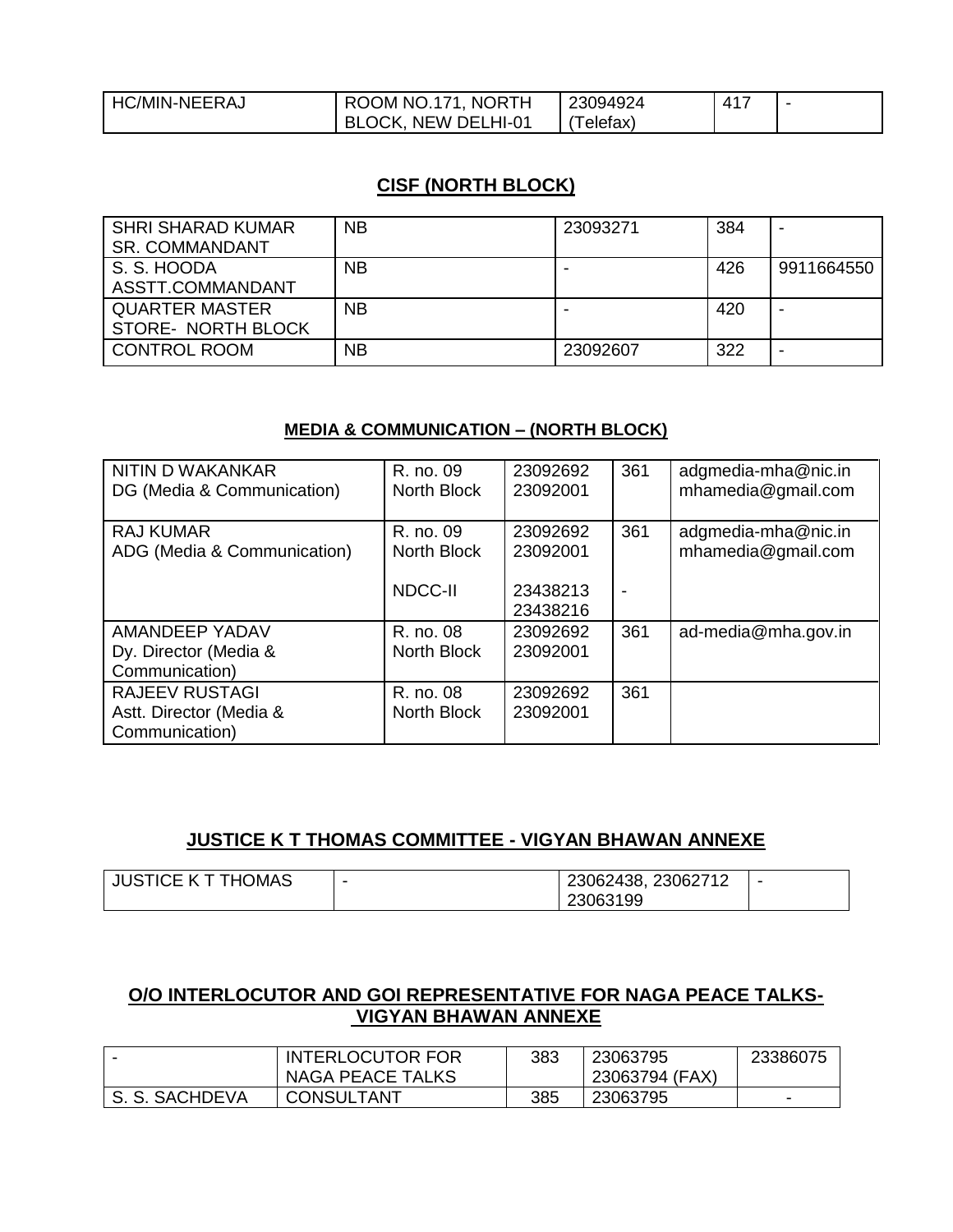#### **O/O GOI REPRESENTATIVE FOR DIMA HALAM DAOGAH (JOEL) (DHD/J), UNITED PEOPLES DEMOCRATIC SOLIDARITY (UPDS) & NATIONAL DEMOCRATIC FRONT OF BOROLAND (NDFB) - SARDAR PATEL BHAVAN**

| P. C. HALDER | GOI REPRESENTATIVE FOR DIMA HALAM     | 23344131 | 25088977 |
|--------------|---------------------------------------|----------|----------|
|              | DAOGAH (JOEL) (DHD/J), UNITED PEOPLES | 23347332 |          |
|              | DEMOCRATIC SOLIDARITY (UPDS) &        | (FAX)    |          |
|              | NATIONAL DEMOCRATIC FRONT OF          |          |          |
|              | BOROLAND (NDFB)                       |          |          |

#### **O/O REVIEW COMMITTEE OF UNLAWFULL ACTIVITIES (PREVENTION) VIGYAN BHAWAN ANNEXE**

| S. N. DHINGRA      | MEMBER                        | 383 | 23063795       | 23386075 |
|--------------------|-------------------------------|-----|----------------|----------|
|                    |                               |     | 23063794 (FAX) |          |
| MEENA              | <b>MEMBER</b>                 | 385 | 23063795       | -        |
| <b>SHYAM KOHLI</b> | <b>PS TO MEMBER (JUSTICE)</b> | 385 | 23063795       | -        |

#### **SECRETARIAT SECURITY ORGANISATION (SSO) – RECEPTION ORGANISATION**

| <b>PASS CELL</b>                           | <b>NB</b>                                  | 23093501             | 216                      | $\overline{\phantom{a}}$ |
|--------------------------------------------|--------------------------------------------|----------------------|--------------------------|--------------------------|
| <b>SSF CONTROL ROOM</b>                    | <b>NDCC-II</b>                             | 23438084             |                          |                          |
| <b>SSF CONTROL ROOM</b>                    | <b>NB</b>                                  | 23094796             | 312, 430                 | $\blacksquare$           |
| SARITA TOORA (SMT)<br>CHIEF SUP.           | GATE NO.9,<br><b>NORTH</b><br><b>BLOCK</b> | 23092720             | 288                      |                          |
| <b>VIRENDER SINGH RAWAT</b><br>SUP. ZONE-I | <b>SEWA</b><br><b>BHAVAN</b>               | 26732040             | $\blacksquare$           |                          |
| C.P.S.VERMA<br><b>SECTION OFFICER(SSO)</b> | NDCC-II                                    | 23438064             | 722, 723                 | $\blacksquare$           |
| <b>SECTION OFFICER(SSO)</b>                | NDCC-II                                    | 23438064             | 723                      | 28534643                 |
| R. P. VASHIST<br>SUP. ZONE-II              | <b>UDYOG</b><br><b>BHAVAN</b>              | 23063321             | 3221                     |                          |
| <b>GOVERDHAN PRASAD</b><br>SUP. ZONE-III   | <b>SOUTH</b><br><b>BLOCK</b>               | 23015768             | $\overline{a}$           |                          |
| <b>RAMPHAL VASHIST</b><br>SUP. ZONE-IV     | <b>YOJNA</b><br><b>BHAWAN</b>              | 23096752             | $\sim$                   |                          |
| S. S. CHILLAR<br>SUP. ZONE-V               | <b>JAISALMER</b><br><b>HOUSE</b>           | 23389362             | $\overline{a}$           |                          |
| <b>HAWA SINGH SHARMA</b><br>SUP. ZONE-VI   | <b>KRISHI</b><br><b>BHAWAN</b>             | 23389752             | $\blacksquare$           |                          |
| K. BHATTACHARYA<br>SUP. ZONE-VII           | D.G.P.& T.                                 | 23036928<br>23036527 | $\overline{\phantom{a}}$ |                          |
| N. C. JAIN                                 | <b>PMO</b>                                 | 23012232             | $\blacksquare$           | $\overline{a}$           |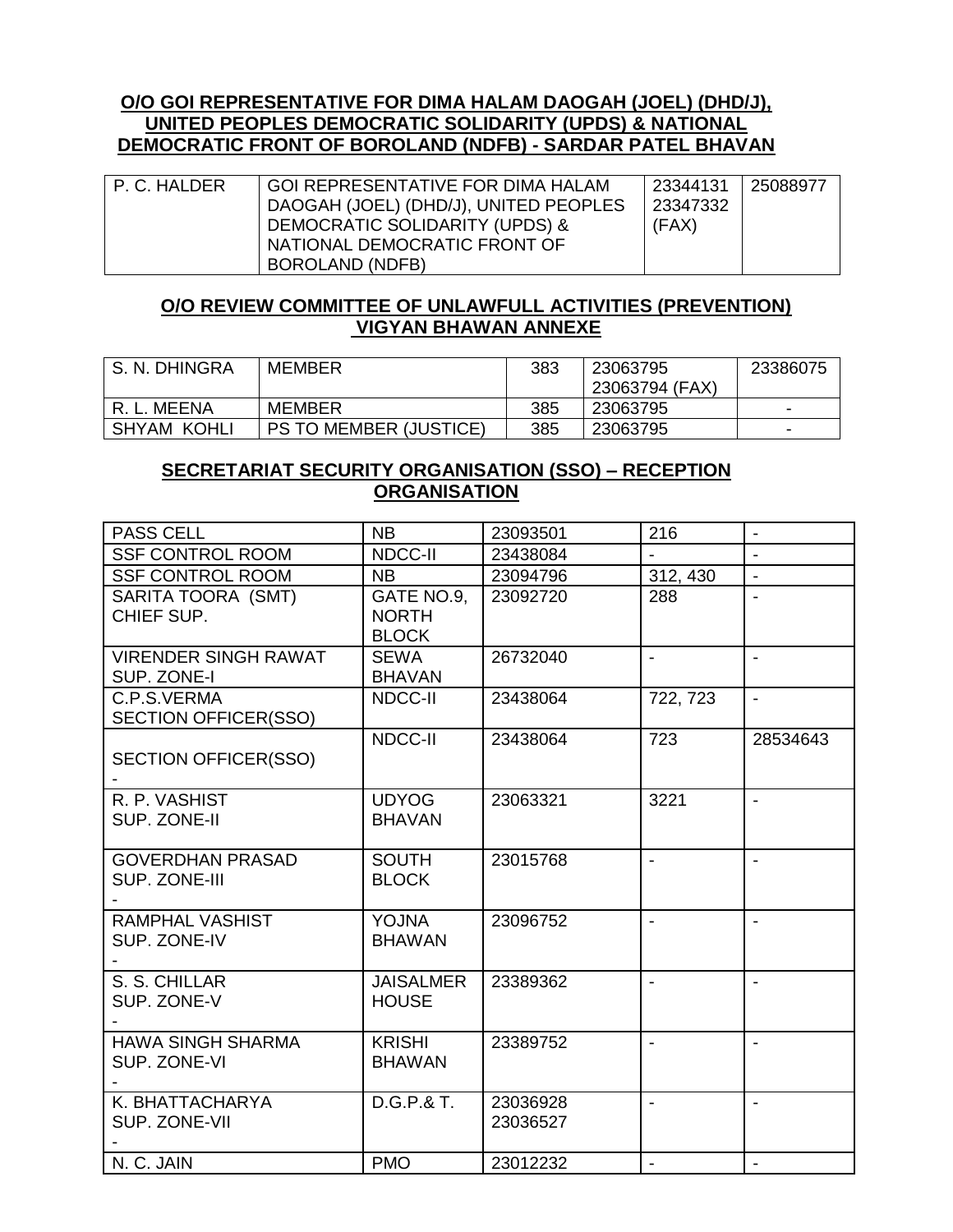| SUP. ZONE-VIII                 |                                                |                      |                |  |
|--------------------------------|------------------------------------------------|----------------------|----------------|--|
| SUP. ZONE-IX                   | <b>VIGYAN</b><br><b>BHAWAN</b>                 | 23022228             | 3020, 2205     |  |
| K. BHATTACHARYA<br>SUP. ZONE-X | <b>RAJIV</b><br><b>GANDHI</b><br><b>BHAWAN</b> | 24632950<br>24632981 | 2701, 2702     |  |
| <b>RECEPTION GATE NO.4</b>     | <b>NORTH</b><br><b>BLOCK</b>                   |                      | 283, 301       |  |
| <b>RECEPTION GATE NO.8</b>     | <b>NORTH</b><br><b>BLOCK</b>                   |                      | 237            |  |
| <b>RECEPTION GATE NO. 9</b>    | <b>NORTH</b><br><b>BLOCK</b>                   | 23092720             | 288            |  |
| <b>RECEPTION GATE NO. 1</b>    | <b>LNB</b>                                     | 24697648             | $\blacksquare$ |  |
| <b>RECEPTION GATE NO. 2</b>    | LNB.                                           | 24697018             | $\blacksquare$ |  |
| <b>RECEPTION GATE NO. 1</b>    | <b>JSH</b>                                     | 23389362             |                |  |
| <b>FACILITATION CENTRE</b>     | <b>NORTH</b><br><b>BLOCK</b>                   |                      | 404            |  |
| <b>FACILITATION CENTRE</b>     | <b>LNB</b>                                     | 24652982             |                |  |

#### **MISCELLANEOUS TELEPHONES**

| SATISH KUMAR AGGARWAL<br>(LEADER STAFF CAR SIDE/NON -<br><b>GAZETTED EMPLOYEES' UNION ROOM</b><br>HALL NO. 6, JALEBI CHOWK | NDCC-II             | 23438125                 | 449            |                          |
|----------------------------------------------------------------------------------------------------------------------------|---------------------|--------------------------|----------------|--------------------------|
| LOK SABHA OFFICIAL GALLERY                                                                                                 |                     | 23034635<br>23034806     | $\blacksquare$ |                          |
| RAJYA SABHA OFFICIAL GALLERY                                                                                               | $\overline{a}$      | 23034626                 | $\mathbf{r}$   | $\blacksquare$           |
| PARL.HOUSE ANNEXE (BOOKING)                                                                                                | $\blacksquare$      | 23034404                 | $\blacksquare$ | $\blacksquare$           |
| PARL.HOUSE ANNEXE (CATERING)                                                                                               |                     | 23034614                 | $\blacksquare$ |                          |
| AIRWING, NORTH BLOCK                                                                                                       | $B-54$              | 23092255                 | 304            |                          |
| <b>VIRENDER KUMAR</b><br><b>ORDERLY OFFICER(CARETAKER)</b>                                                                 | $15-A$<br><b>NB</b> | 23092011<br>(EPABX)      | 285            | 8130513344               |
| RAVINDER KUMAR (ORDERLY OFFICER)                                                                                           | NDCC-II             | 23438142                 | 768            | 9212805389               |
| <b>BHOPAL SINGH</b><br><b>CARETAKER</b>                                                                                    | LNB&<br><b>JSH</b>  | 24697018<br>23074184     | $\mathbf{r}$   | 9818762719               |
| <b>CARPENTER ROOM</b>                                                                                                      | N <sub>B</sub>      | $\overline{\phantom{a}}$ | 360            | $\overline{\phantom{a}}$ |
| <b>ORDINARY RECORD ROOM (ORR)</b>                                                                                          | N <sub>B</sub>      |                          | 235            | $\overline{a}$           |
| SECRET RECORD ROOM (ORR)                                                                                                   | N <sub>B</sub>      |                          | 395            | $\blacksquare$           |
| <b>RESIDENT CLERK (NIGHT DUTY)</b>                                                                                         | N <sub>B</sub>      | 23092950                 | 248            | $\overline{a}$           |
| OFFICER WAITING ROOM                                                                                                       | N <sub>B</sub>      | $\overline{\phantom{a}}$ | 439            | $\overline{\phantom{a}}$ |
| STAFF CAR DRIVER'S ROOM                                                                                                    | N <sub>B</sub>      |                          | 256            | $\blacksquare$           |
| STORE/ STATIONERY ROOM                                                                                                     | N <sub>B</sub>      | $\overline{\phantom{a}}$ | 259            | $\overline{\phantom{a}}$ |
| <b>LIFT ROOM</b>                                                                                                           | -do-                | $\blacksquare$           | 293            | $\blacksquare$           |
| <b>CANTEEN - MHA</b>                                                                                                       | -do-                | $\blacksquare$           | 262            | $\overline{a}$           |
| CANTEEN - POLICE DIV.                                                                                                      | -do-                | $\blacksquare$           | 422            | $\blacksquare$           |
| <b>MHA CREDIT &amp; THRIFT SOCIETY</b>                                                                                     | N. B.               | 23092853                 | 200            | $\blacksquare$           |
| MHA HIRE PURCHASE SOCIETY                                                                                                  | -do-                | 23092789                 | 340            | $\blacksquare$           |
| <b>TEA BOARD</b>                                                                                                           | -do-                | 23095670                 | 286            | $\blacksquare$           |
| NIC COMPUTER ROOM                                                                                                          | N.B.                | 23094745                 | 371            | $\blacksquare$           |
| <b>COFFEE BOARD</b>                                                                                                        | -do-                |                          | 245            |                          |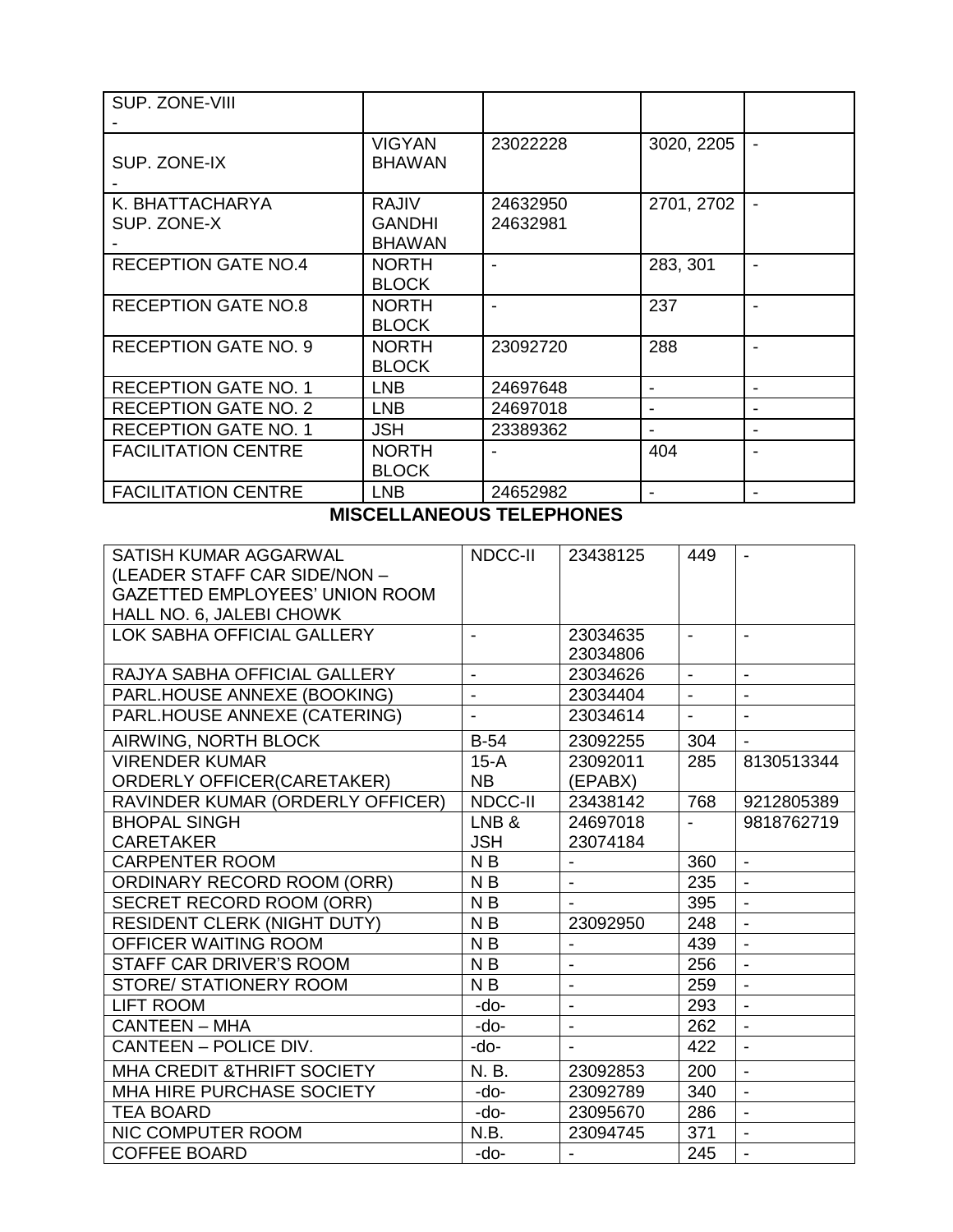| <b>COMPUTER ROOM</b>               | N <sub>B</sub>           | 23094745                 | 371                      | $\blacksquare$           |
|------------------------------------|--------------------------|--------------------------|--------------------------|--------------------------|
| <b>COMPUTER ROOM</b>               | <b>LNB</b>               | 24623739                 |                          | $\blacksquare$           |
| <b>CONFERENCE ROOM</b>             | N <sub>B</sub>           | 23094901                 | $\mathbf{r}$             |                          |
| <b>MEDIA ROOM</b>                  | 118                      | 23092722                 | 408                      |                          |
| <b>CONTROL ROOM (DM)</b>           | N <sub>B</sub>           | 23093571                 |                          | $\blacksquare$           |
| <b>CONTROL ROOM (IS)</b>           | N.B.                     | 23093054                 | $\overline{\phantom{a}}$ | $\blacksquare$           |
|                                    |                          |                          |                          |                          |
| <b>FINANCE CANTEEN</b>             | -do-                     |                          | 284                      | $\blacksquare$           |
| <b>RECEPTION, JSH</b>              | <b>JSH</b>               | 23389362                 |                          |                          |
| <b>BHIM KUMAR</b>                  | <b>B-56</b>              | 23092161                 | 235                      | $\overline{\phantom{a}}$ |
| (SO)                               | N.B.                     |                          | 395                      |                          |
| <b>RECORDS</b>                     |                          |                          |                          |                          |
| J. S. VERMA                        | 103/104                  | 23022016                 | $\blacksquare$           | $\blacksquare$           |
|                                    |                          | 23022030                 |                          |                          |
|                                    |                          | 23022031                 |                          |                          |
| <b>VIP CANTEEN</b>                 | -do-                     |                          | 202                      | $\blacksquare$           |
|                                    |                          |                          | 290                      |                          |
| <b>VVIP CANTEEN</b>                | -do-                     | $\overline{\phantom{a}}$ | 365                      | $\overline{\phantom{a}}$ |
|                                    |                          |                          | 389                      |                          |
| <b>CANTEEN (REHABILITATION)</b>    | <b>NDCC-II</b>           | $\blacksquare$           |                          | $\blacksquare$           |
| <b>POLICE WIRELESSS</b>            | -do-                     | 23092654                 | 297                      | $\blacksquare$           |
| <b>FIRE STATION</b>                | N.B.                     | 23092777                 |                          |                          |
| JUNIOR ENGINEER (AIR-CONDITION)    | -do-                     | 23093906                 | 291                      | $\blacksquare$           |
| C.P.W.D. (CIVIL ENQUIRY)           | -do-                     |                          | 287                      | $\overline{\phantom{a}}$ |
| <b>ASST. ENGINEER (CIVIL)</b>      | -do-                     | 23093500                 | 368                      | $\blacksquare$           |
|                                    |                          |                          | 292                      |                          |
| C.P.W.D. (ELECTRIC ENQUIRY)        | -do-                     | 23094812                 |                          | $\blacksquare$           |
| <b>ASST. ENGINEER (ELECTRICAL)</b> | -do-                     | 23092339                 | 292                      | $\overline{a}$           |
| C.P.W.D. (CIVIL ENQUIRY)           | <b>JSH</b>               | 23386755                 | $\blacksquare$           | $\blacksquare$           |
| XEN (ELECT.)                       | <b>JSH</b>               | 23414519                 |                          | $\overline{\phantom{a}}$ |
| J.T.O. (RAX) - NORTH BLOCK         | N <sub>B</sub>           | 23093080                 | 333                      | $\blacksquare$           |
|                                    |                          | 23093198                 |                          |                          |
| J.T.O. (MTNL) - NORTH BLOCK        | N <sub>B</sub>           | 23092019                 | 349                      | $\overline{a}$           |
|                                    |                          | 23092028                 |                          |                          |
| (MTNL) - JAISALMER HOUSE           | <b>JSH</b>               | 23385600                 | $\blacksquare$           | $\overline{\phantom{a}}$ |
|                                    |                          | 23385666                 |                          |                          |
| (MTNL) - LOK NAYAK BHAVAN          | <b>LNB</b>               | 24611664                 | $\blacksquare$           |                          |
|                                    |                          |                          |                          |                          |
| <b>EPABX EXCHANGE COMPLAINTS -</b> | N <sub>B</sub>           | $\blacksquare$           | 400                      | $\mathbf{r}$             |
| <b>NORTH BLOCK</b>                 |                          |                          | 401                      |                          |
| HCL PHOTOCOPIER COMPLAINT          | $\blacksquare$           | 26328528                 | $\blacksquare$           | $\blacksquare$           |
|                                    |                          | 26328529                 |                          |                          |
| <b>HCL TONER SERVICE</b>           |                          | 66602979                 | $\overline{\phantom{a}}$ |                          |
|                                    |                          | 66603040                 |                          |                          |
| SHARP PHOTOCOPIER COMPLAINT        |                          |                          |                          |                          |
|                                    | $\blacksquare$           | 26385670                 | $\overline{\phantom{a}}$ | $\blacksquare$           |
|                                    |                          | 26385671                 |                          |                          |
| RICHO PHOTOCOPIER COMPLAINT        | $\blacksquare$           | 41731872                 | $\overline{\phantom{a}}$ | $\blacksquare$           |
|                                    |                          | 41731873                 |                          |                          |
| <b>MURATECH PHOTOCOPIER</b>        |                          | 25777333                 | $\blacksquare$           |                          |
|                                    |                          | 25777444                 |                          |                          |
| MODI PHOTOCOPIER COMPLAINT/        | $\blacksquare$           | 55614000                 | $\overline{\phantom{a}}$ | $\blacksquare$           |
| <b>TONER – SERVICE</b>             |                          |                          |                          |                          |
| <b>FAX MACHINE COMPLAINT</b>       | $\overline{\phantom{a}}$ | 9818930985               | $\blacksquare$           | $\overline{\phantom{a}}$ |
|                                    |                          | 9910157613               |                          |                          |
| <b>SKY CABLE NETWORK</b>           | $\blacksquare$           | 23015314                 | $\blacksquare$           | $\overline{\phantom{a}}$ |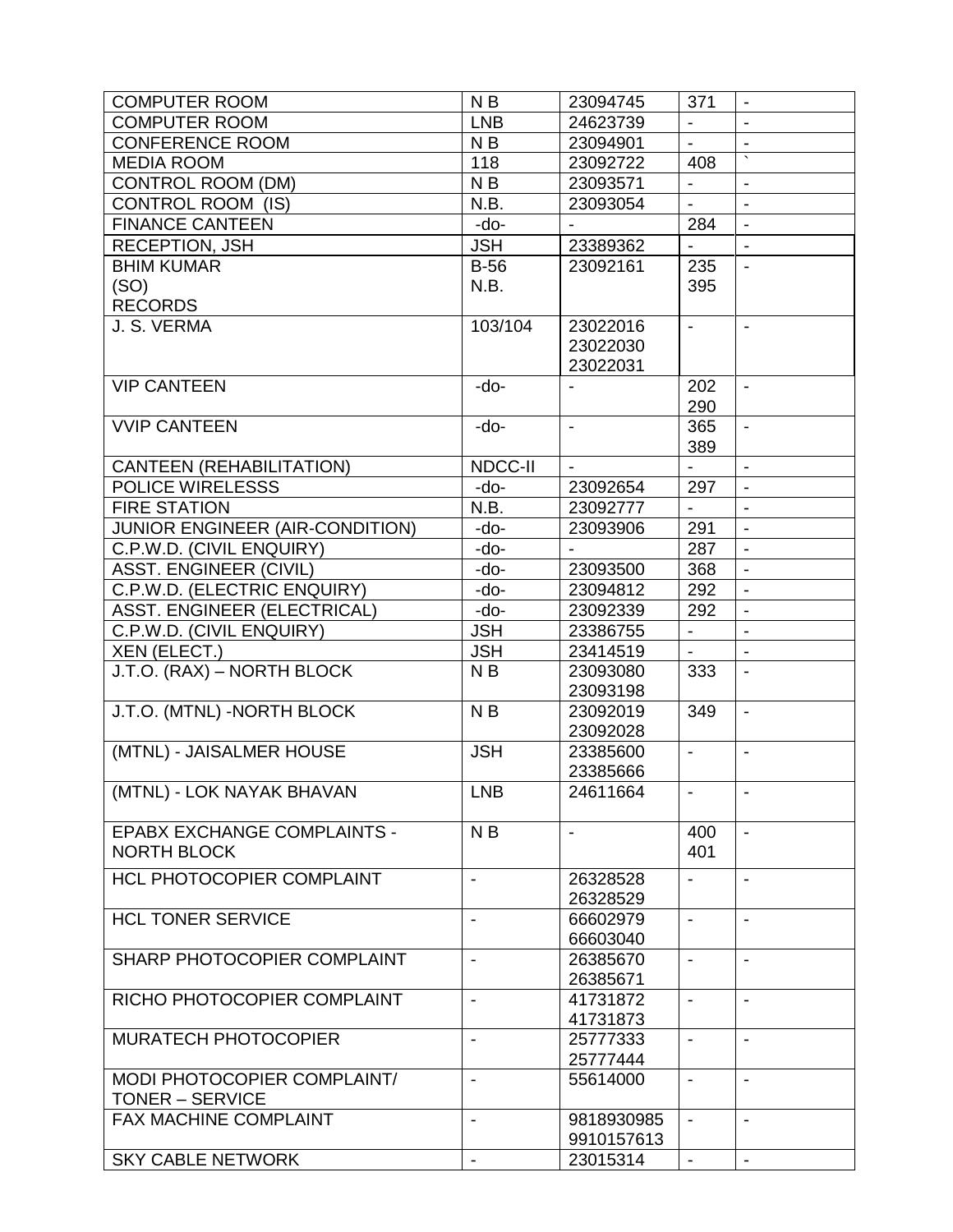| <b>PRAMOD GAUR</b>                   | NB/NDCC | 40678651    | 8527766990 |
|--------------------------------------|---------|-------------|------------|
| <b>OASIS TELE-COMMUNICATIONS</b>     | /JSH    |             | 8527766992 |
| (SAMSUNG, PANASONIC, MELTRON,        |         |             |            |
| NICE, NEC ASPILA COMPLAINTS)         |         |             |            |
| UNI (NEWS SCAN) -                    |         | 23719393    |            |
| O/o HS & CONTROL ROOM                |         | 23718864    |            |
|                                      |         | 23721459    |            |
|                                      |         | (fax)       |            |
| PTI (NEWS SCAN) -                    |         | 23717093    |            |
| O/o MOS(A), MOS(J), MOS(R) & CONTROL |         | 41394414/13 |            |
| <b>ROOM</b>                          |         | 22872839    |            |
|                                      |         | (fax)       |            |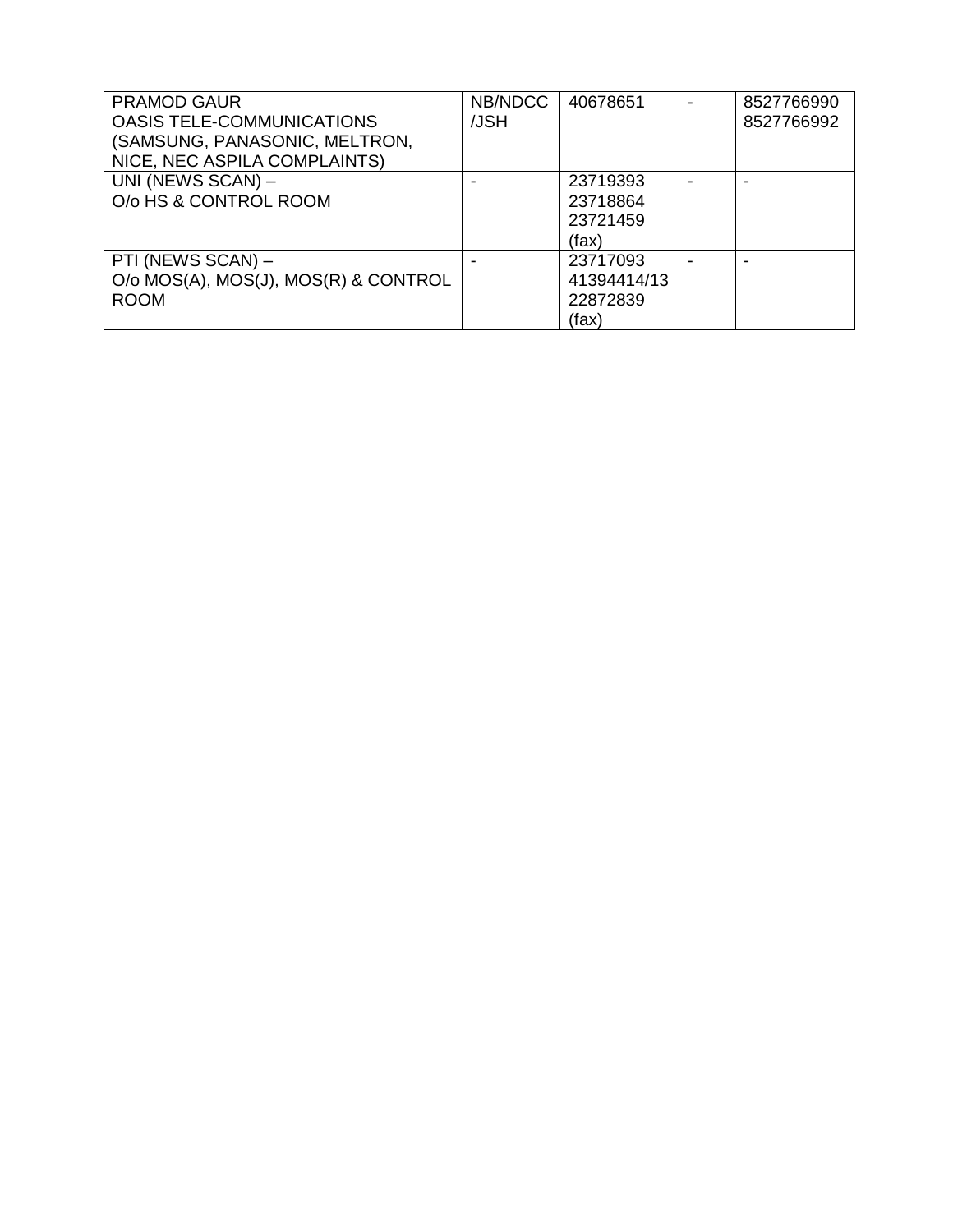## **BORDER SECURITY FORCE**

|                     | DG              | 24362181<br>24360016 | 25674322 |
|---------------------|-----------------|----------------------|----------|
| <b>CONTROL ROOM</b> | CGO COMPLEX,    | 24360922             | -        |
|                     | LODHI ROAD, NEW | 24362361             |          |
|                     | DELHI-03        | 24361794 (FAX)       |          |

#### **BUREAU OF POLICE RESEARCH & DEVELOPMENT (BPRD)**

|                     | DG                 | 26781312       | 26781315(FAX) |
|---------------------|--------------------|----------------|---------------|
| <b>CONTROL ROOM</b> | NH-08, Mahipalpur, | 26781075       |               |
|                     | New Delhi-110037   | 26781310       |               |
|                     |                    | 26782012 (FAX) |               |

#### **CENTRAL HINDI TRAINING INSTITUTE & HINDI TEACHING SCHEME**

| I DIRECTOR | 7TH FLOOR, PARYAVARAN BHAWAN            | 24361852 |  |  |
|------------|-----------------------------------------|----------|--|--|
|            | CGO COMPLEX, LODHI ROAD, NEW            |          |  |  |
|            | DELHI-03                                |          |  |  |
|            | ------ <i>---------------</i> --------- |          |  |  |

#### **CENTRAL RESERVE POLICE FORCE**

|                     | DG                   | 24360229     |  |
|---------------------|----------------------|--------------|--|
|                     |                      | 24363192-Fax |  |
| <b>CONTROL ROOM</b> | BLOCK NO. 01, CGO    | 24363618     |  |
|                     | COMPLEX, LODHI ROAD, | 24364230     |  |
|                     | NEW DELHI-03         | 24363130-Fax |  |

#### **CENTRAL INDUSTRIAL SECURITY FORCE**

|                     | DG                                         | 24361125       |  |
|---------------------|--------------------------------------------|----------------|--|
| <b>CONTROL ROOM</b> | BLOCK NO.13, CGO<br>' COMPLEX, LODHI ROAD, | 24362866       |  |
|                     | NEW DELHI-03.                              | 24361202 (FAX) |  |

#### **CENTRAL TRANSLATION BUREAU**

| <b>DIRECTOR</b>                                     | 8TH FLOOR, B-BLOCK, PARYAVARAN            | 24362025     |  |  |
|-----------------------------------------------------|-------------------------------------------|--------------|--|--|
|                                                     | BHAWAN, CGO COMPLEX, LODHI ROAD, 24362988 |              |  |  |
|                                                     | NEW DELHI-03                              | 24362151-Fax |  |  |
| <b>COMMITTEE OF PARLIAMENT ON OFFICIAL LANGUAGE</b> |                                           |              |  |  |
|                                                     |                                           |              |  |  |

DEPUTY SECRETARY 23012933 -

#### **DIRECTORATE OF COORDINATION POLICE WIRELESS (DCPW)**

|                     | <b>INCHARGE DIRECTOR</b> | 24361561      |  |
|---------------------|--------------------------|---------------|--|
|                     |                          | 24369511(F)   |  |
| <b>CONTROL ROOM</b> | BLOCK NO.9, CGO          | 24369663      |  |
|                     | COMPLEX, LODHI ROAD.     | 24362769(FAX) |  |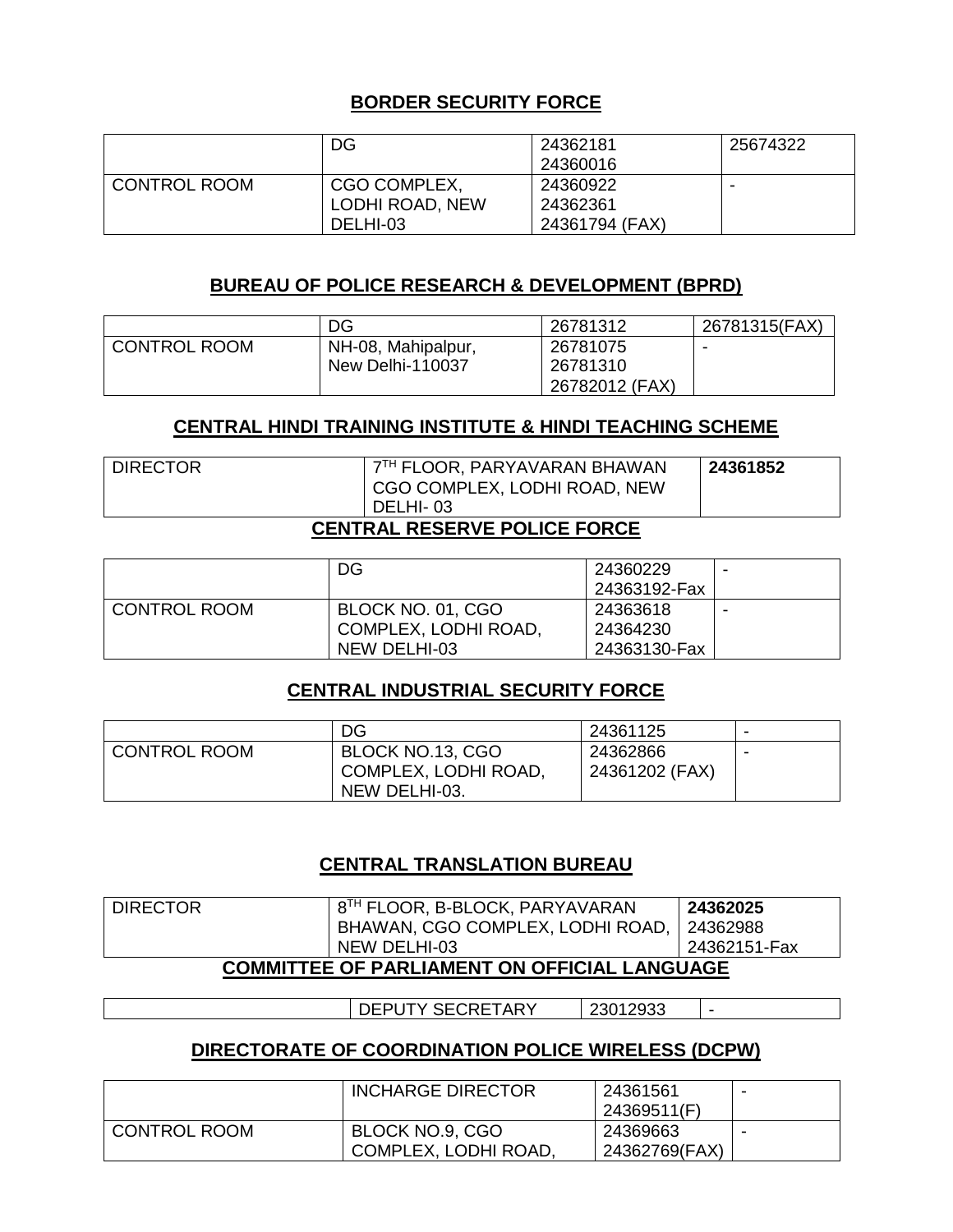#### NEW DELHI-03

#### **DIRECTORATE OF FORENSIC SCIENCE (DFS)**

|              | DIRECTOR - CUM - CHIEF             | 24362676      |          |
|--------------|------------------------------------|---------------|----------|
|              | <b>FORENSIC SCIENTIST</b>          |               |          |
| CONTROL ROOM | BLOCK NO.9, 8 <sup>TH</sup> FLOOR, | 24365834      | 20061283 |
|              | <b>CGO COMPLEX, LODHI</b>          | 24365835      |          |
|              | ROAD, NEW DELHI-03                 | 24362819(FAX) |          |

#### **DIRECTORATE GENERAL OF CIVIL DEFENCE (DGCD)**

|                     | DG-FS, CD & HG                                       | 26712851<br>26715303 (F) | ۰   |
|---------------------|------------------------------------------------------|--------------------------|-----|
|                     | <b>FIRE ADVISER</b>                                  | 26712951                 | 216 |
| <b>CONTROL ROOM</b> | EAST BLOCK NO.7,<br>R.K.PURAM (MAIN)<br>NEW DELHI-66 | 26168756                 | ۰   |

#### **INDO TIBETAN BORDER POLICE**

|                     | DG                   | 24360618 | -                        |
|---------------------|----------------------|----------|--------------------------|
| <b>CONTROL ROOM</b> | BLOCK NO.2, CGO      | 24363940 | $\overline{\phantom{0}}$ |
|                     | COMPLEX, LODHI ROAD, | 24368237 |                          |
|                     | NEW DELHI-03         | 24360427 |                          |
|                     |                      | (FAX)    |                          |

## **NARCOTICS CONTROL BUREAU (NCB)**

|                     | DG                                   | 26172089     | $\overline{\phantom{0}}$ |
|---------------------|--------------------------------------|--------------|--------------------------|
| <b>CONTROL ROOM</b> | WEST BLOCK NO.1.                     | 26181553     | $\overline{\phantom{0}}$ |
|                     | WING NO.5, R K PURAM, NEW            | 26185240     |                          |
|                     | DELHI-66                             | (FAX)        |                          |
|                     |                                      | 26194390 (A) |                          |
|                     | NATIONAL CRIME RECORDE RUREAU (NCRR) |              |                          |

#### **NATIONAL CRIME RECORDS BUREAU (NCRB)**

|                     | DG                      | 26186576       |  |
|---------------------|-------------------------|----------------|--|
| <b>CONTROL ROOM</b> | <b>EAST BLOCK-7</b>     | 26172324       |  |
|                     | R K PURAM, NEW DELHI-66 | 26197984 - fax |  |

#### **NATIONAL FOUNDATION FOR COMMUNAL HARMONY**

| <b>SECRETARY</b> | 9 <sup>TH</sup> FLOOR, C-WING, LOK | 24633968      |  |
|------------------|------------------------------------|---------------|--|
|                  | NAYAK BHAWAN, KHAN                 | 24646165      |  |
|                  | MARKET, NEW DELHI-03               | 24610524 -fax |  |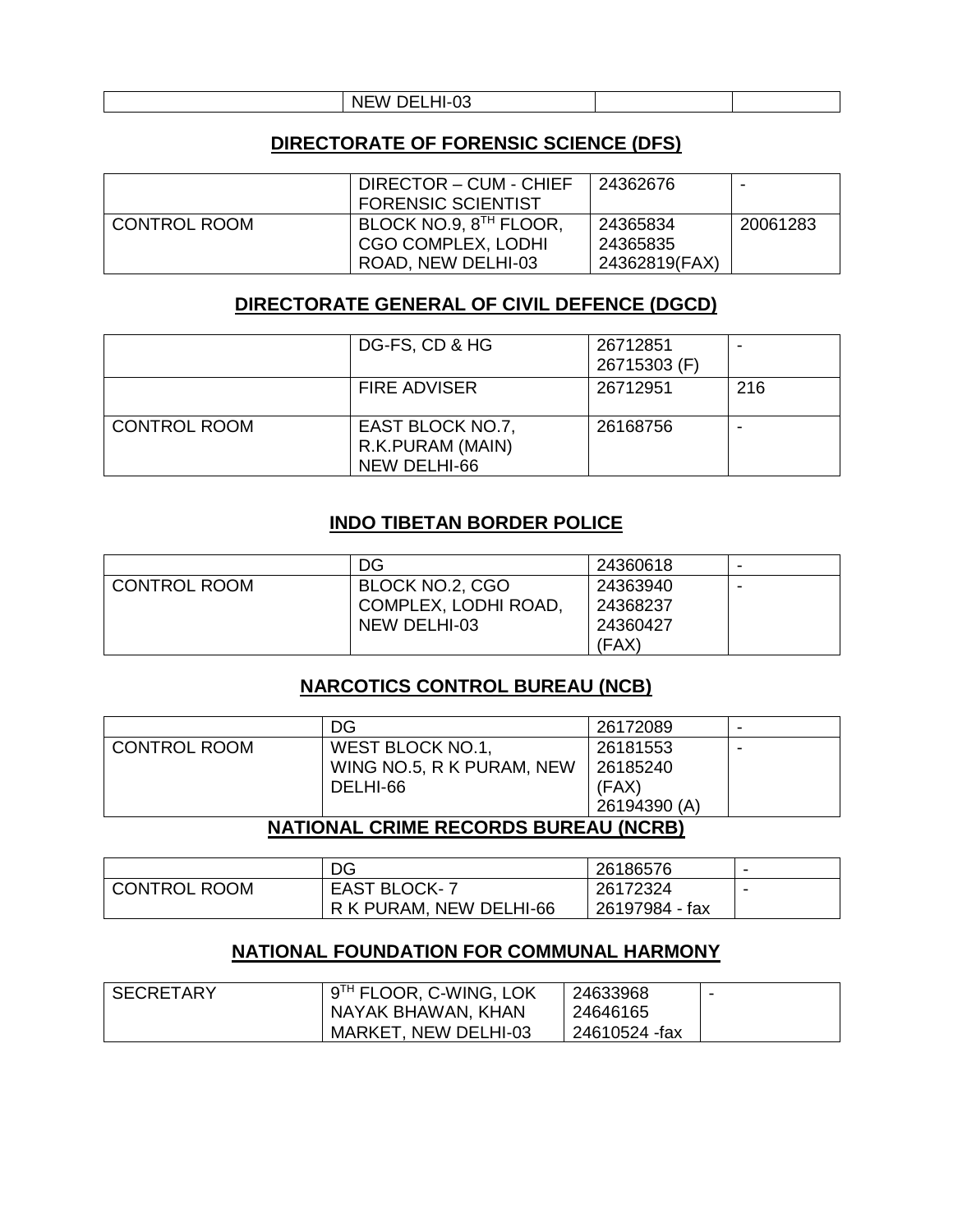# **NATIONAL INSTITUTE OF CRIMIMOLOGY AND FORENSIC SCIENCE (NICFS)**

|                  | SECTOR-3, OUTER RING<br>ROAD, ROHINI, DELHI-85 | 27525095 | 27510586(FAX) |
|------------------|------------------------------------------------|----------|---------------|
| <b>RECEPTION</b> | -DO-                                           | 27521091 |               |

#### **NATIONAL INVESTIGATION AGENCY (NIA)**

|                     | <b>DIRECTOR GENERAL</b>      | 23438201<br>23438231<br>23438233(F) |  |
|---------------------|------------------------------|-------------------------------------|--|
|                     | <b>IGP</b>                   | 23438202<br>23438229(F)             |  |
|                     | IGP (INV)                    | 23438204                            |  |
|                     | <b>IGP (1&amp;O)</b>         | 23438203                            |  |
|                     | IGP (ADM)                    | 23438206                            |  |
|                     | IGP (POLICY)                 | 23438205                            |  |
| <b>CONTROL ROOM</b> | NIA, 6TH&7TH FLOOR,          | 23438200                            |  |
|                     | <b>NDCC-II BUIDLING, JAI</b> | 23438236                            |  |
|                     | SINGH ROAD, N.D-             | 23438235(F)                         |  |
|                     | 110001.                      |                                     |  |

#### **NATIONAL SECURITYGUARD (NSG)**

| DG | HQ NSG, MEHRAM NAGAR,  | 25671134(O)   | $\overline{\phantom{0}}$ |
|----|------------------------|---------------|--------------------------|
|    | NEAR DOMESTIC          | 23072072(R)   |                          |
|    | AIRPORT, PALAM, N.D-37 | 25671522(F)   |                          |
|    |                        | 8800000145(M) |                          |

#### **REGISTRAR GENERAL AND CENSUS COMMISSIONER, INDIA**

|               | ADDL, SECRETARY                         |  |
|---------------|-----------------------------------------|--|
|               | <b>REGISTRAR GENERAL &amp;</b>          |  |
|               | CENSUS COMMISSIONER, (I)                |  |
| <b>OFFICE</b> | NDCC-II, Building 1 <sup>st</sup> floor |  |

#### **SASHASTRA SEEMA BAL (SSB)**

|                                  | DG                                                                      | 26188290<br>26176417     | 246512692 |  |
|----------------------------------|-------------------------------------------------------------------------|--------------------------|-----------|--|
| <b>OFFICE</b>                    | A-8, 8 <sup>TH</sup> FLR, B-BLK, Tower-5,<br>New Moti Nagar, New Delhi. | $\overline{\phantom{0}}$ |           |  |
| <b>ZONAL COUNCIL SECRETARIAT</b> |                                                                         |                          |           |  |

| 1, JAMNAGAR HOUSE, MAN<br>9/11 | 23389818     |  |
|--------------------------------|--------------|--|
| SINGH ROAD, NEW DELHI-11       | 23388883 (F) |  |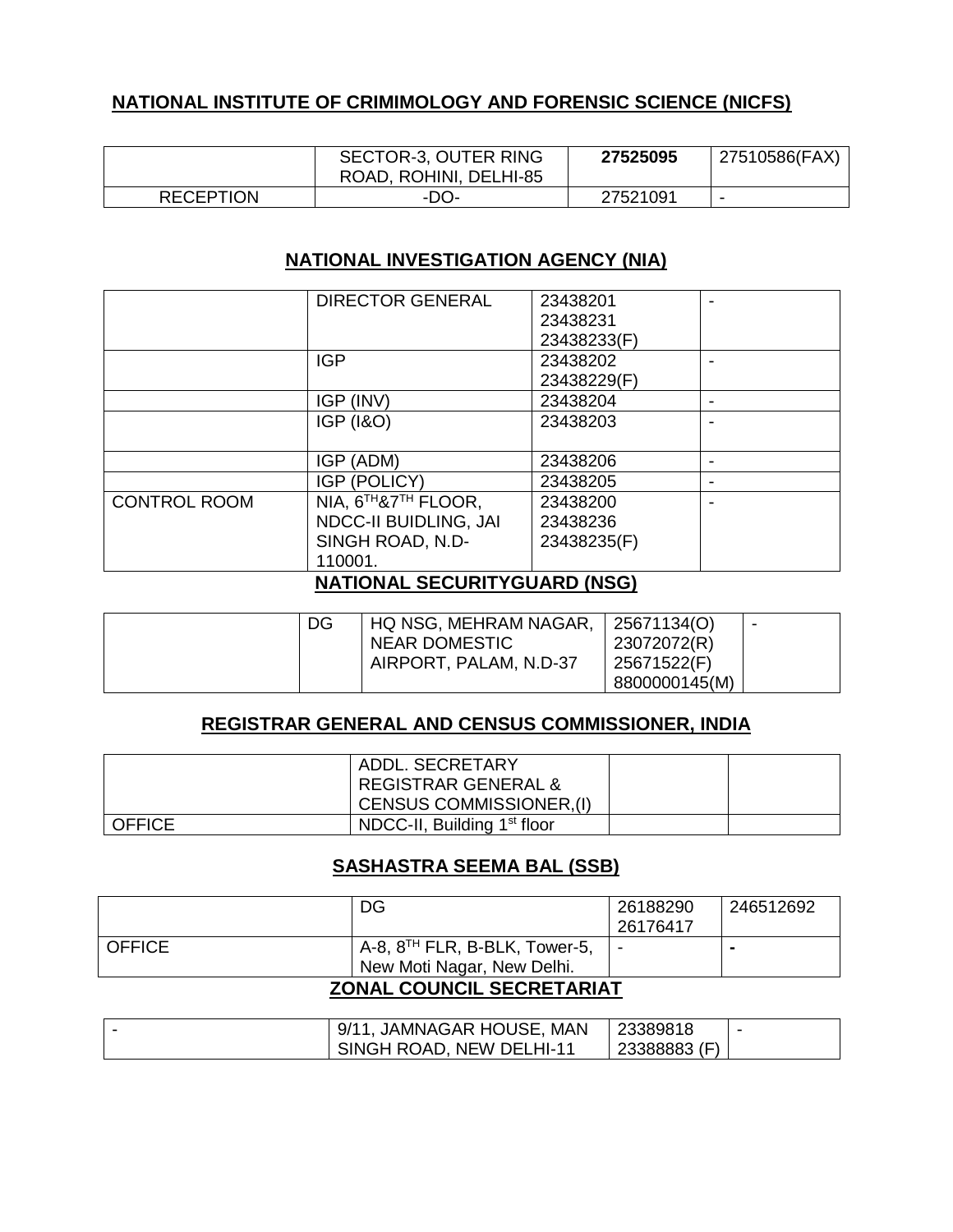#### **CONTROL ROOM, MHA (INTERNAL SECURITY )**

23092885, 23092923, FAX NO. 23092398, 23093750

#### **TOLL FREE.23092348 INTERCOM NOS.378, 405 E-mail ID: iocdm.mha@nic.in**

#### **CONTROL ROOM ( DM DIVISION )** 23093564, 23093566, **TOLL FREE – 1070 WEBSITE:***[http://mha.nic.in](http://mha.nic.in/)*

#### **GOVERNERS AND CHIEF MINISTERS OF STATES / UTS**

| <b>NAME</b>           | <b>ADDESS</b>                                              | <b>OFFICE TEL.</b>                           | <b>RESIDENCE/EMAIL</b>                           |  |
|-----------------------|------------------------------------------------------------|----------------------------------------------|--------------------------------------------------|--|
| <b>ANDHRA PRADESH</b> |                                                            |                                              |                                                  |  |
| <b>GOVERNOR</b>       | Raj Bhawan, Raj<br><b>Bhawan Road</b><br>Hyderabad, 500041 | 40-23310521<br>40-23312650(F)                | 40-23310521                                      |  |
| <b>CHIEF MINISTER</b> | Andhra Pradesh                                             | 40-23476603<br>40-23547845                   | 40-3069999                                       |  |
|                       | <b>ARUNACHAL PRADESH</b>                                   |                                              |                                                  |  |
| <b>GOVERNOR</b>       | <b>Governor Secretariat</b>                                | 360 2217244<br>360 2212442(F)                | 2212432<br>2212394                               |  |
| <b>CHIEF MINISTER</b> | Itanagar                                                   | 360-2212456<br>360-2212493<br>360-2212579(F) |                                                  |  |
|                       | <b>ASSAM</b>                                               |                                              |                                                  |  |
| <b>GOVERNOR</b>       | Raj Bhawan, Kharguli<br>Guwahati, 781004                   | 361-2540500<br>361-2540310(F)                | 361-2540210                                      |  |
| <b>CHIEF MINISTER</b> | JantaBhawan,, Dispur                                       | 361-2262222<br>361-2266188                   | cs-assam@nic.in                                  |  |
|                       | <b>BIHAR</b>                                               |                                              |                                                  |  |
| <b>GOVERNOR</b>       | Govr HO, B. G. Camp<br>Patna, 800022                       | 0612-2786191<br>0612-2786142                 | 0612-2226626<br>governorbihar@nic.in             |  |
| <b>CHIEF MINISTER</b> | Patna                                                      | 612-2223886<br>612-2224784                   | 612-2222079<br>cmbihar-bih@nic.in                |  |
|                       | <b>CHHATTISGARH</b>                                        |                                              |                                                  |  |
| <b>GOVERNOR</b>       | Raj Bhawan<br>Raipur                                       | 771-2331100<br>771-2331101                   | 771-2331100<br>771-2331105                       |  |
| <b>CHIEF MINISTER</b> | Raipur                                                     | 771-2221000<br>771-2221001                   | 771-2221306<br>771-2331000<br>771-2331001        |  |
|                       | <b>GOA</b>                                                 |                                              |                                                  |  |
| <b>GOVERNOR</b>       | Raj Niwas, Dona Paula<br>$-404004$                         | 0832-2453501<br>0832-2453511(F)              | 0832-<br>2453508,2453502<br>governor@rajbhavango |  |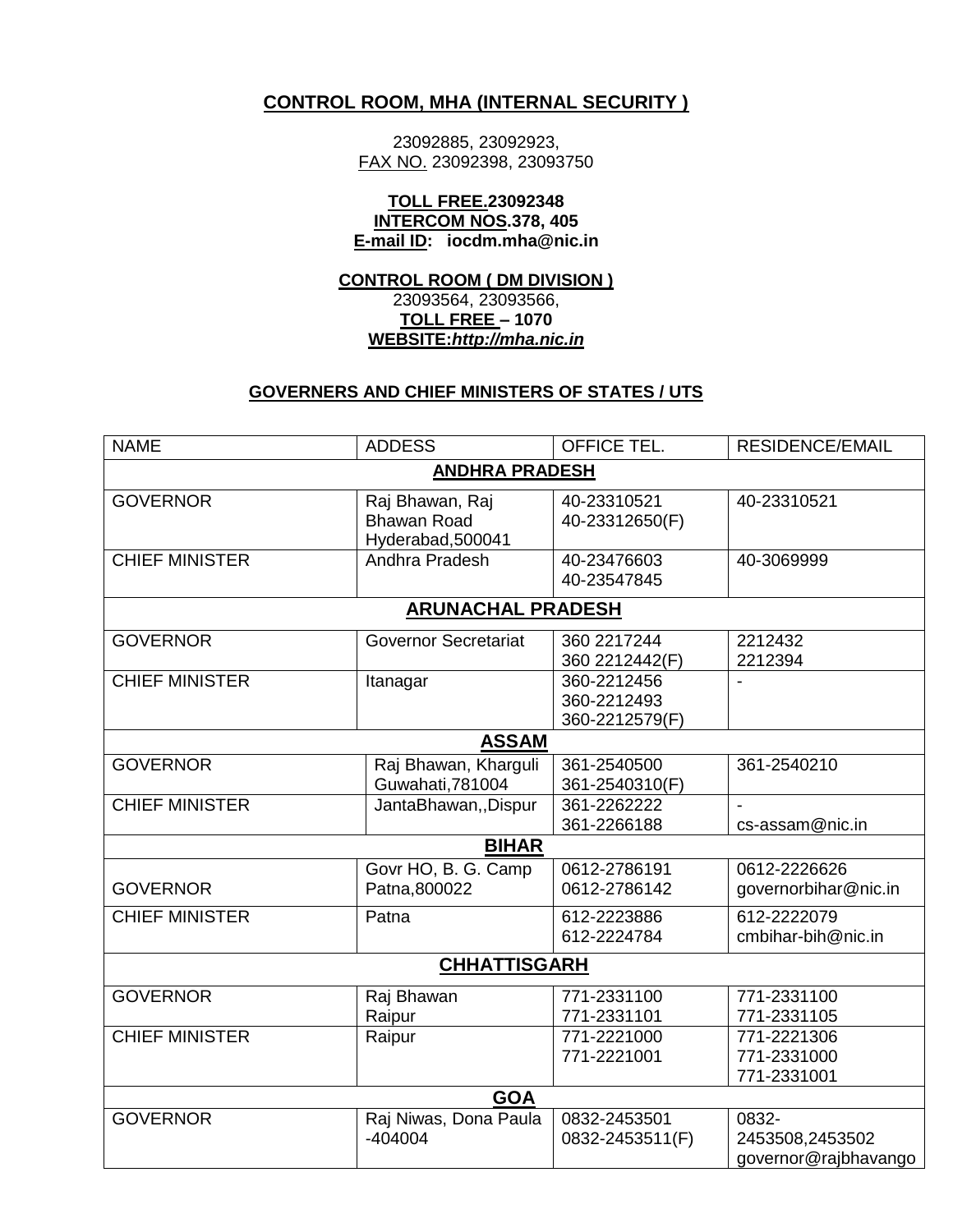|                       |                            |                  | a.org                  |  |  |
|-----------------------|----------------------------|------------------|------------------------|--|--|
| <b>CHIEF MINISTER</b> | Civil Secretariat, Panaji  | 832-2419841      | 832-2224170            |  |  |
|                       |                            | 832-2411049      |                        |  |  |
|                       |                            | 832-2419846(F)   |                        |  |  |
|                       | <b>GUJARAT</b>             |                  |                        |  |  |
| <b>GOVERNOR</b>       | Raj Bhavan                 | 079-23243171     | 079-23243171           |  |  |
|                       | Gandhinagar, 382020        | 079-23243172/173 |                        |  |  |
| <b>CHIEF MINISTER</b> | Gandhinagar                | 79-23232611      | 79-23222020            |  |  |
|                       |                            | 79-23232612      | cm@gujaratindia.com    |  |  |
|                       |                            | 79-23222101(F)   |                        |  |  |
|                       | <b>HARYANA</b>             |                  |                        |  |  |
|                       | Haryana Raj Bhawan         | 0172-2740654     | 0172-2740643           |  |  |
| <b>GOVERNOR</b>       | Chandigarh,                | 0172-2740643     |                        |  |  |
| <b>CHIEF MINISTER</b> | Chandigarh                 | 172-2740945      | 172-2749394            |  |  |
|                       |                            | 172-2749396      |                        |  |  |
|                       | <b>HIMACHAL PRADESH</b>    |                  |                        |  |  |
| <b>GOVERNOR</b>       | Barnes Court, Shimla,      | 0141-2228716     | $\blacksquare$         |  |  |
|                       | 171002                     | 0141-2228737     |                        |  |  |
| <b>CHIEF MINISTER</b> | Secretariat, Shimla        | 177-2625400      | 177-2808600            |  |  |
|                       | 171002                     | 177-2625819      | cm-hp@nic.in           |  |  |
|                       |                            | 177-2625011(F)   |                        |  |  |
|                       | <b>JAMMU &amp; KASHMIR</b> |                  |                        |  |  |
| <b>GOVERNOR</b>       | Raj Bhawan Srinagar        | 0194-2500282     | 0194-2501414           |  |  |
|                       | Kashmir, 180001            | 0194-2501616     | nnvohra@nic.in         |  |  |
| <b>CHIEF MINISTER</b> | Jammu & Kashmir            | 191-2546766      |                        |  |  |
|                       |                            | 191-2560203      |                        |  |  |
|                       | <b>JHARKHAND</b>           |                  |                        |  |  |
| <b>GOVERNOR</b>       | Raj Bhawan, Kanke Rd       | 651-2283469      | 651-2283465/66/67      |  |  |
|                       | Ranchi,                    | 651-2201101(F)   |                        |  |  |
| <b>CHIEF MINISTER</b> | 1st Floor, Project         | 651-2281400      | 651-2280886            |  |  |
|                       | Building, Ranchi           | 651-2281500      |                        |  |  |
|                       |                            | 651-2205100(F)   |                        |  |  |
|                       | <b>KARNATAKA</b>           |                  |                        |  |  |
|                       | Rai Bhavan                 | 080-22254101/102 | 080-22254102           |  |  |
| <b>GOVERNOR</b>       | Banglore, 560001           | 080-22258150(F)  |                        |  |  |
|                       | Bangalore                  | 80-22253414      | 80-22252634            |  |  |
| <b>CHIEF MINISTER</b> |                            | 80-22253424      |                        |  |  |
|                       |                            | 80-22253115(F)   |                        |  |  |
| <b>KERALA</b>         |                            |                  |                        |  |  |
|                       | Raj Bhawan                 | 471-2721100      | 2721100                |  |  |
| <b>GOVERNOR</b>       | Thiruvaanantpuram,         | 471-2310720(F)   | keralagovernor@gmail.  |  |  |
|                       | 695099                     |                  | com                    |  |  |
|                       | Room No: 141, 3rd          | 471-2333812      |                        |  |  |
| <b>CHIEF MINISTER</b> | Floor, North               | 471-2332148      | chiefminister@kerala.g |  |  |
|                       | Block, Sectt, Statue, Thir | 471-233368       | ov.in                  |  |  |
|                       | uvananthapuram,            |                  |                        |  |  |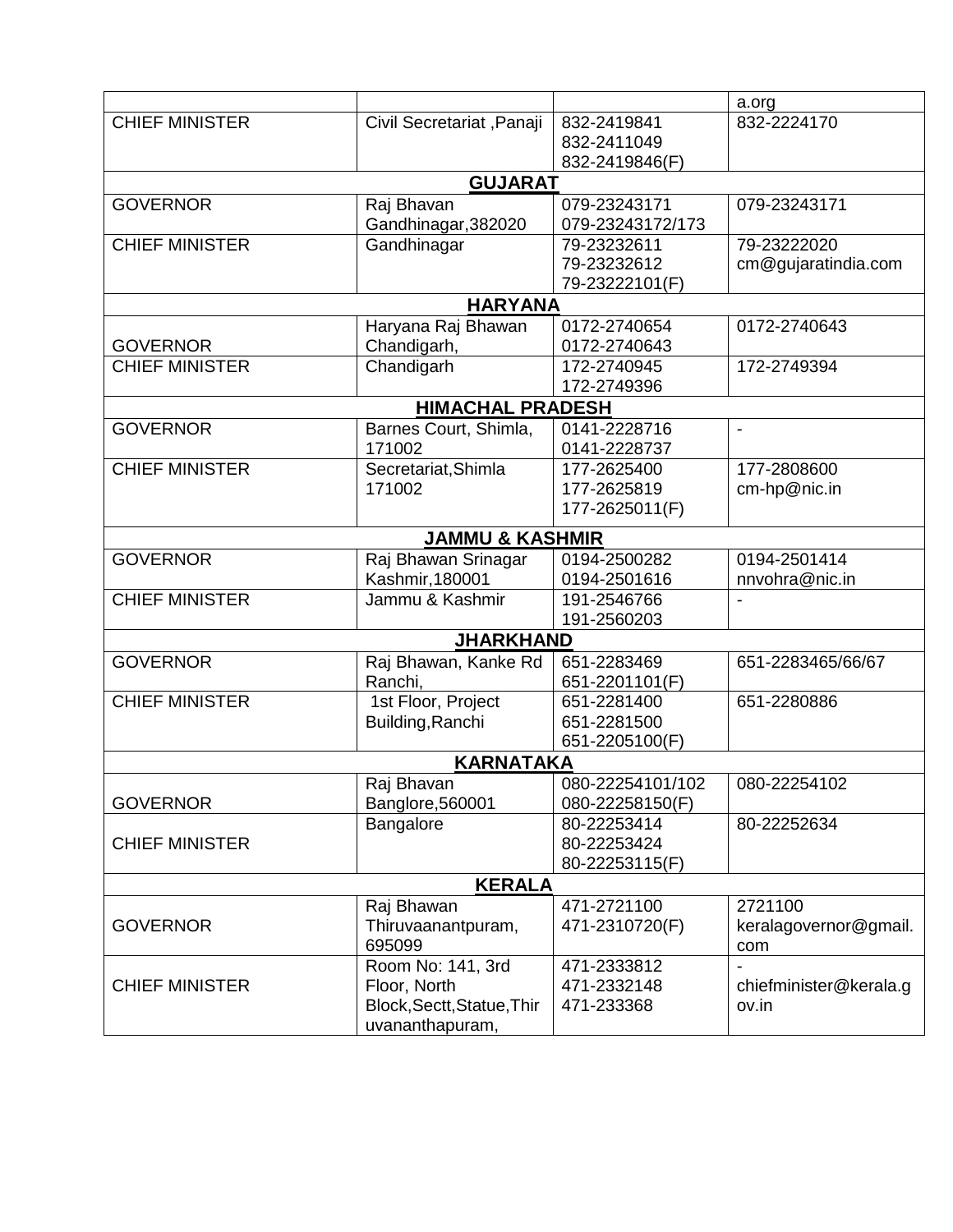| <b>MADHYA PRADESH</b> |                         |                            |                          |  |  |
|-----------------------|-------------------------|----------------------------|--------------------------|--|--|
|                       | Raj Bhavan              | 755-4080170                | 755-4080180              |  |  |
| <b>GOVERNOR</b>       | <b>Bhopal</b>           | 755-4080172(F)             |                          |  |  |
|                       | <b>Bhopal</b>           | 755-2441581                | 755-2442231              |  |  |
| <b>CHIEF MINISTER</b> |                         | 755-2441033                | cm@mp.nic.in             |  |  |
|                       |                         | 755-2441781                |                          |  |  |
|                       | <b>MAHARASHTRA</b>      |                            |                          |  |  |
|                       | Raj Bhawan, Malabar     | 22-23632660                | 022-23632660             |  |  |
| <b>GOVERNOR</b>       | <b>Hill Mum-400035</b>  | 22-23670878(F)             | rajbhavan@maharashtr     |  |  |
|                       |                         |                            | a.gov.in                 |  |  |
|                       | Mumbai                  | 22-22025222                | 22-23634950              |  |  |
| <b>CHIEF MINISTER</b> |                         | 22-22029214(F)             | cm@maharashtra.gov.i     |  |  |
|                       | <b>MANIPUR</b>          |                            | n                        |  |  |
|                       | Raj Bhawan              | 385-2451444                | $\overline{\phantom{a}}$ |  |  |
| <b>GOVERNOR</b>       | Imphal-795001           | 385-2450278(F)             |                          |  |  |
|                       | Secretariat, Imphal     | 385-2450137                | 385-2450136              |  |  |
| <b>CHIEF MINISTER</b> |                         | 385-2451833                |                          |  |  |
|                       |                         | 385-2451398(F)             |                          |  |  |
|                       | <b>MEGHALAYA</b>        |                            |                          |  |  |
|                       | Raj Bhawan              | 364-2223001                | 0364-                    |  |  |
| <b>GOVERNOR</b>       | Shilong, 793001         | 364-2223338(F)             | 2223001,2223487          |  |  |
|                       | Shillong                | 364-2224282                | 364-2224388              |  |  |
| <b>CHIEF MINISTER</b> |                         | 364-2227913(F)             |                          |  |  |
| <b>MIZORAM</b>        |                         |                            |                          |  |  |
|                       | Raj Bhawan, Aizawl      | 389-2322262                | 389-2322262              |  |  |
| <b>GOVERNOR</b>       | Aizawl, 796001          | 389-2323200                | 2323344(F)               |  |  |
|                       | Aizawl                  | 389-2222205                | 389-2322425              |  |  |
| <b>CHIEF MINISTER</b> |                         | 389-2322150                |                          |  |  |
|                       |                         | 389-2322245(F)             |                          |  |  |
| <b>NAGALAND</b>       |                         |                            |                          |  |  |
|                       | Raj Bhawan              | 370-2242881                | 370-2242881              |  |  |
| <b>GOVERNOR</b>       | Kohima,                 |                            | 370-2242898              |  |  |
|                       | Kohima                  | 370-2270097                | 370-2241734/35           |  |  |
| <b>CHIEF MINISTER</b> |                         | 370-2271128(F)             | 370-2244042(F)           |  |  |
| <b>ODISHA</b>         |                         |                            |                          |  |  |
|                       | <b>Governor's House</b> | 674-2536111                | 0674-2536582(F)          |  |  |
| <b>GOVERNOR</b>       | Bhubanesewar,           | 674-2536581(F)             | govodisha@nic.in         |  |  |
|                       |                         |                            |                          |  |  |
| <b>CHIEF MINISTER</b> | Bhubanesewar            | 674-2531100<br>674-2531500 | 674-2591099              |  |  |
|                       |                         | 674-2535100(F)             |                          |  |  |
|                       |                         |                            |                          |  |  |
|                       |                         |                            |                          |  |  |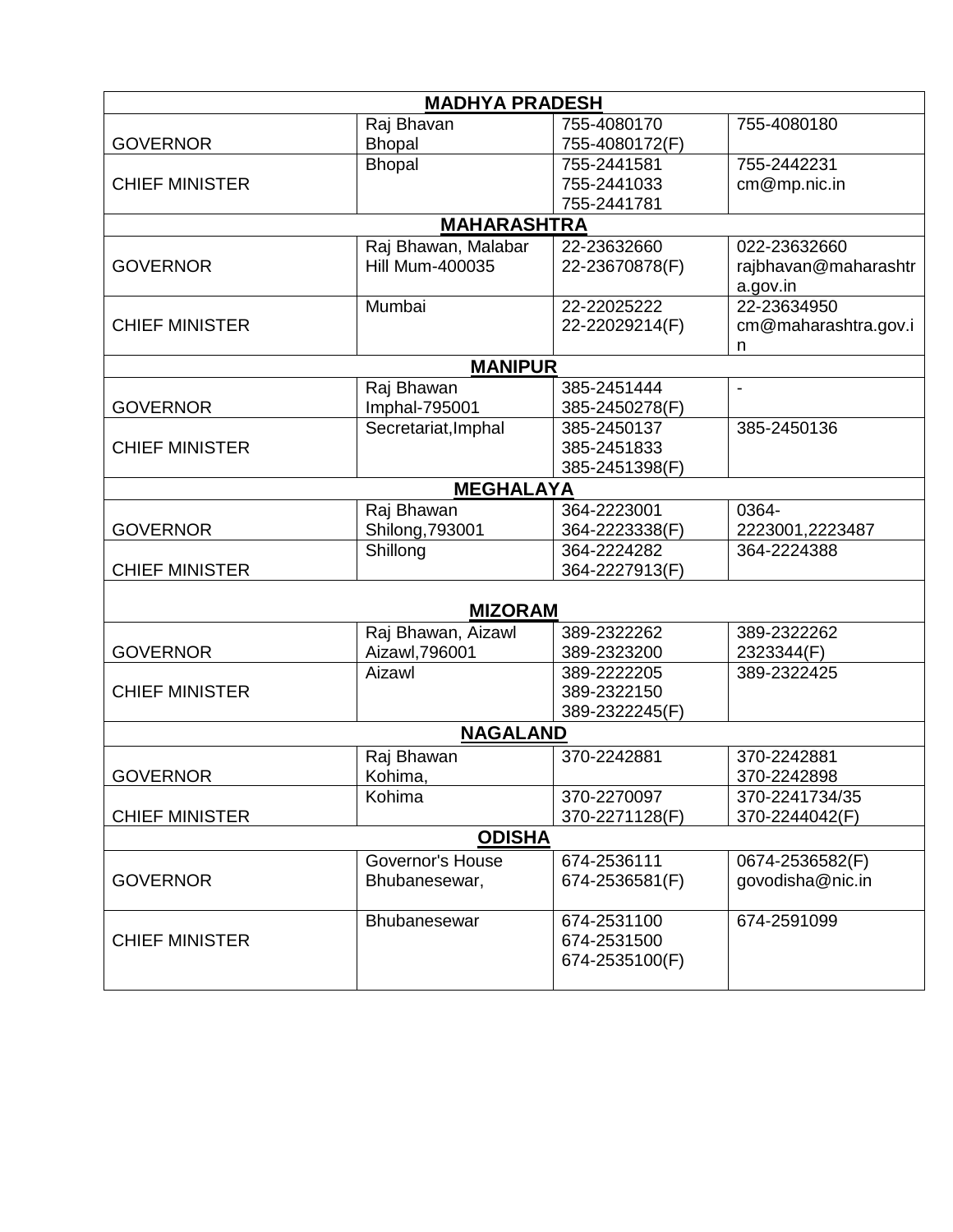| <b>PUDUCHERRY</b>     |                                                    |                            |                          |  |  |
|-----------------------|----------------------------------------------------|----------------------------|--------------------------|--|--|
|                       |                                                    | 4132334051                 |                          |  |  |
| LT. GOVERNOR          | Raj Bhawan                                         | 4132334025                 |                          |  |  |
|                       | Indira Nagar                                       | 413-2333399                |                          |  |  |
| <b>CHIEF MINISTER</b> |                                                    | 413-2335328                | cm@pon.nic.in            |  |  |
|                       |                                                    | 413-2335522                |                          |  |  |
|                       |                                                    | 413-2333135(F)             |                          |  |  |
|                       | <b>PUNJAB</b>                                      |                            |                          |  |  |
|                       | Punjab Raj Bhawan/6                                | 0172-2740608               | 0172-2740602             |  |  |
| <b>GOVERNOR</b>       | Chandigarh,                                        | 0172-2740608               | 0172-2741058(F)          |  |  |
| <b>CHIEF MINISTER</b> | Room No. 25, 5th Floor<br><b>Civil Secretariat</b> | 172-2740325<br>172-2740769 | 172-2741322              |  |  |
|                       | ,Chandigarh,                                       | 172-2743463(F)             |                          |  |  |
|                       | <b>RAJASTHAN</b>                                   |                            |                          |  |  |
|                       |                                                    |                            |                          |  |  |
|                       | Raj Bhawan, Civil                                  | 141-2228716                | 141-2228716              |  |  |
| <b>GOVERNOR</b>       | Lines                                              | 141-2228737(F)             |                          |  |  |
|                       | Jaipur, 302005<br>CM Office,                       | 141-2227656                | 141-2229900              |  |  |
| <b>CHIEF MINISTER</b> | Secretariat, Jaipur                                | 141-2227647                | cmo.rajasthan.gov.in     |  |  |
|                       |                                                    | 141-2227687(F)             |                          |  |  |
|                       | <b>SIKKIM</b>                                      |                            |                          |  |  |
|                       |                                                    |                            |                          |  |  |
|                       | Raj Bhawan                                         | 359-2202400                | 359-202742               |  |  |
| <b>GOVERNOR</b>       | Gangtok, 737103                                    | 359-202410(F)              | Governor-skm@nic.in      |  |  |
|                       | Gangtok                                            | 359-2201575                | 359-221122               |  |  |
| <b>CHIEF MINISTER</b> |                                                    | 359-2204710(F)             | cm-skm@hub.nic.in        |  |  |
|                       | <b>TAMIL NADU</b>                                  |                            |                          |  |  |
|                       |                                                    | 4422351313                 | 44-22350570(F)           |  |  |
| <b>GOVERNOR</b>       |                                                    | 4422301300(F)              |                          |  |  |
|                       | Chennai                                            | 44-24933112(R)             | $\overline{\phantom{a}}$ |  |  |
| <b>CHIEF MINISTER</b> |                                                    |                            |                          |  |  |
|                       |                                                    | 44-25672345                |                          |  |  |
| <b>TELANGANA</b>      |                                                    |                            |                          |  |  |
|                       | Raj Bhawan, Raj                                    |                            |                          |  |  |
| <b>GOVERNOR</b>       | <b>Bhawan Road</b>                                 |                            |                          |  |  |
|                       | Hyderabad, 500041                                  |                            |                          |  |  |
|                       | Hyderabad                                          |                            |                          |  |  |
| <b>CHIEF MINISTER</b> |                                                    |                            |                          |  |  |
| <b>TRIPURA</b>        |                                                    |                            |                          |  |  |
|                       | Raj Bhawan                                         | 381-2324091                | 381-2324350              |  |  |
| <b>GOVERNOR</b>       | (Pushbanta Palace)                                 | 381-2324350(F)             |                          |  |  |
|                       | Agartala, 799066                                   |                            |                          |  |  |
|                       | Agartala                                           | 381-2324000                | 381-2324001              |  |  |
| <b>CHIEF MINISTER</b> |                                                    | 381-2324003                |                          |  |  |
|                       |                                                    | 381-2414318(F)             |                          |  |  |